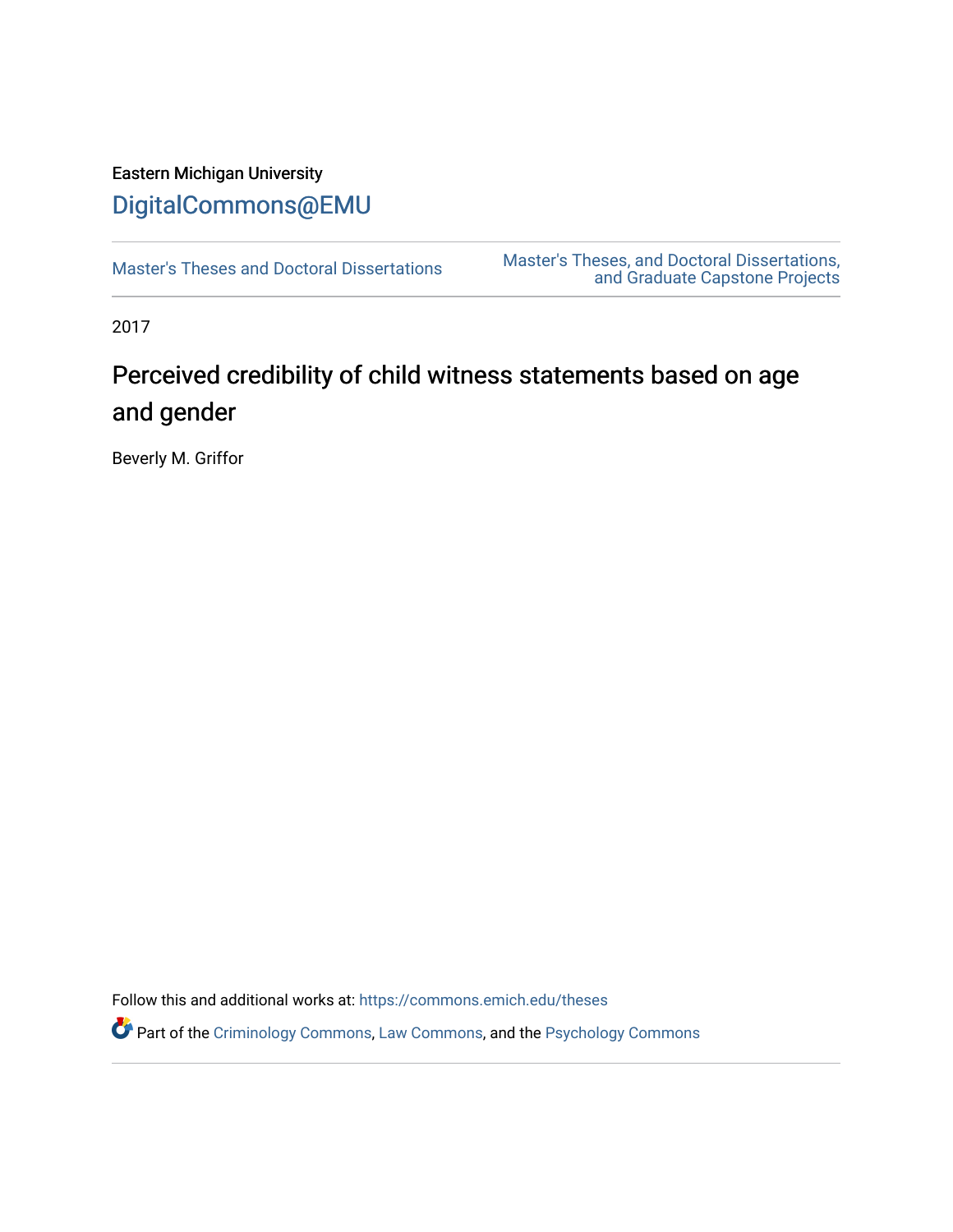# Running Head: PERCEIVED CHILD WITNESS CREDIBILITY

Perceived Credibility of Child Witness Statements Based on Age and Gender

by

Beverly M. Griffor

Thesis Submitted to the Department of Psychology Eastern Michigan University in partial fulfilment of the requirements

for the degree of

## MASTER OF SCIENCE

in

Experimental Psychology

Thesis Committee: James Todd, Ph.D., Chair Rusty McIntire, Ph.D Natalie Dove, Ph.D

> April 30, 2017 Ypsilanti, Michigan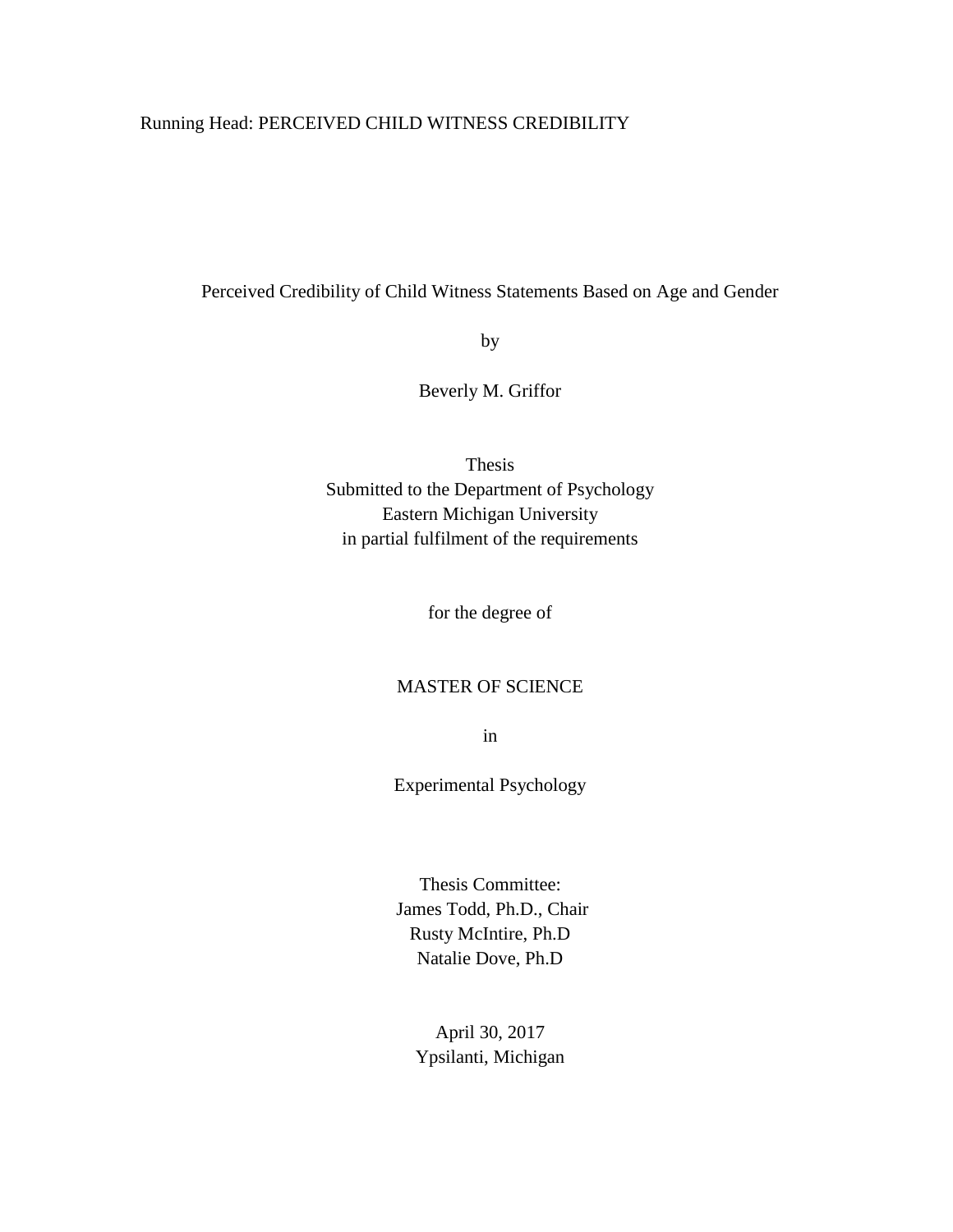# Dedication

<span id="page-2-0"></span>There are several people without whom I would not have been able to complete this thesis, and to whom I dedicate this work.

To my parents, Ray and Kathy Brown, who have always respected my individuality and encouraged my strength. Thank you for being there for me when I needed you.

To my sister, Erica, who reminds me to keep my feet on the ground. On days when this all seemed too big to handle, you helped me remember there is so much more to life. Thank you.

To my husband, Jodi, you have been my rock. Without your support, I would not have been able to muster the patience and strength to do all that I have. Thank you for loving me for the person I am, and the person I endeavor to be.

To my children, Daniel and Jason, thank you for lighting up tired days and knowing when Mommy needed a hug. All I do is for you. I strive to become the woman I see reflected in your eyes each day.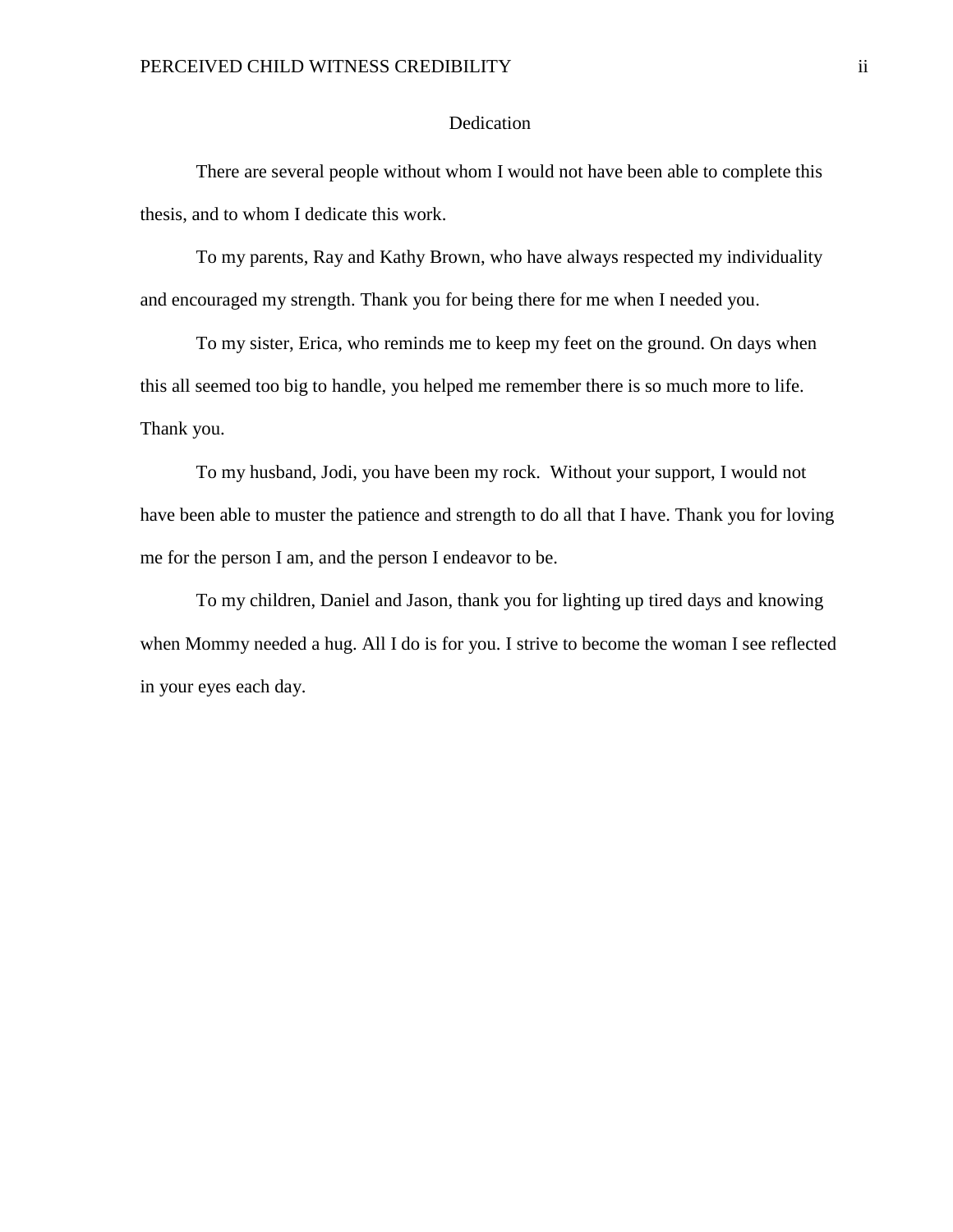# Acknowledgments

<span id="page-3-0"></span>I would like to acknowledge all those who completed my survey and gave me the ability to learn. I also want to thank my committee, who pushed me to always improve my work. I especially want to thank my chair, James Todd, who stuck by me even when the path was rocky.

I would like to thank my colleagues, especially Sarah Vasquez, for looking over my shoulder to point me in the right direction when I began to stray off the path. Your fresh eyes and your sharp minds have been invaluable.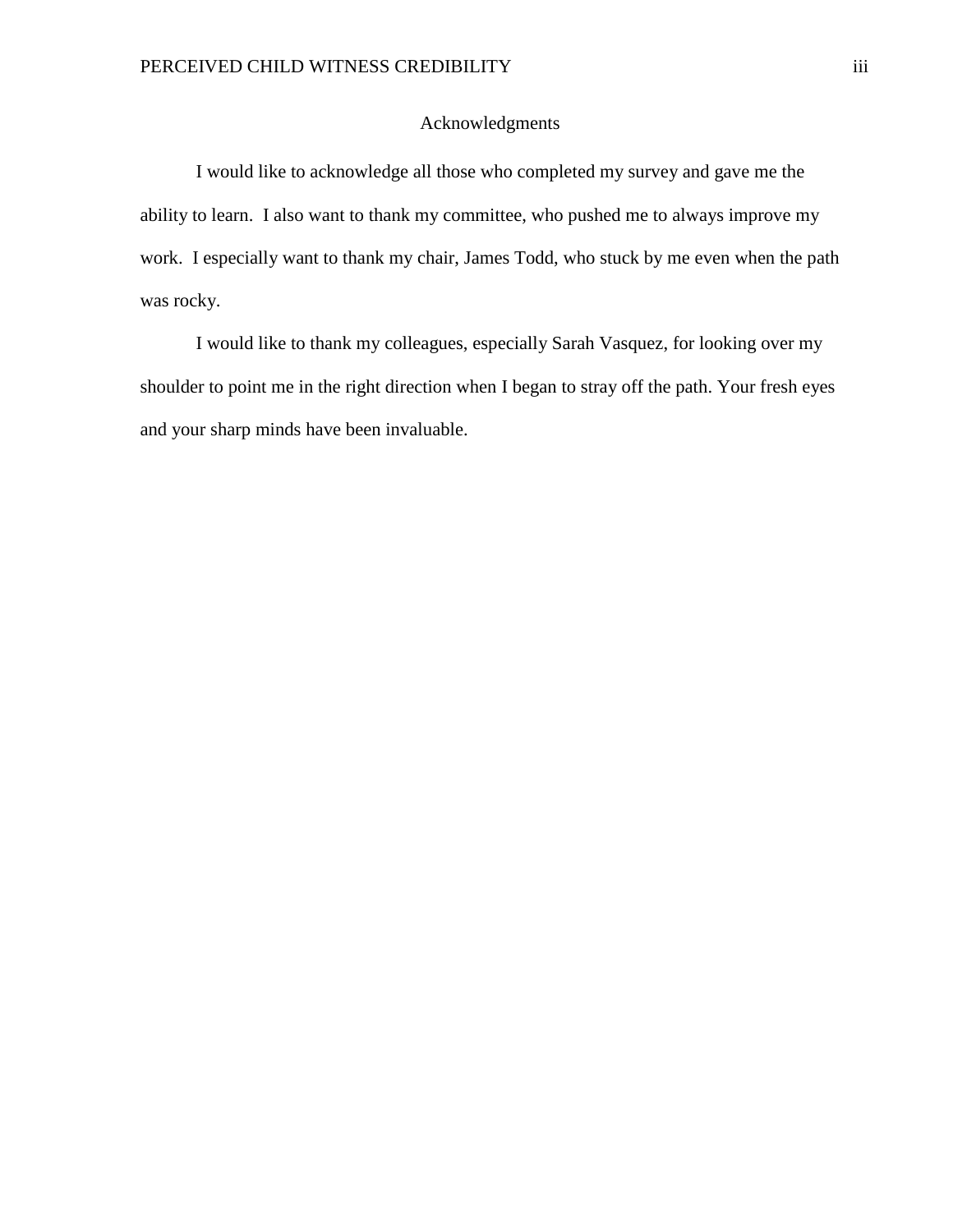#### Abstract

<span id="page-4-0"></span>Although a great deal of empirical research and theoretical analysis has been done on in relation to jury perception of the credibility of child witnesses, virtually none of it has focused on the impact of age and gender of child witnesses alone on juror perceptions. This study expands on the existing body of knowledge on juror bias by exploring the connection between the perceived credibility of a child witness and the age or gender of that witness. Participants were given a choice between two children of different ages and/or genders. The participants were asked about the believability of the identified children. The main hypotheses involved the relationship between age, gender and perceived credibility. The data show that both age and gender had an impact on the perceived credibility of the identified children. This information can be used to make determinations about impactful witnesses and inherent juror bias.

Keywords: c*redibility, testimony, age, gender, child witness, juror*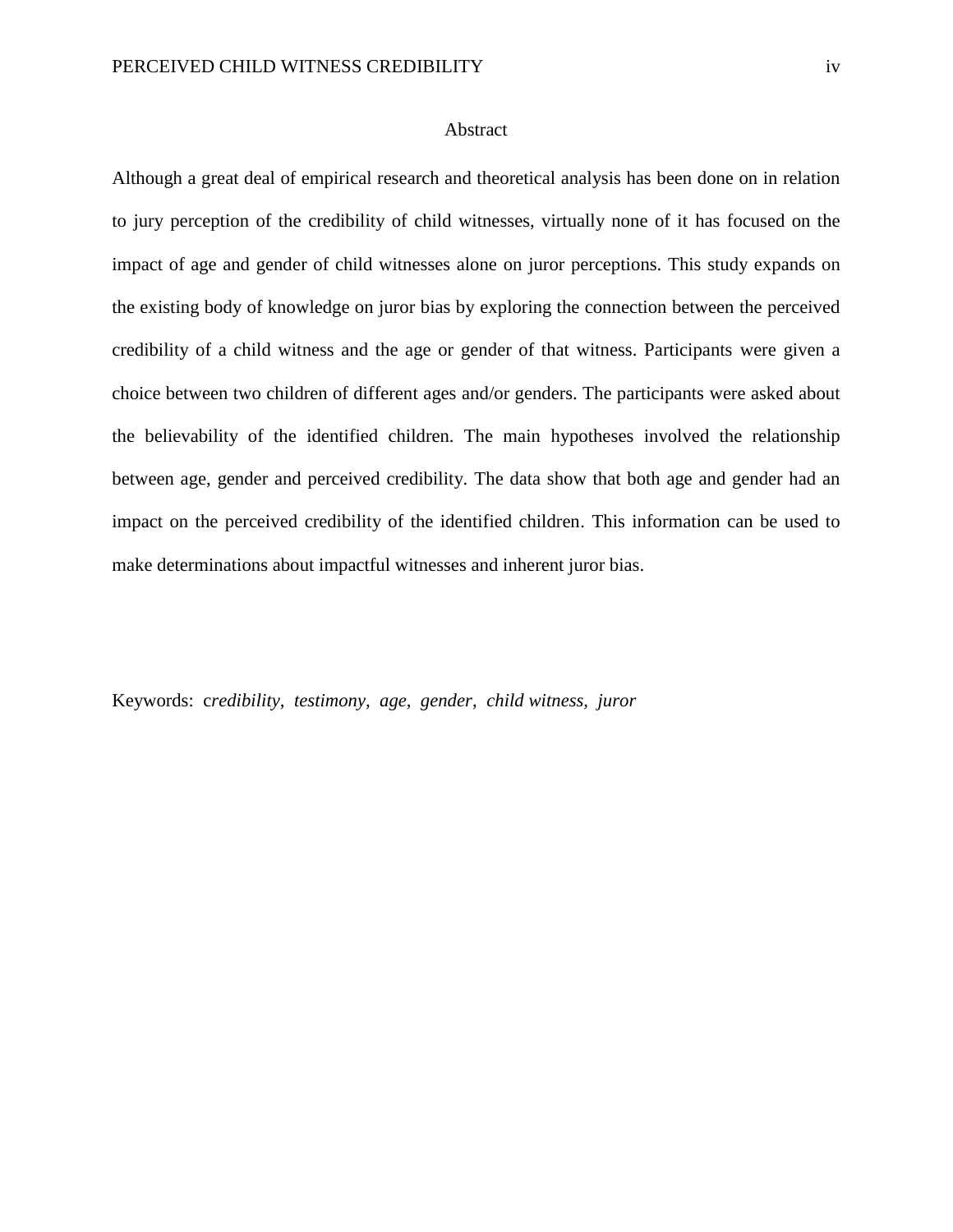# Table of Contents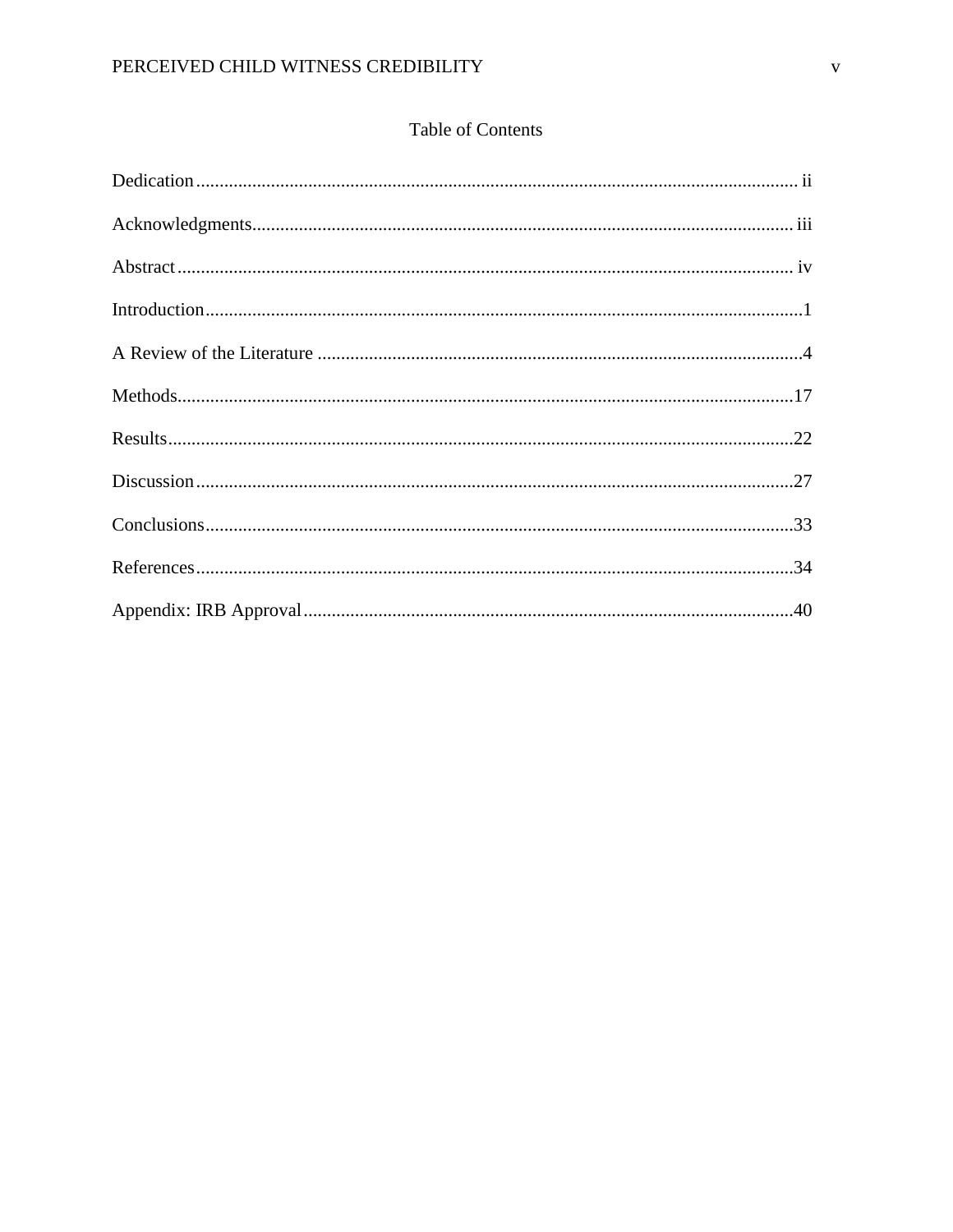#### Introduction

<span id="page-6-0"></span>Friedrich Nietzsche (1886) once explained that "all credibility, all good conscience, all evidence of truth come only from the senses" (p. 134). This describes the struggle for those who must gain information using second-hand sources, such as the testimony of others. Determining the credibility of transmitted information has long been an important and fundamental problem for those seeking truth and understanding. Each day, as they interact with the world around them, individuals are faced with a wide variety of new items of information from many external sources. This second-hand information can come in many forms, from authoritative reports created by known sources of high reliability to offhand comments overheard from strangers. Of fundamental importance is how to weigh this information, of which one would normally seek direct, factual, firsthand knowledge. While it may be wise not to simply trust or distrust such information presented as if by intuition, there are many instances where such restraint is not possible. Indeed, in some instances, it is all that can be done. One of these contexts is the modern courtroom – where the fundamental operating premise is that the fact finder (i.e., usually a jury or judge) must not have had direct experience of the events in question but instead must rely on the reports of others. Academics might find such a situation strange. For them, the best decision maker would be the person with the most direct knowledge and experience.

If personal experience and knowledge is the main method by which we to come to assess the veracity of something, but this is forbidden to be used in the courtroom, what must jurors do in order to render an accurate verdict? They can rely upon information upon which all the parties agree. They can hear the arguments of the advocates, and take the instruction of the judge. But, even when the facts are presented to them, the most difficult part of their task must be weighing the credibility of each witness and deciding who to believe. In fact, what might be considered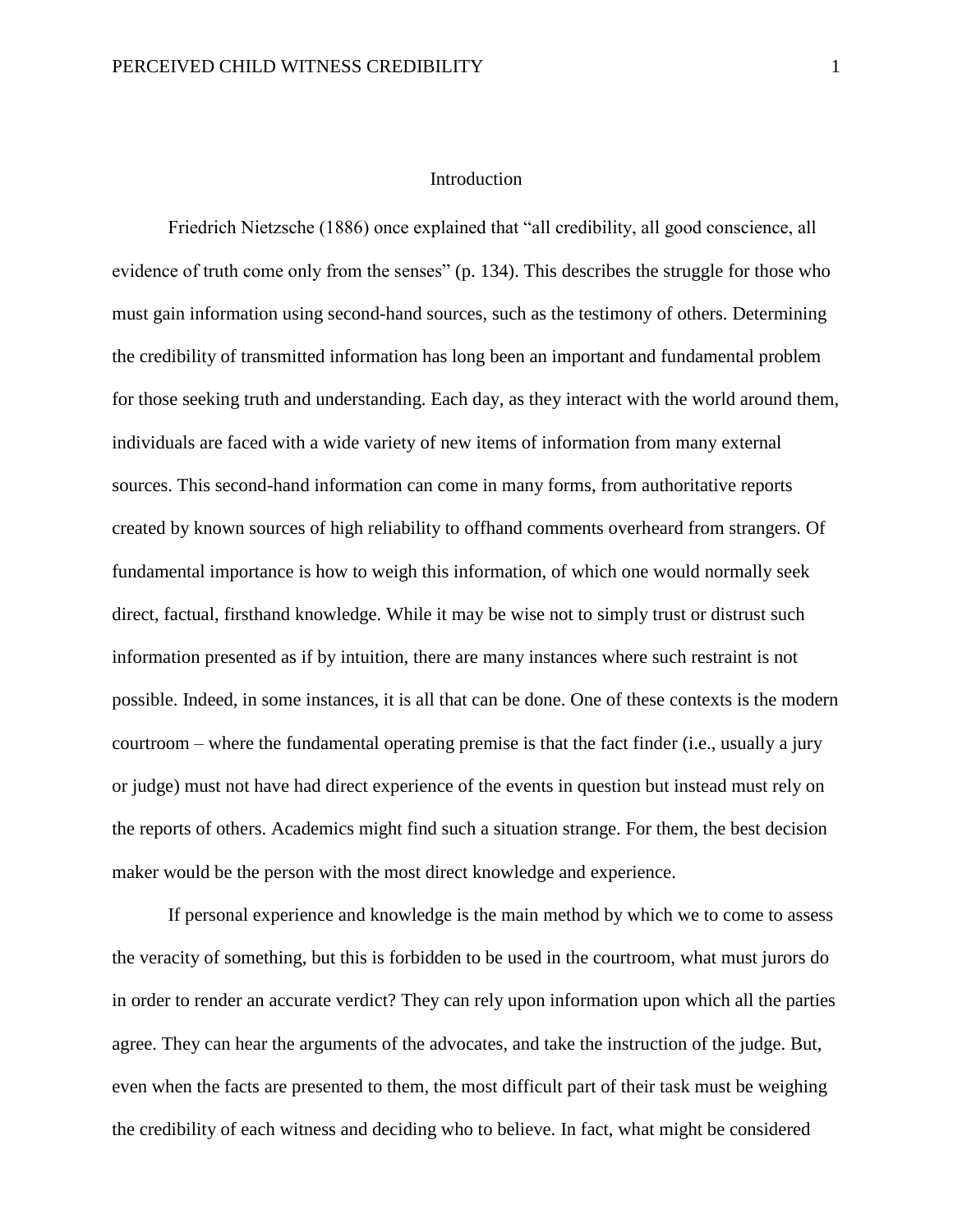"ad hominem" in a scientific argument—judging a claim based on the apparent believability of the individual making a statement—is a formal aspect of the legal process. Statements surrounding credibility are ordinary and acceptable in the law. Federal Judge John L. Kane explains "Because the entire trial process rests on persuasion, determining credibility is more than evaluating testimony. Although it is customary to speak of the credibility of witnesses and the persuasiveness of counsel, both deal with the same thing: the degree of belief we attach to what we see and hear." (Kane, 2007).

When exploring the role of the age and gender of a child on perceived witness credibility, there is a gap in the existing literature. This is a gap that not many consider because of the complexities and assumptions underlying jury work, which do not adequately consider concerns relating to people's base perceptions of children. This is true despite that potential juror bias rooted in witness age has been on legal and psychological professionals' radar for decades (Goodman, Golding, & Haith, 1984; Kassin & Wrightsman, 1983). The current study attempts to understand the relationships between the age and gender of child speakers and the believability assigned to them by potential jurors. The goal of this research is to assess what biases people harbor as to credibility before they set foot in the jury box, before their decisions contain casespecific context. This will provide legal and psychological professionals additional information about inherent juror bias and predictability. The causes of any such biases are not considered in this study, only their existences.

The rudimentary question is whether people place more or less weight on the accounts of children according to varying genders or age groups when this is all the information they have received. If they do, it would be important to know the scope of this effect in order to use that knowledge to make practical judgments, such as those involving trial practice. The perceived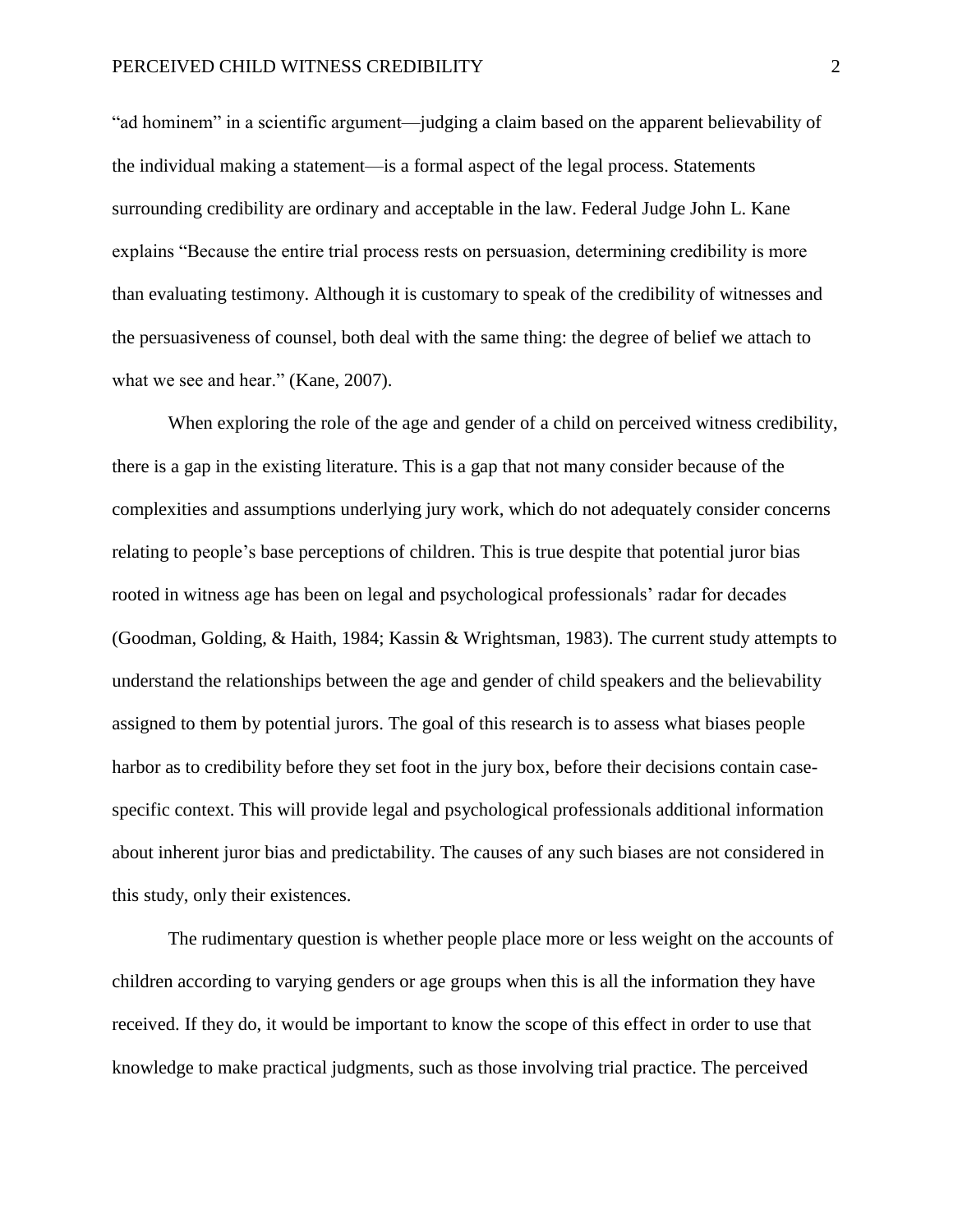veracity of the witnesses is, in many cases, a deciding factor that is relied upon heavily by juries. Accounting for how much credence the average listener will give to a child speaker is a key element in evaluations and trial-based decision making. If there is a disparity between the perceived credibility of juvenile speakers based on their ages or genders alone, such a finding would have significant impact upon litigation decisions. This would particularly be the case in juvenile courts or in cases where eye witnesses or victims are children. Knowing which age group of minors was considered the most credible would allow attorneys to call the most appropriately-aged child witness available to more efficiently sway a jury. This would also support professionals in times when they might consider sparing a child from the burdens of difficult trial testimony.

Based on the research available to date, detailed in the Review of the Literature below, several questions were explored herein. It was believed that the youngest and oldest of the child communicators would be viewed as more credible than the child communicators of other ages. It was not believed that the reported gender of the child communicator would have an influence on perceived credibility. Because of this, an interaction between age and gender was not expected.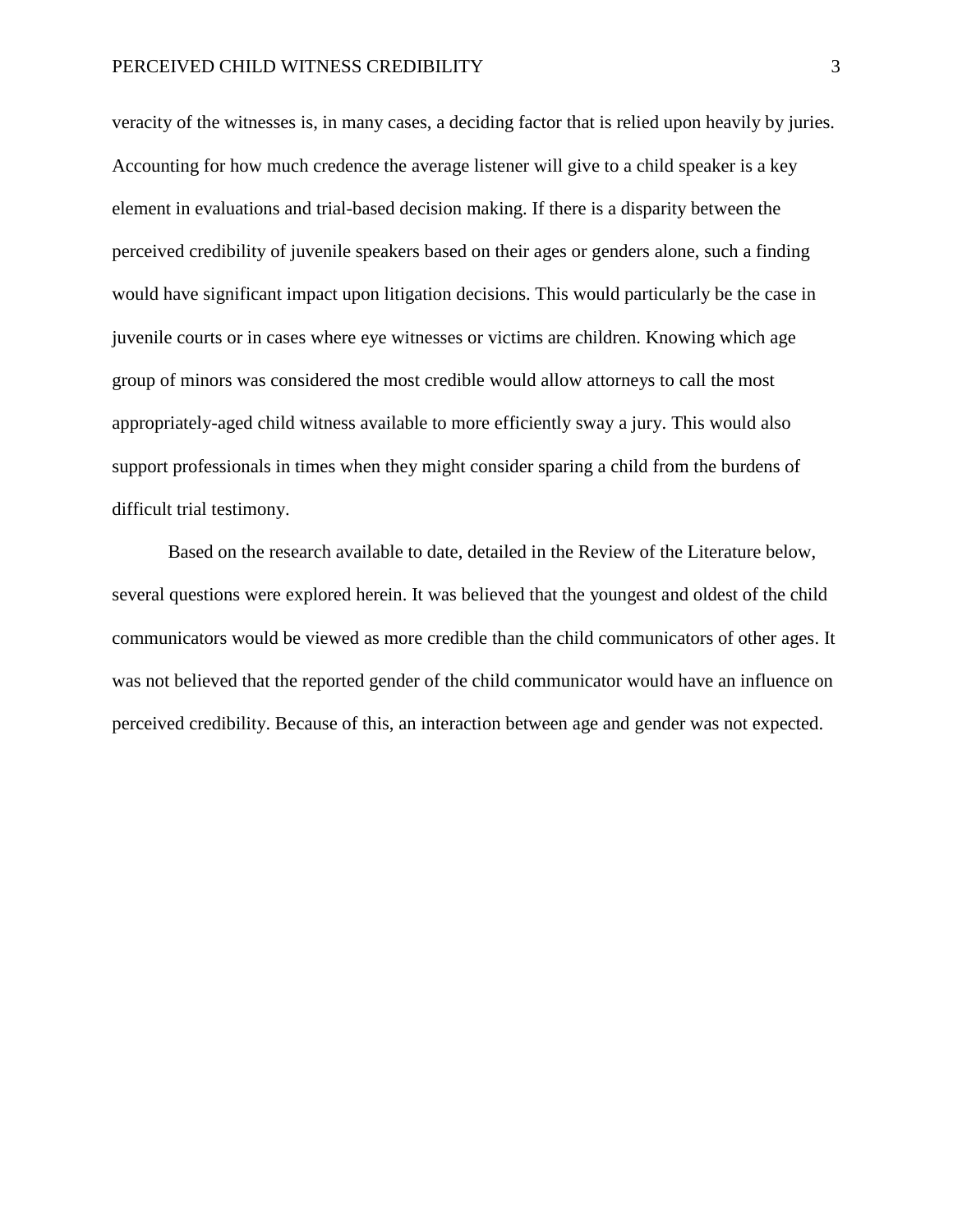#### A Review of the Literature

<span id="page-9-0"></span>The perceptions of adults about the credibility of children has been an area of interest for psychological and legal professionals for decades, especially as related to juror bias. In 1984, Goodman, Golding, and Haith published a pioneering work exploring and reviewing juror bias to that date, explaining that "[w]henever a child testifies in a court of law, jurors face a difficult task" (p. 139). Goodman and colleagues discussed several factors that could impact a potential juror's base perception of child witness credibility. They detailed one aspect of the importance of this kind of juror bias by observing that the "mere presumption that a child will not be believed may persuade parents and attorneys not to pursue a case or to bring charges" (p. 141). It is for this reason, and others, that the continued study of juror bias focusing on perceived child witness credibility is so important.

As this work has continued, the change in juror bias assessment and exploration began to focus more on the social cognitive and social influence processes (Kovera & Austin, 2016). Exploring considerations in relation to juror bias in this work and others has become an expansive project, focusing on the juror's characteristics and perspectives, characteristics of witnesses, and the cognitive processes of the juror. This style of research casts a wide net, akin to the study described by Goodman and colleagues (1984). This idea that jurors have multiple sources of bias, including their own "enduring personal characteristics," was raised by Kassin and Wrightsman (1983) during their attempt to develop a measure for juror bias. While this kind of intricate exploration of juror bias in relation to young witnesses is encouraging and a necessary task, there may be easier ways to better understand the aspects of this relationship in regard to such biases. For this reason, the isolation and study of particular aspects of this bias is necessary.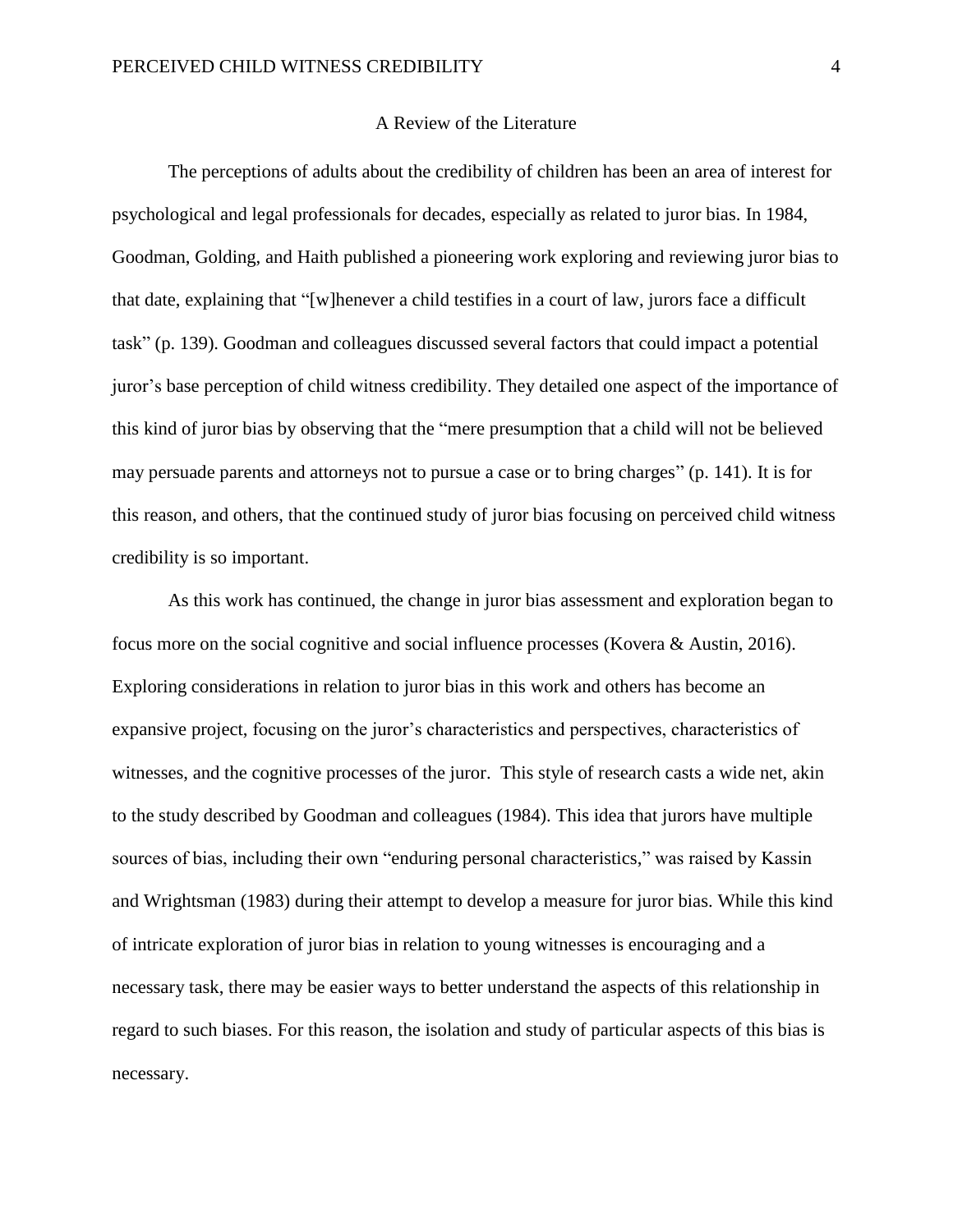The problems of inherent bias and credibility assessment become particularly difficult when the individual providing the critical information is a child. This is because people's ordinary expectations about reliability and consistency of information often do not seem to apply to children who are viewed at times as "little devils" or little beasts" (Kehily, 2004). Indeed, considerations are built into the law that recognize the special nature of child testimony, especially because the credibility of a child witness may influence the outcome of a legal case (Quas, Thompson, & Clarke-Stewart, 2005). Overall, assessing the credibility of a child is a daunting task when taking into consideration the multiple facets used to assess credibility (Nunez, Kehn, & Wright, 2011).

When a person such as a juror hears statements from a child, there are a number of key pieces of information they seek to determine and evaluate. The juror may be watching the demeanor of the individual, and may become particularly attuned to the way in which the events are relayed (Bruck, Warren, & Brigham, 2004). Emotionality and appropriate affect are important pieces weighed by people when they are making veracity assessments in relation to statements they hear (Kaufmann, Drevland, Wessel, Overskeid, & Magnussen, 2003). The listener may also be interested in how much detail the individual can recall and how consistently the speaker can repeat or explain portions of their story in response to further questioning (Liu, et al., 2010). While on the surface these behavioral markers seem appropriate, they can be misinterpreted by an observer at times (Saywitz, Nathanson, & Snyder, 1993). Furthermore, detail in testimony is often confused with veracity (Liu, et al., 2010). Appearance can make a difference; while seeming confident can enhance credibility, "too much" confidence might undermine it (Tenney, MacCoun, Spellman, & Hastie, 2007). Inconsistency in a story might actually be due to the witness being nervous and forgetful, rather than being dishonest (Caso,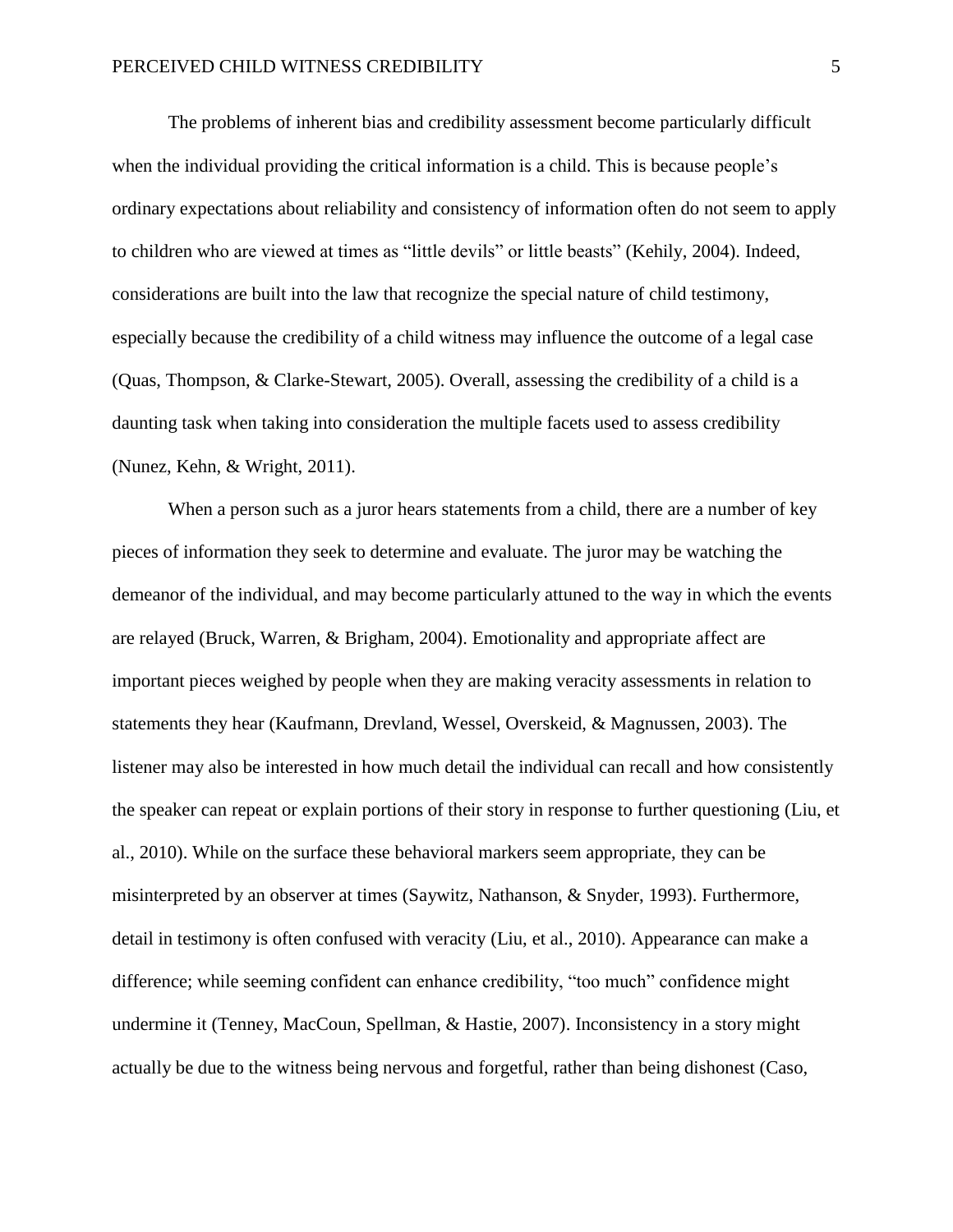Gnisci, Vrij, & Mann, 2005). This concern is compounded, of course, by the knowledge that not all persons who relay information are truthful, some are unknowingly mistaken, and some might have few critical facts--but perhaps not enough to create a credibly coherent account. A psychologist might judge all of this as a highly problematical method of seeking the "truth." But, the court is not a science experiment, and its participants are not required to discover an empirical truth, but a legal one. Hopefully, the two are the same, but may ultimately not be. With all of these variables inside the courtroom when testimony is observed, it would be useful to know what baggage people bring into the jury box in the first instance. This would help professionals to more fully explain the cognitive processes of a potential juror when working with a young witness.

Assessing child credibility is fraught with more difficulties than with adults, especially as many people have personal experience with this challenging truth. As noted above, most parents understand that children often have difficulty with the lines between reality and fantasy (Taylor & Howell, 1972). It is this imagination of children paired with the malleability of their perceptions that likely makes the assessment of children's veracity a more complicated task, even for the most experienced evaluators. This is because ordinary expectations about reliability and consistency of information may not apply to children (Woolley & Ghossainy, 2013). Young children simply do not understand how adults expect statements to correspond to reality, and there may be little or nothing in their affect to suggest they are hiding something, even when they are not (Flavell, Flavell, & Green, 1983). Plus, once all these considerations are made, we can take all of these issues and run them through the often distorted lens of adults' understanding of children's language and cognition (Astington & Jenkins, 1999). In addition, cognitive ability and honesty fail to follow a logical and linear trajectory through childhood development (Wright,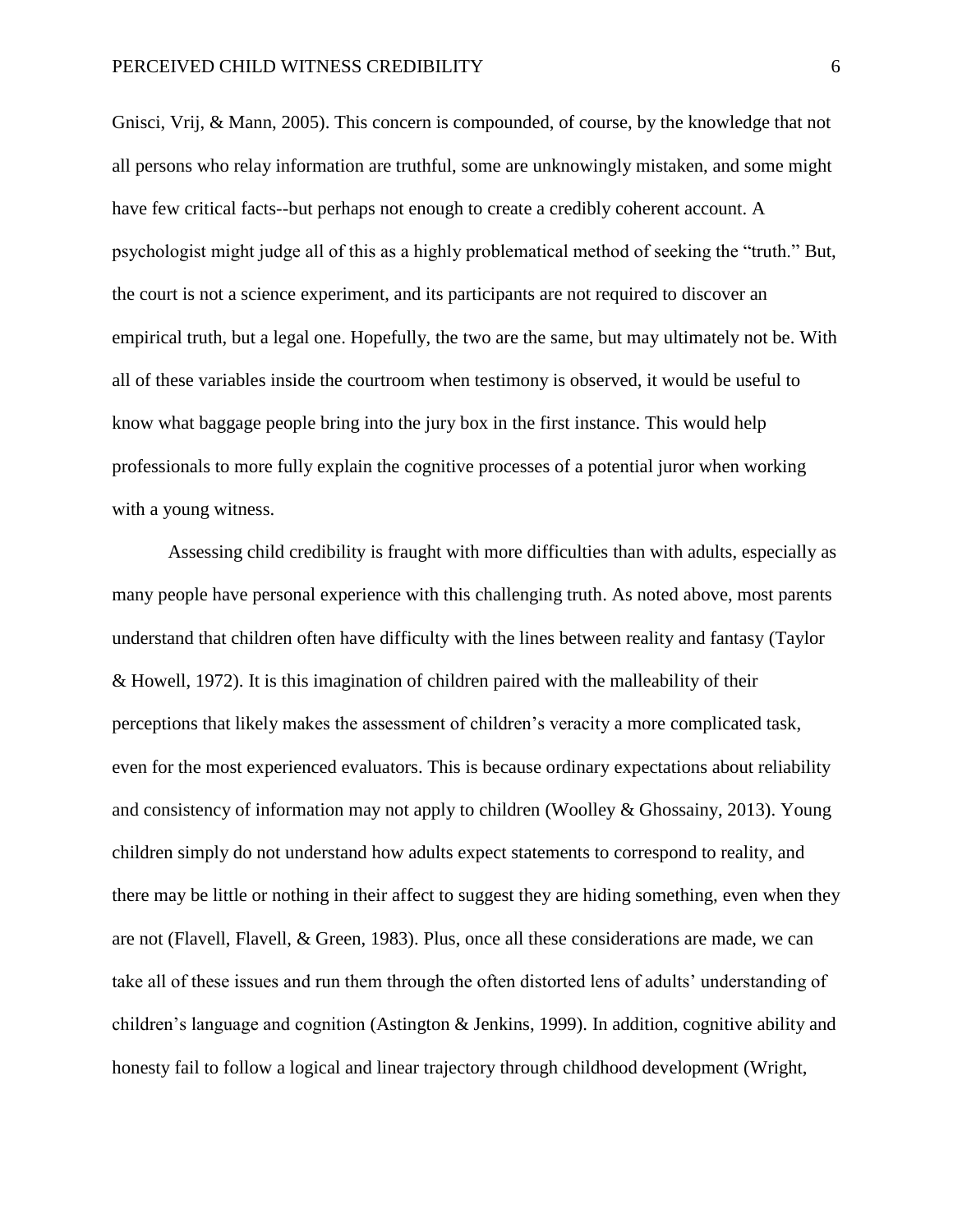Hanoteau, Parkinson, & Tatham, 2010). Why should children expect this? We tell them about nighttime creatures that leave gifts on holidays, and talk about what happened "at work," a place they have never seen and for which there is actually less evidence than for the Easter Bunny, who left a basket of delicious candy as evidence of his reality.

It is for this reason that perceived credibility of children depends on whether honesty or cognitive ability is the most important factor at issue (Ross, Jordan, Lindsay, & Kenney, 2003). Children may also have difficulty making themselves understood due to a more limited vocabulary and limited concern for organizing the information conceptually or temporally, as adults might expect from one another (Punch, 2002). Children may also not draw common sense generalizations in their reports of events. "A child may answer 'no' to the question, 'Were you in the man's house?,' but 'yes' to the question, 'Were you in the man's apartment?'" (Goodman et al., 1984, p. 144). Children's cognitive abilities may also be insufficient to encompass the comprehensive details of an event, failing to understand what aspects are important and which are incidental. In short, children are less likely than adults to understand what is going on around them, and be less well equipped to accurately relate what they do comprehend. If potential jurors have personally experienced of any of these phenomena, then it is no surprise that they may view the believability of children differently than the believability of adults. Additionally, most jurors and judges are not child psychologists, and they are not permitted to take their own knowledge into the evaluation of a case. Therefore, they will make decisions about children that cannot be supported by the most current science.

In the assessment of perceptions of child credibility, it is also important to remember that children are suggestible creatures (Ceci & Bruck, 1993). In addition, children often engage in purposeful deceptions (Genyue & Lingfeng, 2006; Talwar, Lee, Bala, & Lindsay, 2004). Even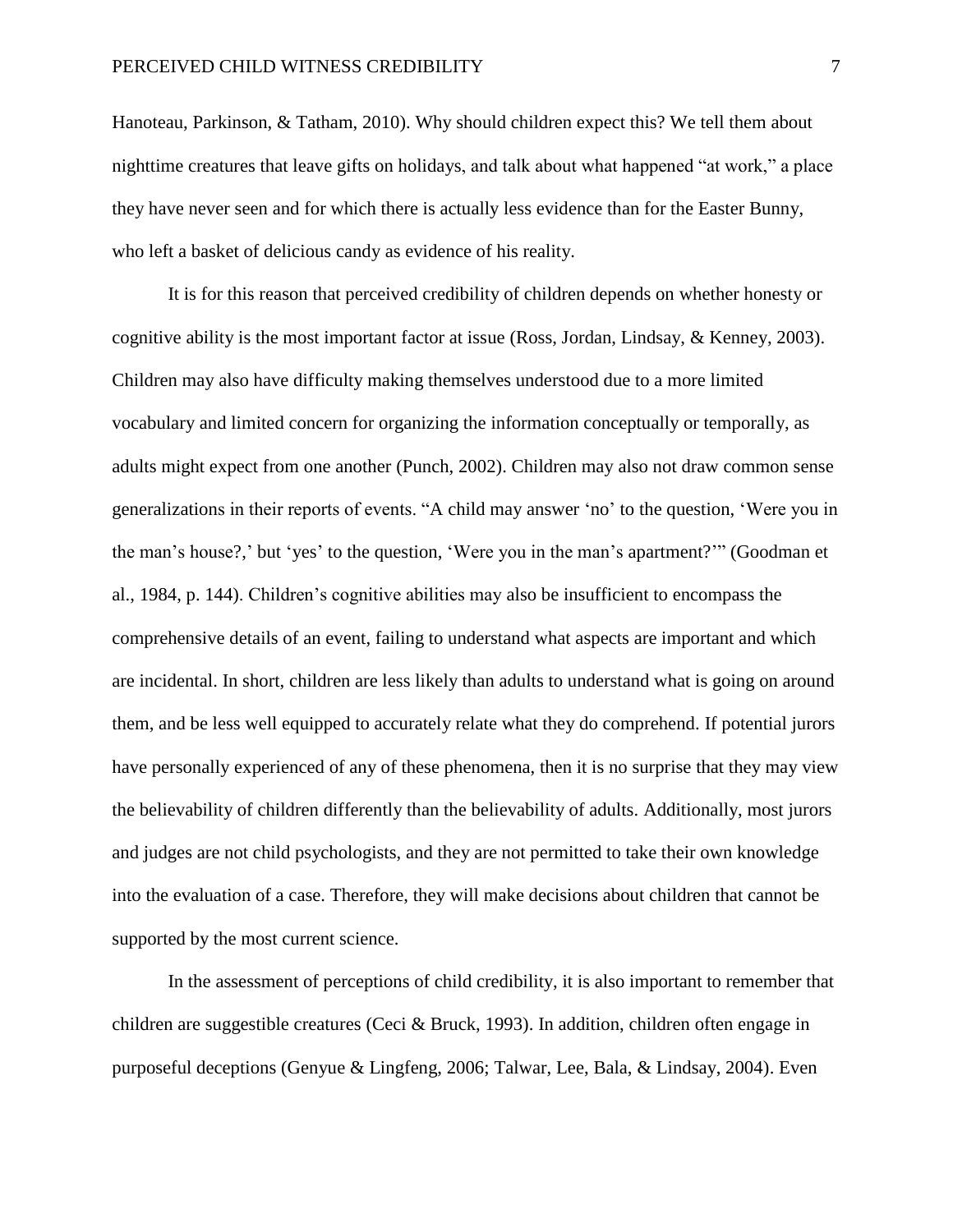child psychologists are often unable to make accurate identifications about child truthfulness (Gore-Felton et al., 2000). Given this, the notion that children do not lie, or do not have things to hide from adults, is a belief that is unsustainable both in science and the experience of any nongullible parent. Determining when these phenomena have occurred is often a challenge. This concern is substantiated by additional work which demonstrated that a common mistrust of young witnesses existed, especially based on the specific potential to make false reports (Cashmore & Bussey, 1996). Separate from the actual veracity of a child, it is also important to explore when children are perceived as credible to those around them. Parents, professionals, and lay people hold different biases about the truthfulness of children which they take with them each time they must make a new assessment (Leach, Talwar, Lee, Bala, & Lindsay, 2004). Cashmore and Bussey (1996) studied judges and found that they thought young children (under seven) were not reliable but children about the age of 12 were competent witnesses, with girls being seen as competent sooner than boys.

Many studies have been done to determine the malleability of information transmitted and retained by children (Ceci & Bruck, 1993; Johnson, 1991; Castelli, Goodman, & Ghetti, 2005; Lampinen & Smith, 1995). This kind of research became very popular in the aftermath of several instances of false allegations of sexual abuse made against elementary school teachers and day care providers by young children in the late 1980s and early 1990s (Jones, 2004; The Berkshire County District Attorney's Office, 2009; Osumami, McHugh, & Ferran, 2010). In many cases these accusations were, unfortunately, not recognized as being false at the time, resulting in convictions and other legal actions that have now become lessons about what not to do in such circumstances. These studies examine topics such as how easily a child's story can be created and altered by suggestion, how accurate children's memories for an incident can be, how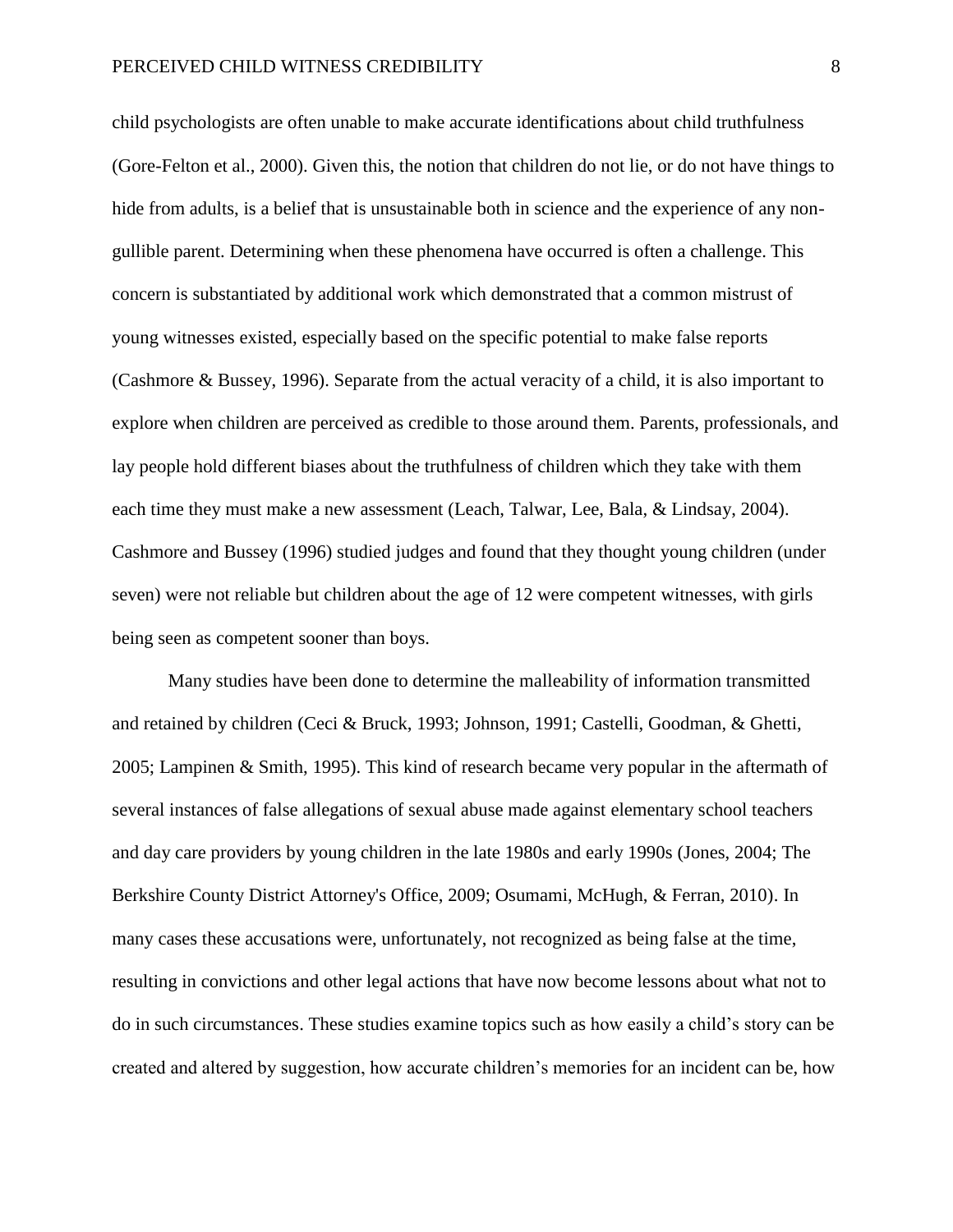likely a child is to alter his or her story for the sake of others (Huffman, Warren, & Larson, 2002), and how difficult it is for adults to tell the difference between real and fabricated information (Leach et al., 2004).

Research has also been done to examine how a child's age relates to their suggestibility (Ceci & Bruck, 1993). The primary question has been whether younger children are more or less suggestible than older children, given adults' possibly erroneous belief that suggestibility is exclusively the domain of the very young, including perhaps those with cognitive challenges. In this regard, Burtt and Gaskill (1932) found that college students were significantly less suggestible when asked leading questions than fourth graders (as cited in Ceci & Bruck, 1993). However, that did not mean the young adults were not suggestible; they were sometimes significantly so. Some of this research has also claimed that girls, especially pre-pubescent girls, were more receptive to suggestion than boys of the same age (Johnson, 1991), as cited in Ceci  $\&$ Bruck, 1993). Most of the research done involving age of the child testifying has focused on the interaction of age with other factors (Ruva & Bryant, 2004). At least one early study tended to show that older children were more credible than younger children (Goodman et al., 1984). Other studies have not focused on wide age ranges, and have therefore have not found a relationship (Castelli et al., 2005). Additionally, Morsanyi and Handley (2008), found that analytic processing capacity actually decreased between 6 and 10 years of age, which impacts their judgment and perhaps their credibility.

Lampinen and Smith (1995) also studied how the source of a potential suggestion impacts a child. Their research tended to show that only suggestions from credible adults significantly influenced their later responses to questions about a scene they had witnessed. This is an important factor to consider, as observers may change their opinions of credibility based on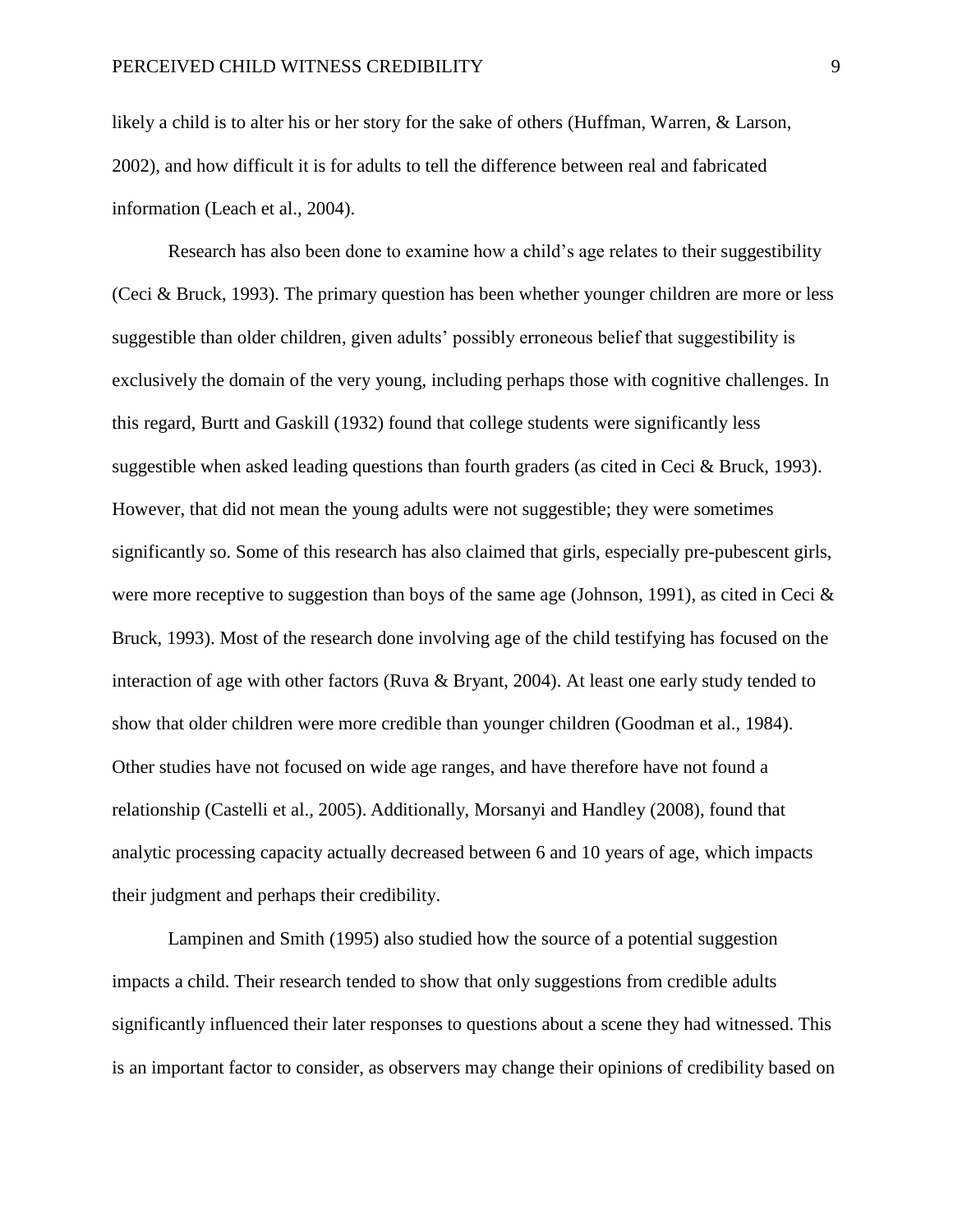how they believe the child received the information that they are relaying (Lampinen & Smith, 1995). The child may be reporting the information correctly, but this is irrelevant if they received their information from an unreliable or perhaps even dishonest source. As a result, any contextbased study of the credibility of children's veracity should be based on firsthand knowledge acquired by the child him or herself.

The concerns about child testimony are complicated by the fact that children are also capable of purposeful deception. Hardly a child has grown up without explicit training in this – as when a grandmother says to the child who has been forbidden sweets, "Well, we just won't tell your mother about the trip to the ice cream store." Genyue and Lingfeng (2006) demonstrated that children from age 7 to 11 will tell deliberate falsehoods when doing so will benefit a group or collective rather than an individual. It has also been shown that children will temper their responses in a self-serving way, aiming to manage the impressions others acquire of them and those around them (Ross, Jordan, Lindsay, & Kenney, 2003). Children also tend to lie more frequently in order to hide or minimize their own transgressions or the transgressions of their parents, even when the lie makes little to no sense. A child saying "Doggie did it" in response to an inquiry about missing cookies would not surprise most parents (Talwar, Lee, Bala, & Lindsay, 2002; Talwar, Lee, Bala, & Lindsay, 2004). Often, adults report looking for the opinions of professionals in order to support their assessment of child veracity (Goodman‐ Delahunty, Cossins, & O'Brien, 2010). When children engage in active deception, adults and trained professionals are not able to tell when children are telling the truth or lying. This is true even when professionals rated their ability to identify deception higher than others (Leach et al., 2004). In many cases, even the child's own parents were unable to differentiate between lying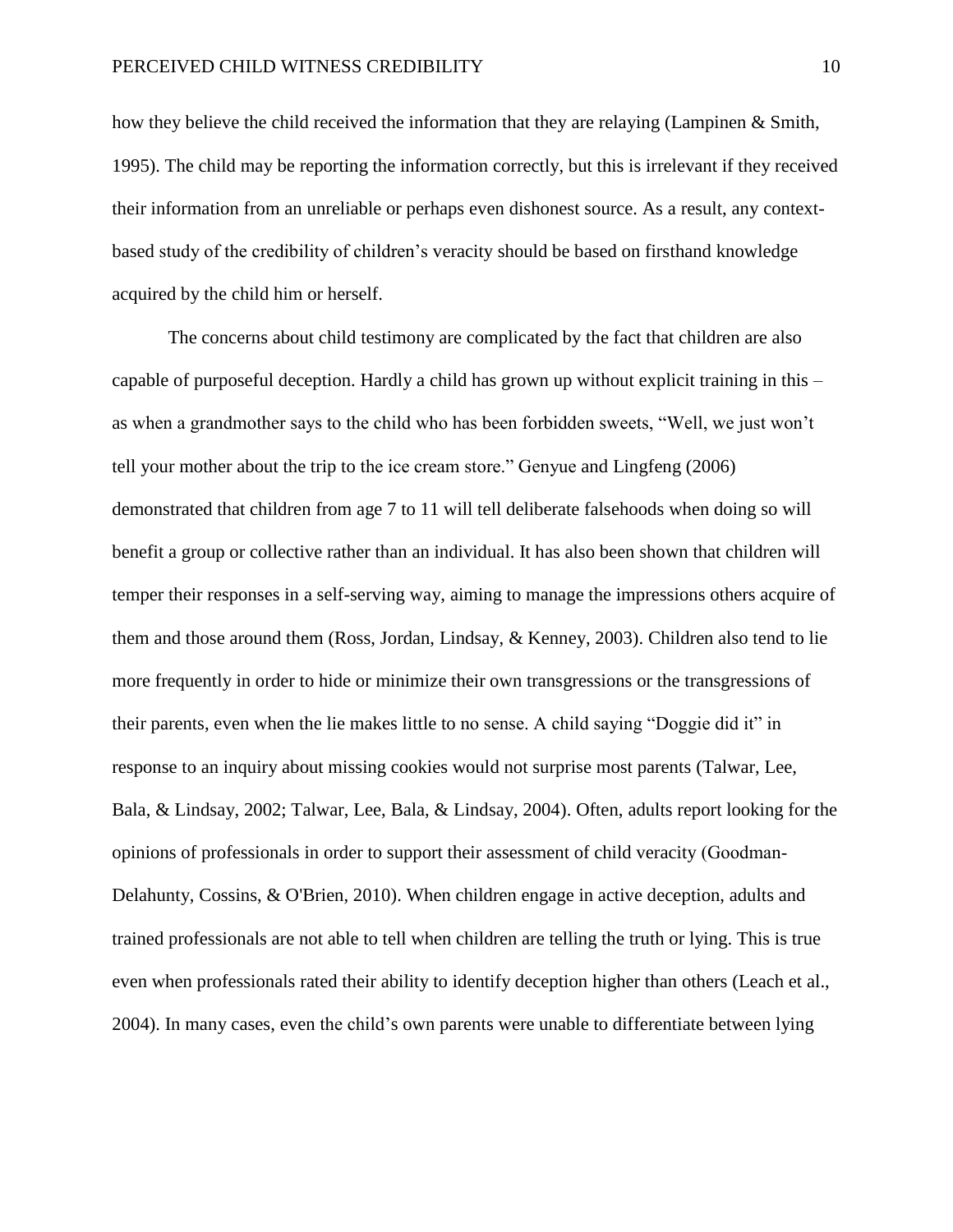and truth-telling behavior (Talwar, Lee, Bala, & Lindsay, 2006). The fact is that adults are simply not reliable judges of child truthfulness.

One area where the study of credibility is very important involves the statements made by children for legal proceedings. A single statement from a believable five-year-old might literally mean life or death for a criminal defendant in a capital case. This issue is compounded by the enhanced seriousness attached to many offenses when they are perpetrated against or directly involve children. A possible sexual assault necessarily requires a deliberate and speedy response. If such a crime involves a child, the special circumstances will often weight much more heavily against the accused in terms of the types and severity of charges, bail conditions, receptivity to plea agreements, and perceptions of guilt. The questions often seem simple: How reliable is the child's testimony? Will the child be truthful? Is the child capable of understanding what is being said? Were the child's statements influenced by a third party (Ceci & Friedman, 2003)? However, these questions are not simple to answer at all, and even appear require much greater care in analysis than the answers to those same questions involving average adults.

Given its importance, it is necessary to study the preconceived notions of believability jurors may possess in relation to the testimony of children prior to joining a jury. In 2003, Ross, Jurden, Lindsay, and Kenney evaluated studies that seemed to indicate that younger children were seen by mock jurors as less credible witnesses – unless the case involved sexual assault. In sexual assault matters, it seemed that the perception of the child's honesty and gender, rather than age or cognitive ability, was indicative of their decisions made by the mock jurors (Ross et al., 2003). This same review also explained that in many of the studies that found no age effect for credibility, the observers were relying on external cues to make their evaluations, such as confidence or speech style. (We must remember, of course, that fact finders with actual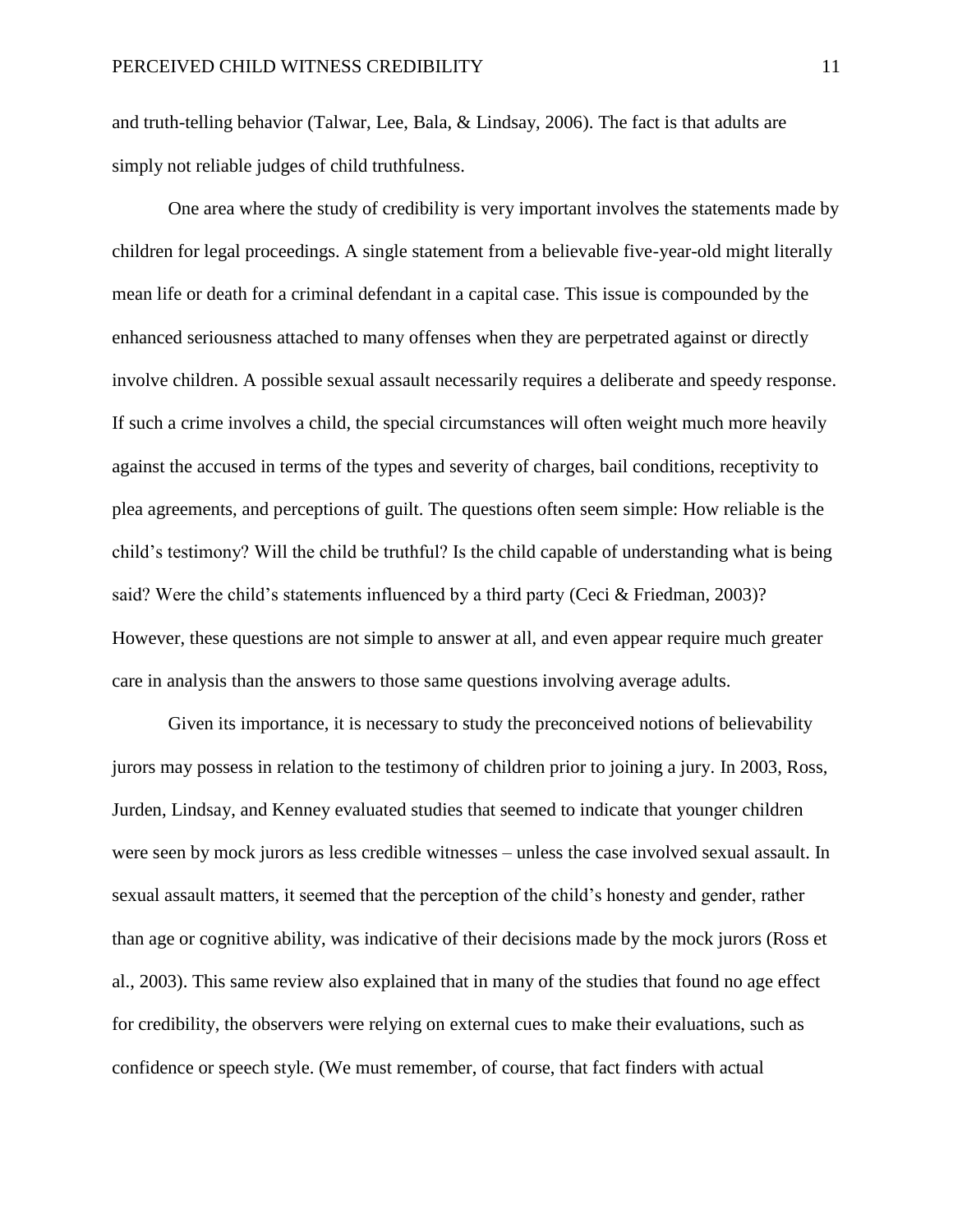documented expertise in such an evaluation would have been excluded.) A category of studies also examined the ability of mock jurors to assess the veracity and reliability of children's statements, with mixed results (Ross et al., 2003). Jurors also base the credence given to child testimony on the quality of the initial interview and the demeanor of the child testifying (Bruck, Warren, & Brigham, 2004; Sumner-Armstrong & Newcombe, 2007). Again, something that is difficult for people to judge under controlled laboratory conditions, much less in a courtroom or other similar circumstance. Juries also tend to use the age of the child in conjunction with emotional displays in order to make judgments as to child witness veracity (Cooper, 2011; Quas, Bottoms, Haegerich, & Nysse-Carris, 2002).

Given these facts, it is important to understand the methods used in child interviewing and child witness questioning as well as courtroom tools, such as visual aids or demonstrative models (Crossman & Caron, 2006). Mock jurors also rely heavily on opinions of expert witnesses in order to make decisions as to child veracity (Goodman‐Delahunty et al., 2010). Of course, the veracity of the expert is going to make a difference, and that judgment will include factors separate from various facts, such as whether the expert might seem to care about the child or children in general. This makes it even more necessary to understand how mock or actual jurors begin to evaluate or consider child testimony.

A number of studies have been conducted in an effort to understand the impact of a number of variables on juror assessment of child testimony. The majority of the studies involve the question of accuracy: How often can the observer correctly identify truth telling from lies, accuracy from inaccuracy, or if they are avoiding judgments of troublesome intent or consequences? In these studies, the observer hears or reads a child's statement and decides whether or not the child's statement was truthful or accurate. These studies look at either the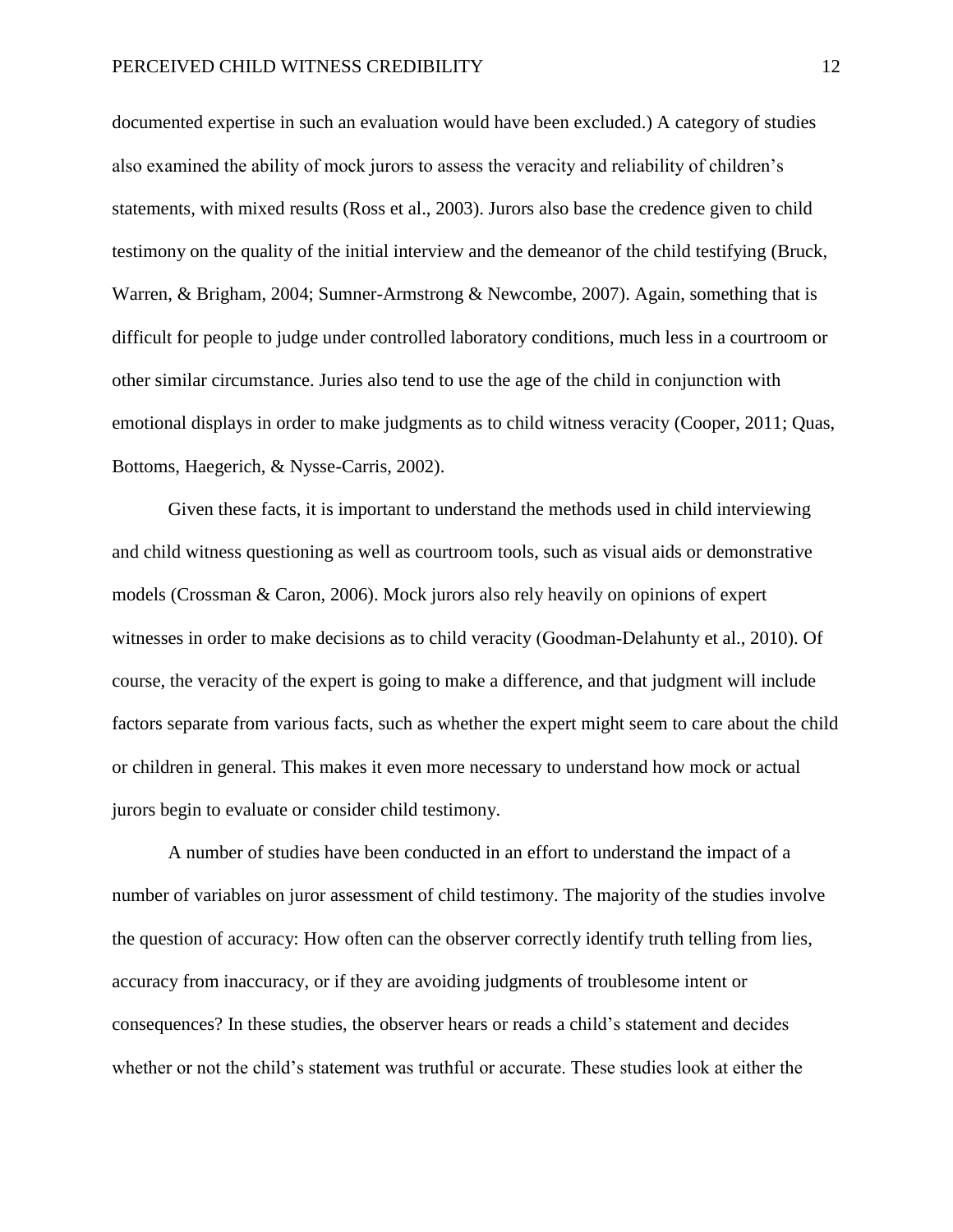characteristics of the observer or the differences in the presentation of the statement in attempt to determine which are related to more accurate identification of truth-telling behavior. These studies must deal with the potential for inconsistencies in the story told, as it is unlikely that two people will describe a shared experience exactly the same way even if both are good reporters and describing it as accurately as they can. This means the observers will be looking for cues in the behavior or speech patterns of the communicator that indicate truth telling or untruthful statements. Little exploration has been done eliminating the variability of such cues and using only age or gender as variables. In studies that attempted to include this type of question in some form, conflicting reports have been given in regards to whether characteristics of the child alone influenced observer accuracy.

The second class of studies looks not at whether the observer can accurately identify truth-telling behavior, but instead looks at how credible the observer found the statement of the communicator. In this type of research, it is not accuracy of the response or statement that is the measure, but rather how believable the statement appeared without relation to its veracity. McCauley and Parker (2001) examined a number of factors to assess the perceived level of credibility accorded to certain statements attributed to children, including the type of interaction or crime that was detailed in the statement, the age of the communicator, and the gender of the observer. As noted earlier, their findings seemed to indicate that the statements viewed in relation to sexual assault of a child were rated as more credible. Female observers also tended to view all the statements of the children as more credible than did their male counterparts (McCauley & Parker, 2001). Their findings indicate that variables outside of the statement's content or delivery can have an impact on the perceived credibility of the statement. While age is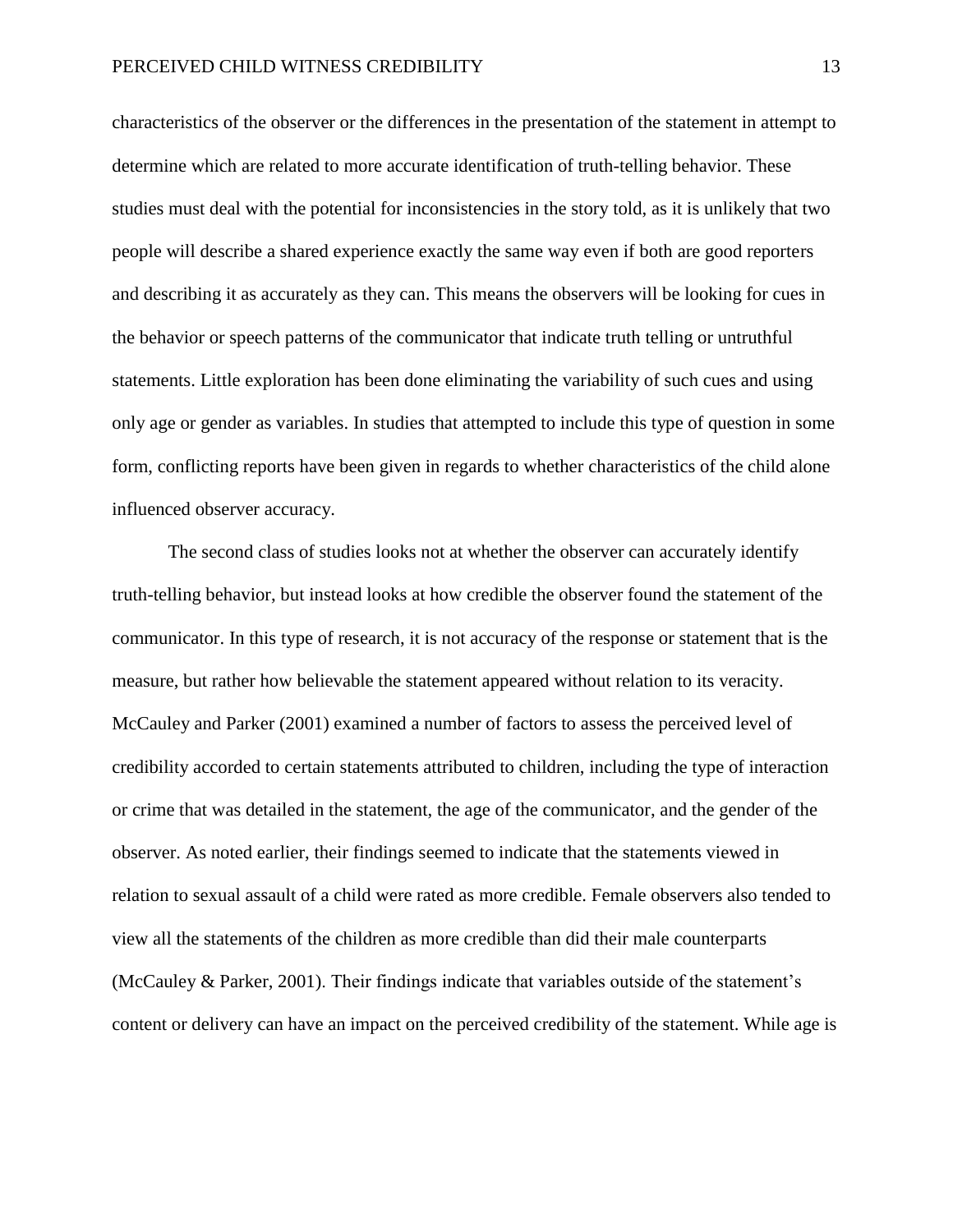not ignored in many of these studies, no research has been done isolating age as a variable in relation the credibility or believability.

Understanding the details of juror perception of testimony given by younger children is clearly valuable for those working with children in courtroom settings. When making trial decisions, attorneys often work with psychologists as they seek to weigh the potential positive impact of the young person's testimony against the potential damage that could also result, either to the case, or the child. Bad decisions will likely be harmful to someone. An example of this is asking a young teen to testify as the victim of a sexual assault. The impact made by the teen's testimony, if viewed as credible, is undeniable. But what is the probability that the teen's statements will be viewed as credible? At what point is the credibility low enough that it raises questions as to the value of putting the teen through the difficulty of testifying as well as the potential stress and embarrassment of cross-examination? In addition, a witness who appears less than credible for whatever reason can harm an otherwise supported case. This type of situation might even involve a highly credible witness with bad information—either intentionally or unintentionally.

As difficult as it might be to accept in the abstract, prosecutors and defense attorneys must make real-world decisions about the probability of convictions based on the strength of witnesses. These are usually not decisions that can be deferred, as an innocent accused person might literally be in jail waiting for trial, or a dangerous person might be free to commit more crimes. Sometimes professionals must decide whether the likely trauma or other challenges brought on by a trial might make matters even worse. This is especially true given that a "not guilty" verdict often eliminates the possibility of future prosecution. Attorneys involved in custody disputes, injury cases, and many other matters have similar concerns about how the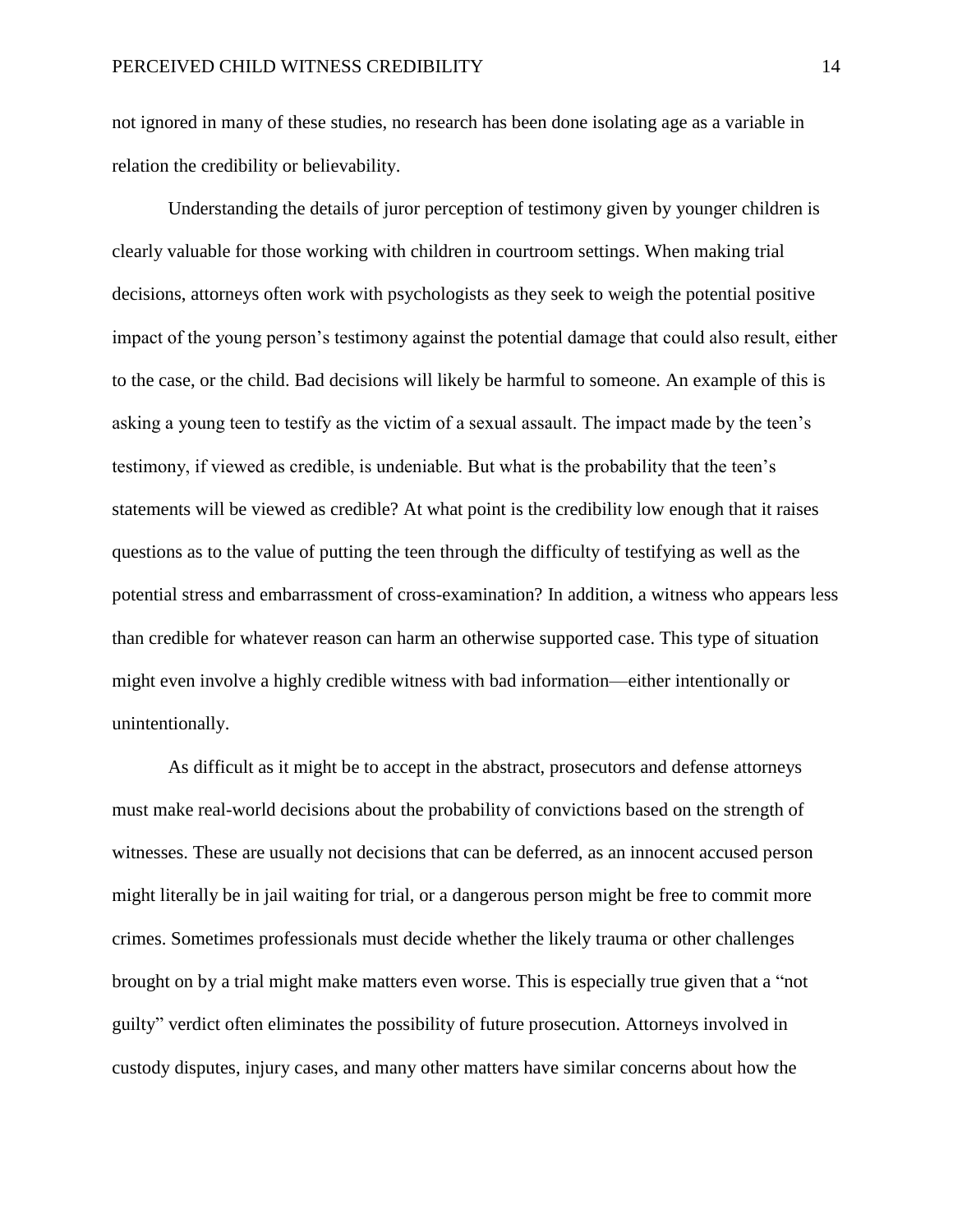jurors will see their young witnesses. We should also not forget that testimony does not just determine guilt or innocence in court, but affects sentencing, and, with much lower standards, whether there is probable cause to bring a person to trial or serve as the basis of a contempt citation. For example, in the Wendrow case in Bloomfield Hills, Michigan, Julian Wendrow was jailed without bail when an aide held his daughter's hand to "facilitate" claims that he had secretly visited the child and planned to escape to South Africa (Alexander, 2009). That means the court believed statements supposedly made by an entirely non-verbal girl being guided by an untrained school aide using a discredited communication method.

Knowing the impact of child witness testimony will allow attorneys and jury consultants to work together to utilize courtroom tools to better present their cases and properly support the testimony of a child witness. This includes the use of video testimony and closed circuit television (Landstram, Granhag, & Hartwig, 2007; Orcutt, Goodman, Tobey, Batterman-Faunce, & Thomas, 2001), technologies which can both enhance and obfuscate information for those it is intended. These are witnesses whose credibility is going to be altered by the lack of audience reaction to statements. Knowing the predispositions of potential jurors will also will help attorneys determine whether the age of their witness should warrant more carefully constructed jury instructions about credibility. Potential jurors familiar with televised depictions of court activity, which typically concentrate of the drama of attorneys confronting witnesses, may be at risk for underestimating the degree to which jury instructions from a judge can, and often should, affect a case outcome. Additionally, it will provide litigators and psychological professionals the ability to anticipate the position their opponents will take and allow them the ability to properly respond. A study exploring baseline and context-free credibility will allow professions to explain or challenge a witness based on baselines of perceived credibility.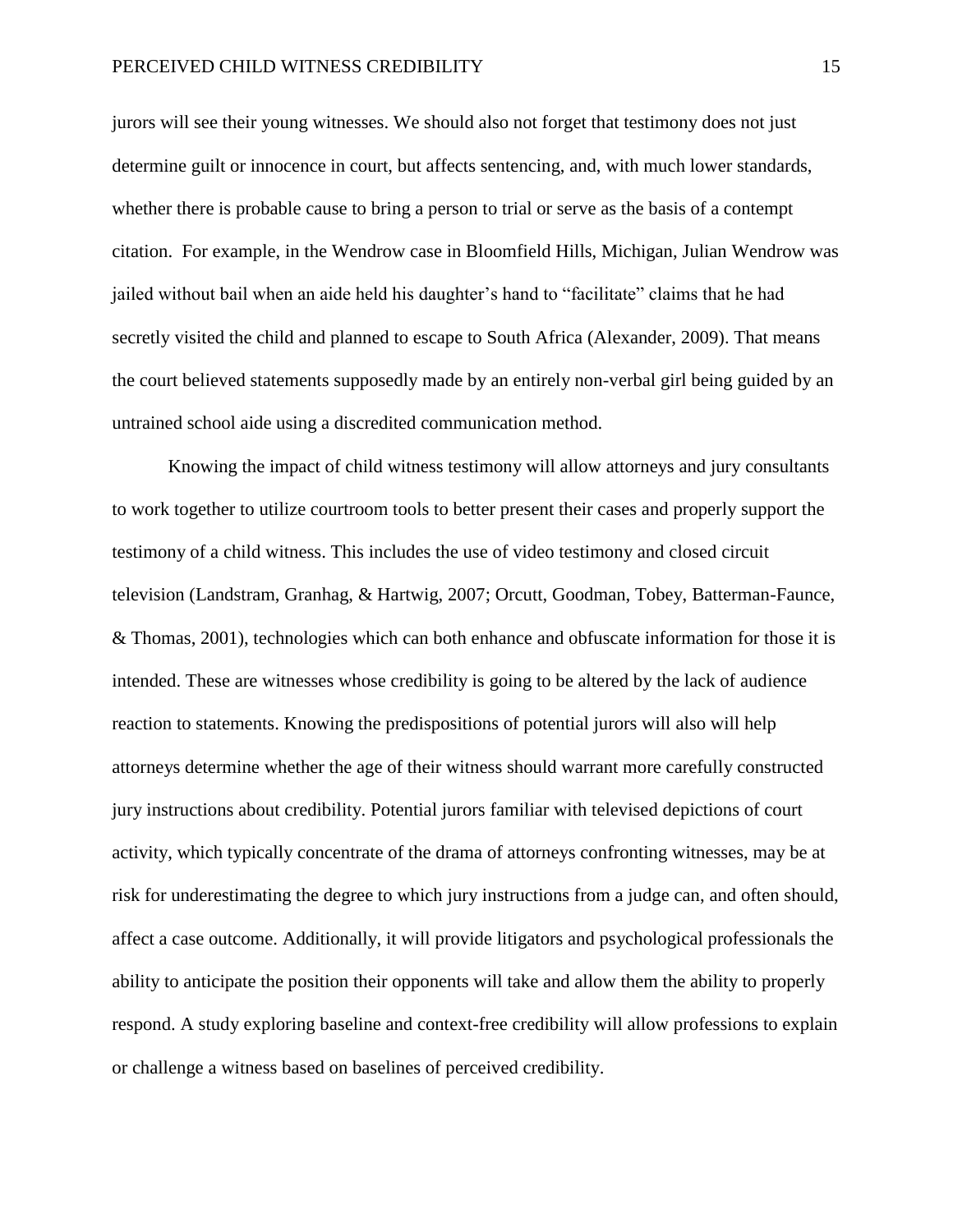A number of factors discussed herein have lead to the research questions explored in this study. First, younger children are thought to be more suggestable than older teens but are not as likely to deceive. Next, children a bit older do engage in purposeful deception and are also more suggestable than their teenage counterparts. The children in this age group also appear to have analytical processing decreases as compared to their six-year-old counterparts. Finally, older teens are viewed as less susceptible to suggestion but still may deceive to protect those around them. Older teens are also presumably seen as more capable of communicating their knowledge as adults would expect. Based in part on this information, it was believed that the children in the middle age group (herein represented by 11-year-olds) would be seen as overall less credible than the younger and older age groups.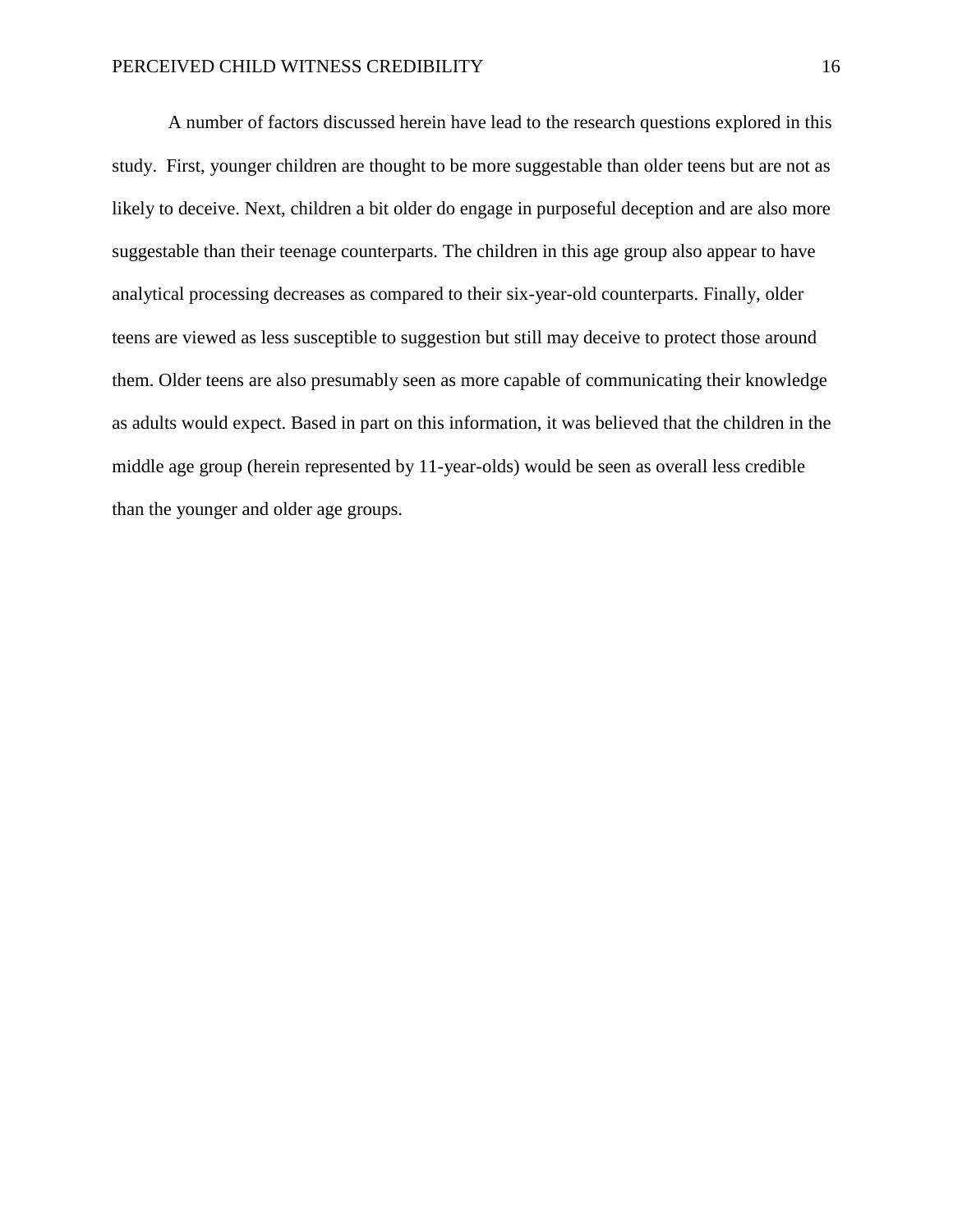#### Methods

<span id="page-22-0"></span>This study involved presenting, via an electronic survey, a series of questions about child credibility to people similar to those selected for juries. The questions varied in content to reflect only age and gender factors, which might bias a typical jury member's belief in the credibility of the child witness. The main dependent measures were the age and gender of the child in question. The age category was comprised of three groups: 5 years, 11 years, and 17 years. These ages were chosen to create clearly demarcated categories of child, youth, and adolescent witnesses with little likely overlap in developmental characteristics. The ages and genders of the children were indicated by written identification only. No photos or names were used, as to do so might have further complicated the analysis due to various factors, such as perceived attractiveness and racial or ethnic group membership.

The participants were presented with questions that asked them to compare or rank order various individuals according to credibility, as well as indicate their confidence in each listed child's believability. This allowed the data to be examined for relationships using multiple methods. Although this method did not explore responses to direct testimony of children, it tapped the question of perceived reliability, eliminated concerns regarding developmentally appropriate language for children of differing ages, and ccould be applied to courtroom situations.

Data were collected through an internet survey hosted on Survey Monkey. The order of the paired questions and potential responses were randomized for each participant. The complete ranking and confidence questions always appeared last to minimize their impact on the prior responses. The problem of attrition was resolved by leaving the survey open until a minimum number of survey takers had completed here, 200 completions were achieved.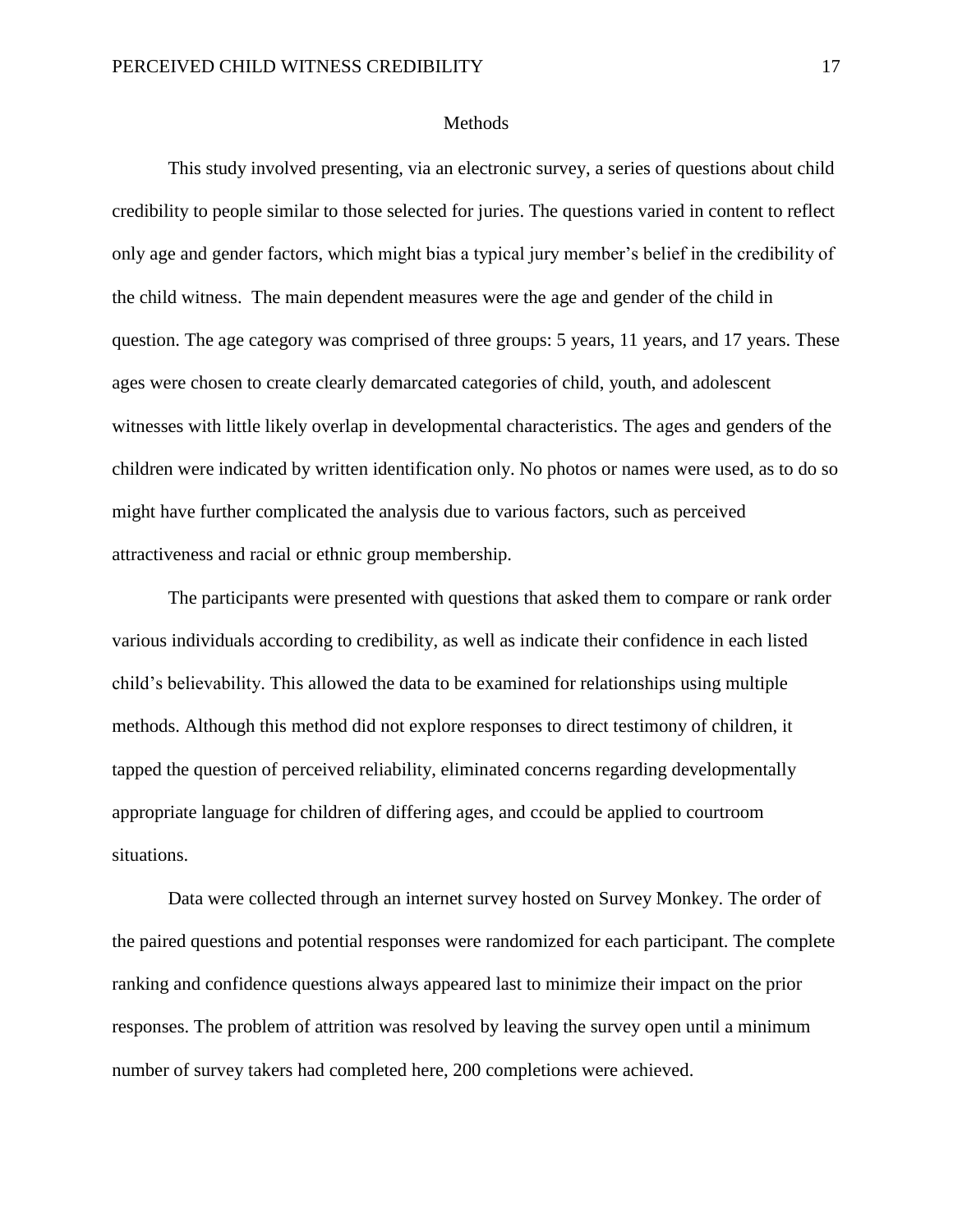#### **Participants**

The population targeted for this study was men and women between the ages of 18 and 65, as this is the group of people most frequently involved in jury duty. As an internet-based survey, all participants needed to have access to the internet. Thus, there was a bias toward relative affluence, or at least sufficient affluence for computer and internet access. The study also must acknowledge that some subjects who would be prohibited from serving on juries or would be unlikely to serve on juries were not specifically excluded from the study. This was due to the complexity and length of the demographic information that would be required as compared to the number of existing study questions in order to weed out those who would not qualify to sit on a jury. Existing research indicates that with the number of options available for selection in this study, in order to achieve a nominal power of between .8 and .9 a sample size of 140 was appropriate to detect a main effect for age and gender (Wang, Chen, & Chow, 2003). Data collection here did not conclude until 200 participants were included in the sample, meeting this requirement.

Ultimately, there were 200 participants in this study (80 male, 120 female) who were between the ages of 18 and 65. Of these participants, 77 reported having or supervising no children, 35 reported either having or supervising one child regularly, 43 reported having or supervising two children regularly, and 45 reported they had or regularly supervised three or more children. As to the education of the participants, 107 of the 200 participants reported education at the associates degree level or beyond, 50 of whom reported obtaining their graduate degrees. Most the study participants were White (77.5%), 7% identified as Asian, 4% as Black or African-American, 3% identified as Hispanic, and 6% identified as belonging to multiple racial groups.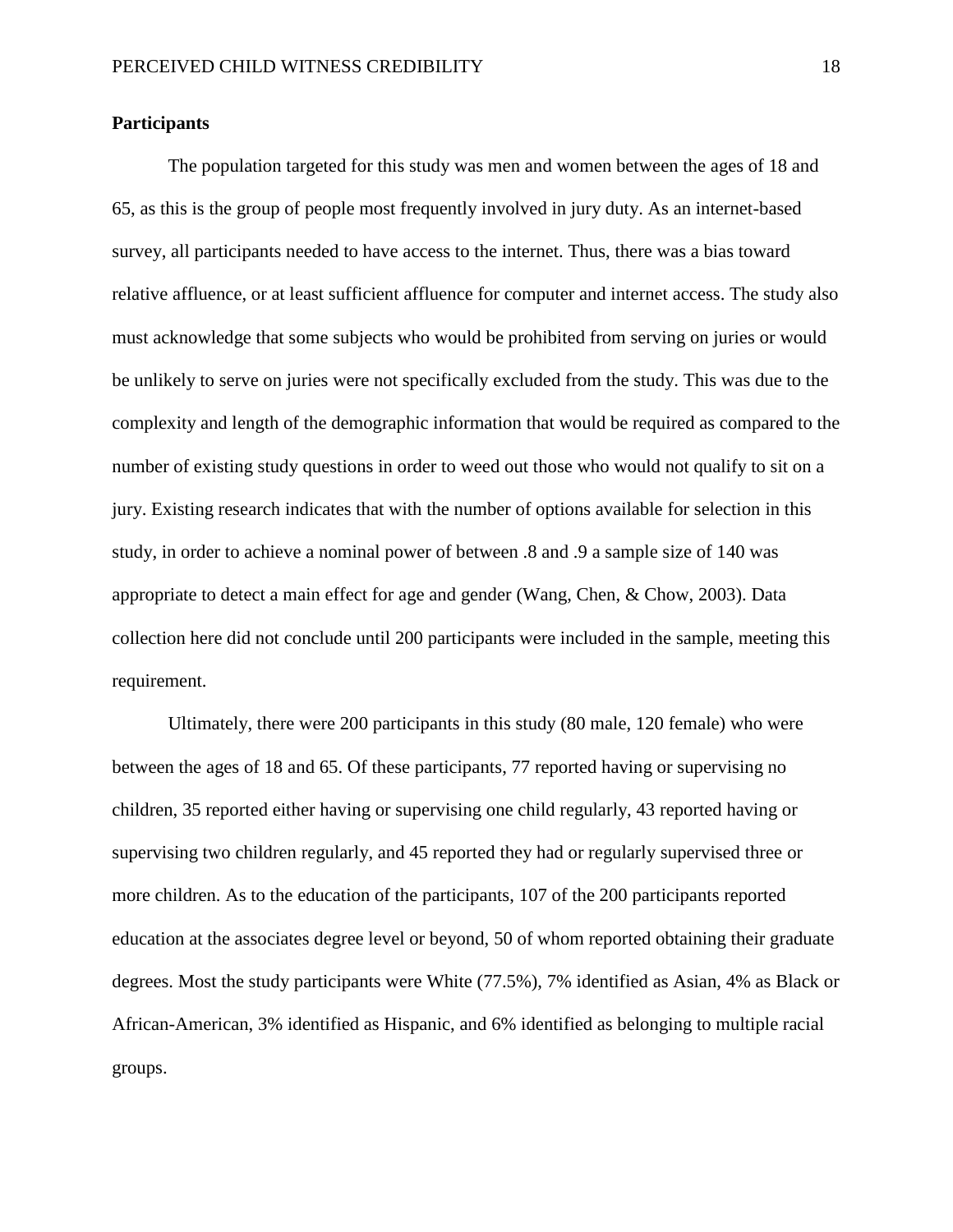#### **Measures and Instrumentation**

**Overview**. The data were collected using a multi-question survey. Three techniques were used in each participant's survey. In the first approach, one child with an identified age and gender was paired against another child with an identified age and gender. The participants selected which of the two individuals they are more likely to believe. The second approach listed the available age/gender combinations and asked subjects to rank them in order from least credible to most credible (1 being the least credible and 6 being the most credible). Finally, the third section asked participants to rate their confidence in the truthfulness of the presented children as a percentage (0% being not at all confident and 100% being completely confident). A demographic questionnaire concluded the survey.

**Age and gender***.* Each survey involved speakers of differing ages and genders. The questions based on the pairings of these individuals were randomized in order to prevent responding biases based on question order. Each child's age represented one of three groups: 5 years, 11 years, and 17 years. It was possible for a participant to be presented with a scenario involving two children of the same gender or the same age, but not both. This created 15 pairing groups for analysis as well as six options to order on the ranked order variable list and give truthfulness percentages.

**Child credibility***.* There is no uniform and accurate measure of perceived credibility. Because of this, credibility was measured by recording which child the participant chose to believe in each scenario. The total number of times that participants select a child of a certain age or gender, as well as the subsequent confidence ratings, were analyzed both individually and in the aggregate to determine which groups the participants chose to rely upon most frequently.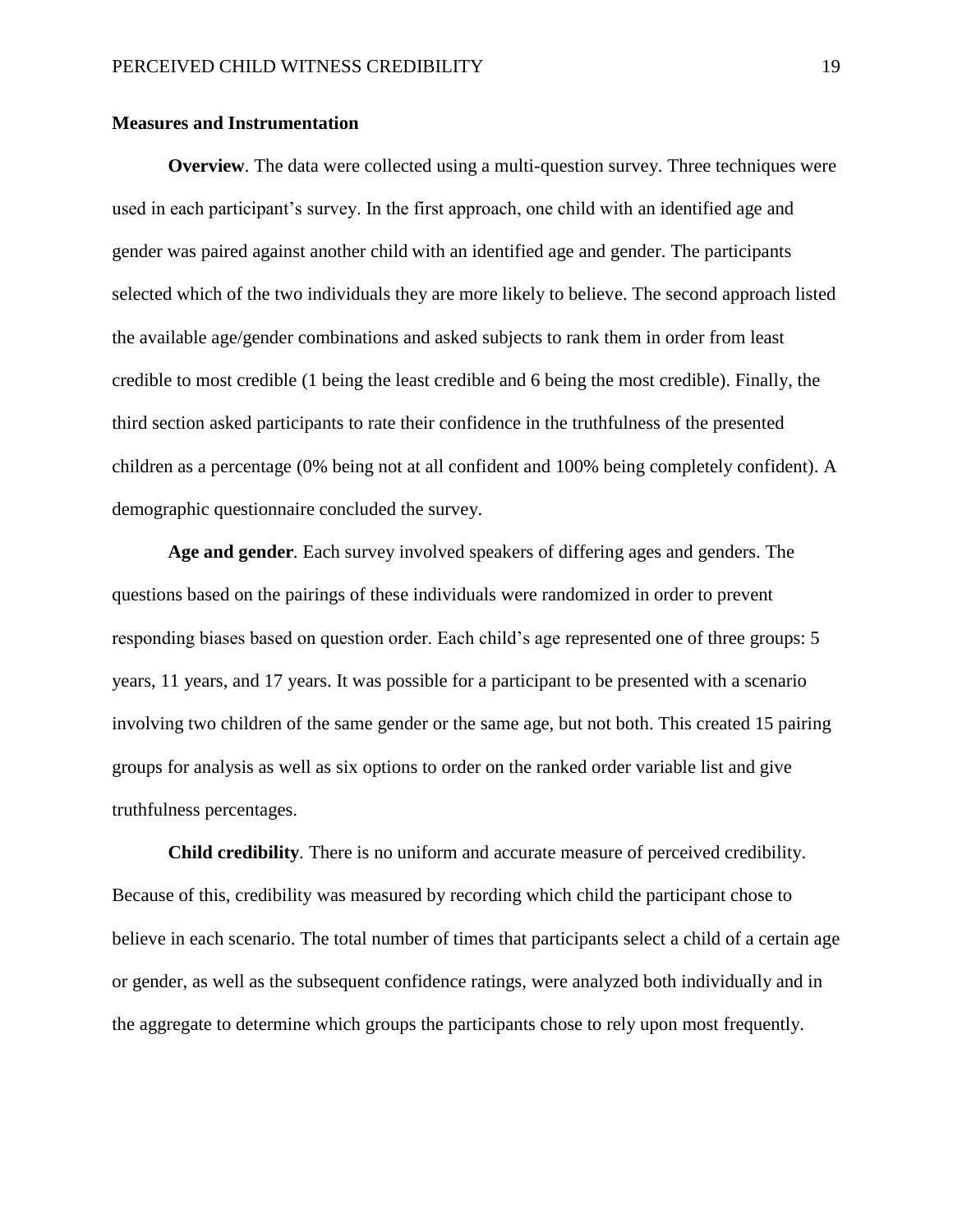## **Procedures**

The study was completed online using the Survey Monkey platform. When the users were otherwise directed to the survey, they landed on the informed consent page to begin. Participants were not asked to provide their names or other directly identifying information, but rather were assigned a number so their data could not be traced back to their sources.

**Informed consent***.* Prior to beginning the survey, each potential participant was provided a standard informed consent form to read and accept electronically. If the potential participant agreed, he or she clicked the "I Agree" button and clicked "next" to be sent to the survey. If he or she disagreed, he or she clicked the "I Do Not Agree" button and was be directed to the exit page, which thanked them for their time. If no answer was given, the potential participant could not advance to another survey page.

**Survey**. Once the participant clicked through to the survey, they were asked about which of two presented individuals they thought would be more credible. After completing the question and clicking "next," another question was presented until each of the 15 pairs was presented to the subject. When these questions are completed, the survey asked subjects to rank the age/gender groups in order from least credible (1) to most credible (6). The participant was also asked to complete a matrix ranking individual credibility from most to least credible. They were also asked to identify their confidence in the truth telling of each individual presented to them on a scale of 0% (not at all confident) to 100% (completely confident). When this was completed, a brief demographic questionnaire was presented. Once the demographic questionnaire was completed, the participant was thanked and provided with information on how to obtain the results of the study.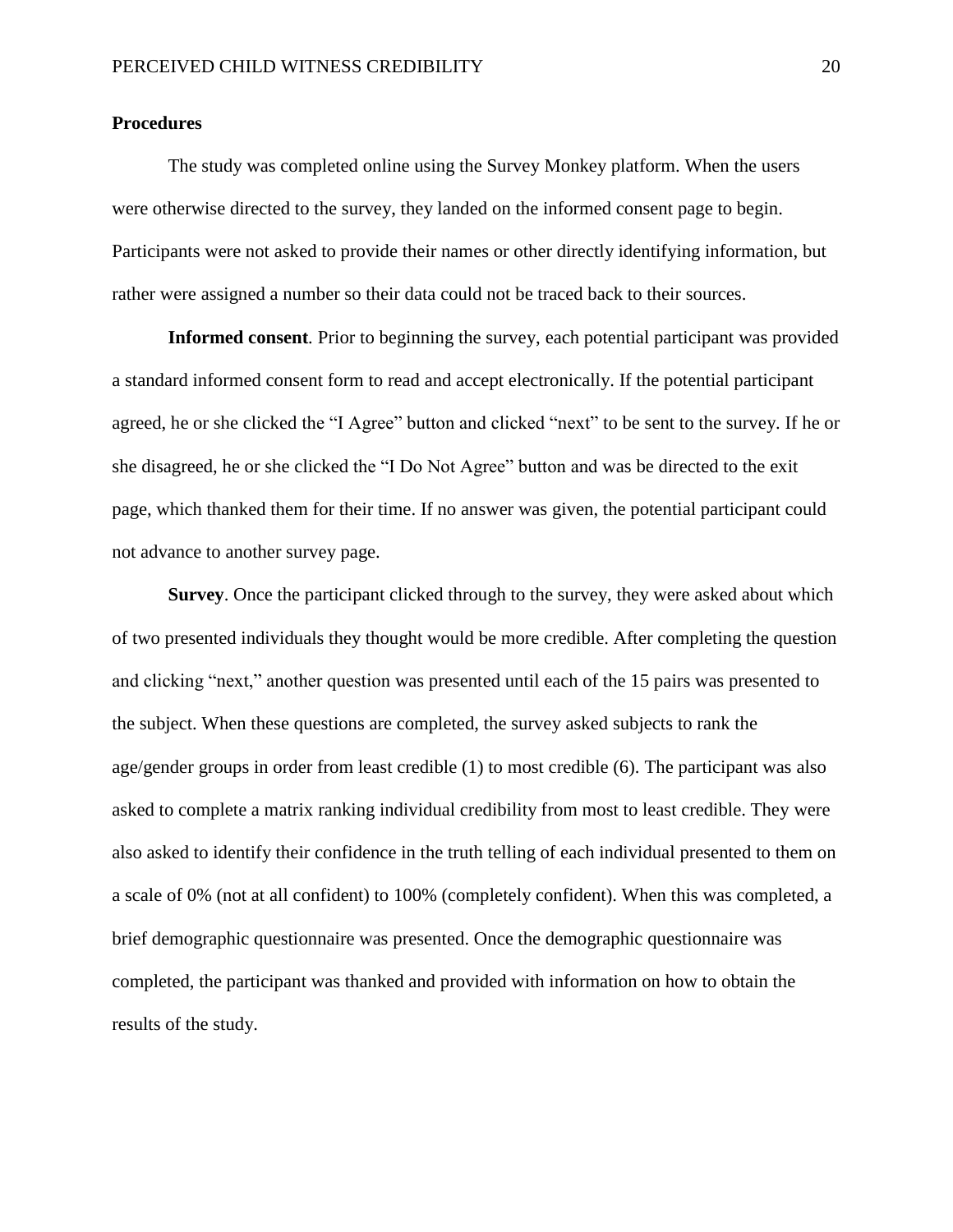**Analysis plan***.* Rather than only focusing on individuals, the emphasis was also on the impact of the answers provided in the aggregate. With 200 participants completing the survey, the goal was to explore for the emergence of patterns overall in the credibility of the children in the different age/gender groupings. Additionally, the data were to be examined in order to determine if the participants' selections, in the paired scenarios for example, was based on choice rather than being the result of probability and chance.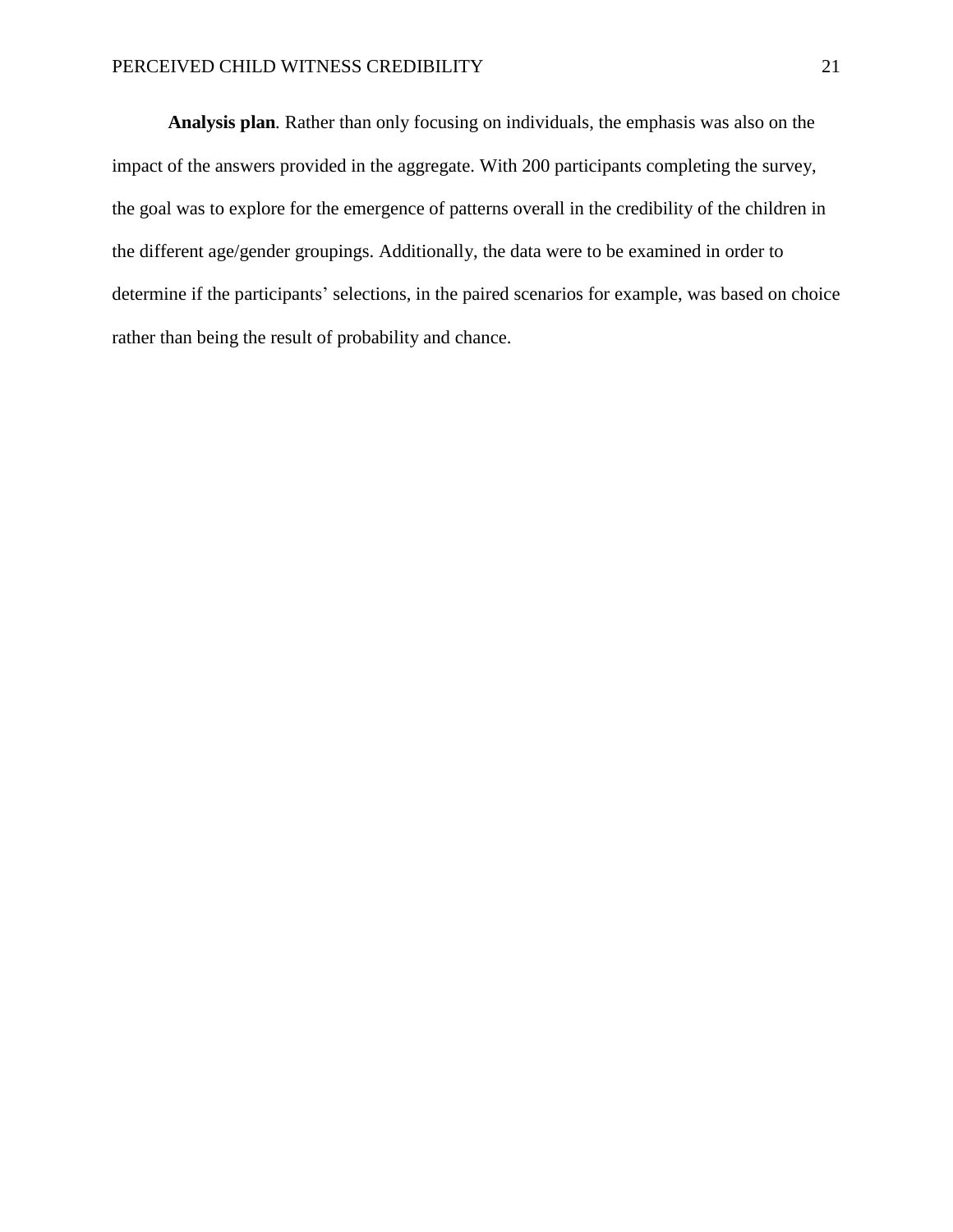#### Results

## <span id="page-27-0"></span>**Overview**

The data showed that the gender of the child had a significant effect on the perception of the child's credibility. The data also tended to show that that the age attributed to the child did have a significant influence on the perceived credibility of the facts presented.

# **Individual Forced Choice Items**

The individual forced choice comparisons of credibility were analyzed using a one sample binomial test, and chi-squared goodness-of-fit test was conducted in order to determine if the differences in distribution of the credibility selections were due to probability or chance. The one sample binomial test is used to test the null hypothesis that two categorical options are equally likely to occur. Similarly, chi-squared tests examine whether the frequency of categorical values differs from the frequency distribution expected from random chance alone, meaning whether the first child of the two children presented in each pair is selected at a .5 probability.

In each choice group representing children of the same age, gender was the only differentiating factor. In the age matched groups, girls were selected as significantly more credible each time. In the 5-year-old age group, the girl was selected 70.0% of the time and the boy 26.0% of the time  $[X^2(1) = 20.167, p < .05]$ . In the 11-year-old group, the girl was selected 67.2% of the time and the boy 32.5% of the time  $[X^2(1) = 12.96, p < .05]$ . In the 17-year-old group, the girl was selected 61.5% of the time and the boy 36.5% of the time  $[X^2(1) = 6.898, p <$ .05]. In each of these cases, the responses were not due to probability or chance (both the binomial and chi-squared tests were significant for each pairings at  $\alpha \leq 0.05$ ).

Results for the gender paired selections were less consistent. For boys, the results of binomial and chi-squared tests were all significant at  $\alpha \le 0.05$ , meaning the resulting selection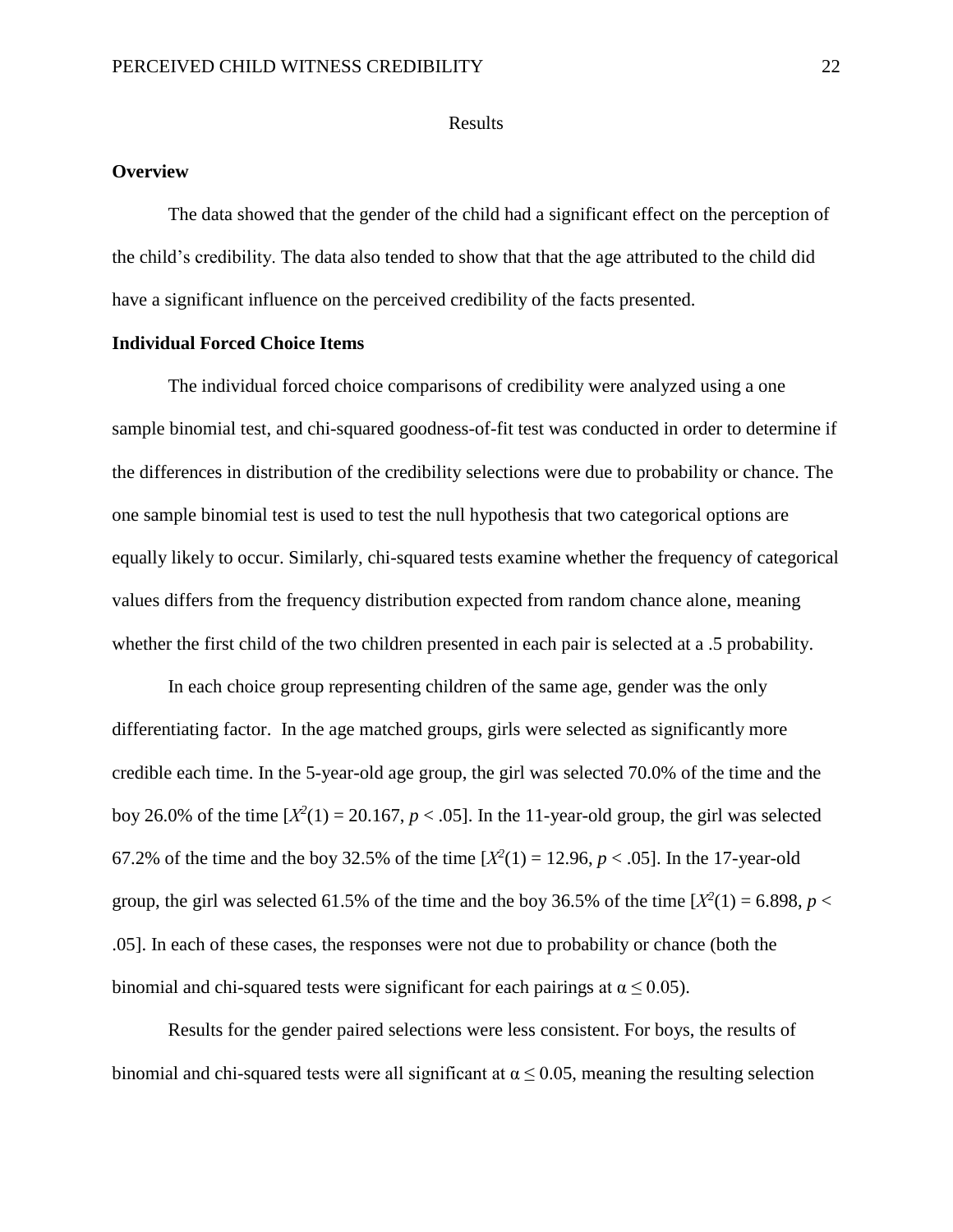differences in these groups were not based on chance or probability alone. The 5-year-old boy was preferred to the 11-year-old boy 62.0% vs  $38.0\%$  [ $X^2(1) = 5.76$ ,  $p < .05$ ]. The 5-year-old boy was also preferred to the 17-year-old boy 64.5% vs  $35.5\%$   $[X^2(1) = 7.84, p < .05]$ . Finally, the 11-year-old boy was preferred to the 17-year-old boy 60.5% vs 38.5%  $[X^2(1) = 4.455, p < .05]$ . In sum, the younger boy was always preferred in age based pairs. For girls, not all comparisons reached significance. The difference between selection of the 5-year-old girl and the 11-year-old girl were not significantly different than if the results has been obtained through probability and chance alone  $[X^2(1) = 0.201, p > .05]$ . The 5-year-old girl was preferred to the 17-year-old girl 62.0% vs 36.5%  $[X^2(1) = 13.203, p < .05]$ . The 11-year-old girl was preferred to the 17-year-old girl 61.5% vs 38.0%  $[X^2(1) = 11.101, p < .05]$ . In sum, when the results were significant, the younger girl was always preferred.

Results in the mixed age and gender groups were more inconsistent. Three groups did not show differences that were outside of the range of chance or probability: (a) 5-year-old boy vs 17-year-old girl  $[X^2(1) = 0.101, p > .05]$ ; (b) 5-year-old boy vs 11-year-old girl  $[X^2(1) = 0.943, p$  $> 0.05$ ; (c) 11-year-old boy vs 17-year-old girl  $[X^2(1) = 0.67, p > 0.05]$ .

The remaining groups did show differences that were not merely due to probability or chance (binomial and chi-squared tests were significant at  $\alpha \leq 0.05$ ). The 5-year-old girl was preferred to the 17-year-old boy 63.5% vs  $35.5\%$   $[X^2(1) = 15.838, p < .05]$ . The 5-year-old girl was preferred to the 11-year-old boy 61.5% vs  $37.5\%$   $[X^2(1) = 11.636, p < .05]$ . The 11-year-old girl was preferred to the 17-year-old boy 65.0% vs  $34.0\%$  [ $X^2(1) = 9.707$ ,  $p < .05$ ]. In sum, when results were significant, not only was the preferred child the girl, it was also the younger child.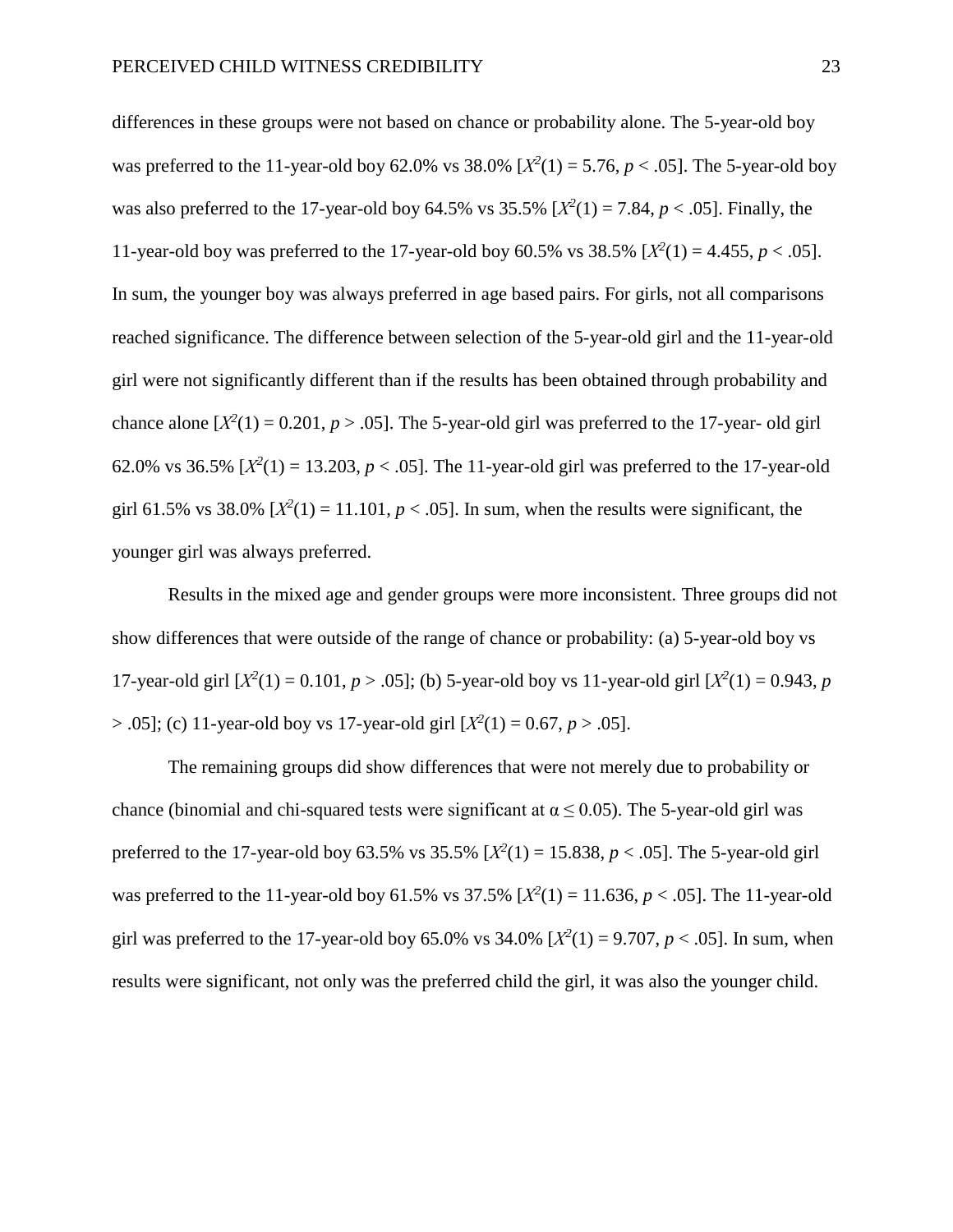#### **Matrix Item**

The rank order matrix also provided interesting data. It is important to note here that it is improper to add the individual data together, as no scale factors were included in the study to determine the relative differences on preference between the selected groups. Only overall trends in the data are used here as a comparison to the forced choice groups. The 17-year-old boy was most frequently ranked the most credible (30%) followed by the 5-year-old girl (19%), 17-yearold girl (17%), 5-year-old boy (14%), 11-year-old boy (7%) and then the 11-year-old girl (5%). This only reflects those ranked as most credible and does not comment on aggregate credibility.

There were other interesting trends reflected in the matrix data as well. While the 17 year-old boy was most frequently ranked as most credible (30%), the 17-year-old girl was selected as second most credible 26.5% of the time, the 11-year-old boy was selected as third most credible 33.5% of the time, the 11-year-old girl was selected as fourth most credible 31.5% of the time, the 5-year-old girl was selected as fifth most credible 30% of the time, and the 5 year-old boy was selected as sixth most credible 29% of the time. It is important to note that these trends seem inconsistent with the individual forced choice selections and the reported confidence in truthfulness levels reported in Table 1. It would be interesting to gain more data in this vein and analyze it using conjoint analysis or other choice based or preference based models.

#### **Confidence in Truthfulness Items**

The confidence levels in the truthfulness of the identified child were also evaluated. Analysis demonstrated that the groups showed no deviation from the assumed normal distribution (skewness and kurtosis statistics were within normal bounds). The mean confidence scores for each age and gender combination are reported on Table 1.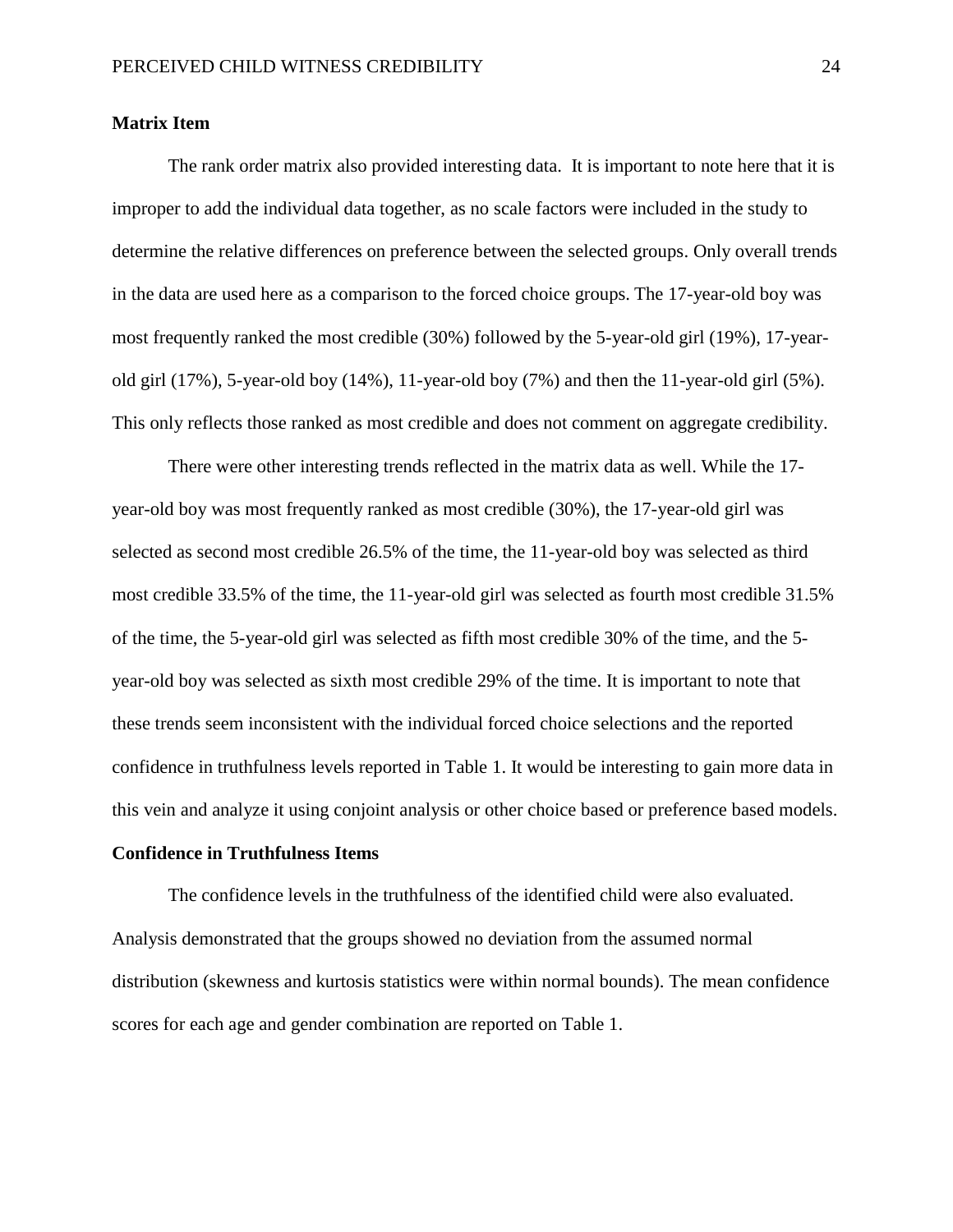|                    | N   | Minimum        | Maximum | Mean  | Std. Deviation |
|--------------------|-----|----------------|---------|-------|----------------|
| 5-year-old boy     | 198 | 13             | 100     | 70.04 | 19.975         |
| 5-year-old girl    | 198 | $\theta$       | 100     | 72.32 | 20.958         |
| 11-year-old boy    | 196 | 16             | 100     | 65.46 | 16.489         |
| 11-year-old girl   | 198 | 17             | 100     | 70.23 | 15.797         |
| 17-year-old boy    | 197 | $\overline{0}$ | 100     | 60.44 | 20.881         |
| 17-year-old girl   | 197 | $\theta$       | 100     | 64.98 | 20.647         |
| Valid N (listwise) | 196 |                |         |       |                |

**Table 1.** *Levels of Confidence is Child's Truthfulness*

Note: This table reports the appropriate N, minimum and maximum allocated values, mean values, and standard deviations of the confidence variable in each age/gender group.

A within group repeated measures analysis of variance (WG-RM-ANOVA) was then conducted using the child's gender and age as between groups factors and the individual ratings of confidence as the repeated groups factor. An RM-ANOVA is appropriate when the groups being compared are not independent, such as in this study when the groups being compared are being drawn from the same sample. One of the underlying assumptions of RM-ANOVA is sphericity. Sphericity explores whether the variance/covariance of the observed groups' data follows a pattern with equal variance among the groups. In order to test sphericity, Mauchly's test was utilized, which was determined to be significant for gender,  $W = .795, 2 \gamma(2) = 44.477$ ,  $p < .001$ , and age, W = .624, 2  $\chi$  (2) = 91.443,  $p < .001$ , suggesting that the groups do not have approximately equal variances and the assumption of sphericity was violated. This highlighted that it was necessary to use a corrected RM-ANOVA F-test to avoid inflation of Type I errors (the incorrect rejection of a true null hypothesis). To accomplish this, the Greenhouse-Geisser correction was employed.

Using the Greenhouse-Geisser correction, significant results were found for both gender, F (1, 195) = 42.058, p < .05, and age, F (1.660, 323.683) = 14.545, p < .05, but significance was not reached for the interaction of gender and age ( $p = 0.145$ ). This indicates significant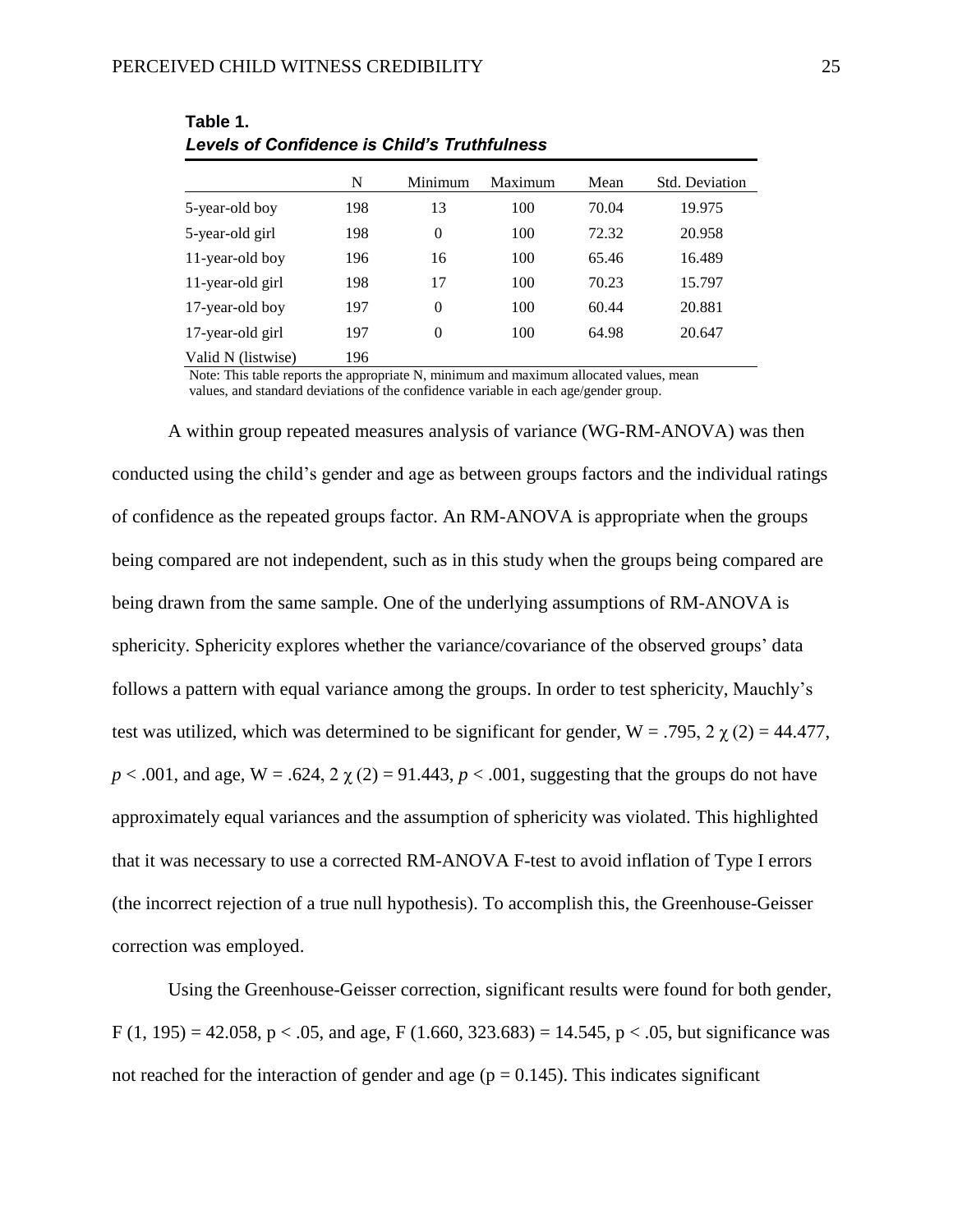differences between group means based on the age of the child and the gender of the child, but no statistical differences based on the interaction between age and gender. The mean credibility score found for the girls ( $M = 69.28$ ,  $SD = 0.955$ ) was significantly higher than that of the boys  $(M = 65.30, SD = 0.981)$ . The mean credibility score for 5-year-old's  $(M = 71.21, SD = 1.379)$ was significantly higher than 11-year-old's ( $M = 67.87$ ,  $SD = 1.097$ ), which was in turn higher than that of 17-year-old's  $(M = 62.73, SD = 1.390)$ .

It is important to note that the non-corrected data did show an interaction effect ( $p = .04$ ) which disappeared after correcting with Greenhouse-Geisser. It is possible that a dataset using a larger N could increase the study's ability to detect a smaller effect if one does exist. Typically, a power of 0.8 is preferred in order to detect such relationships. This is particularly possible given the small partial eta squared value for the potential interaction effect (0.10). Partial eta squared represents ratio of variance accounted for by an effect plus its associated error variance. The combination of low power and small effect would indicate that this particular result should be reexamined.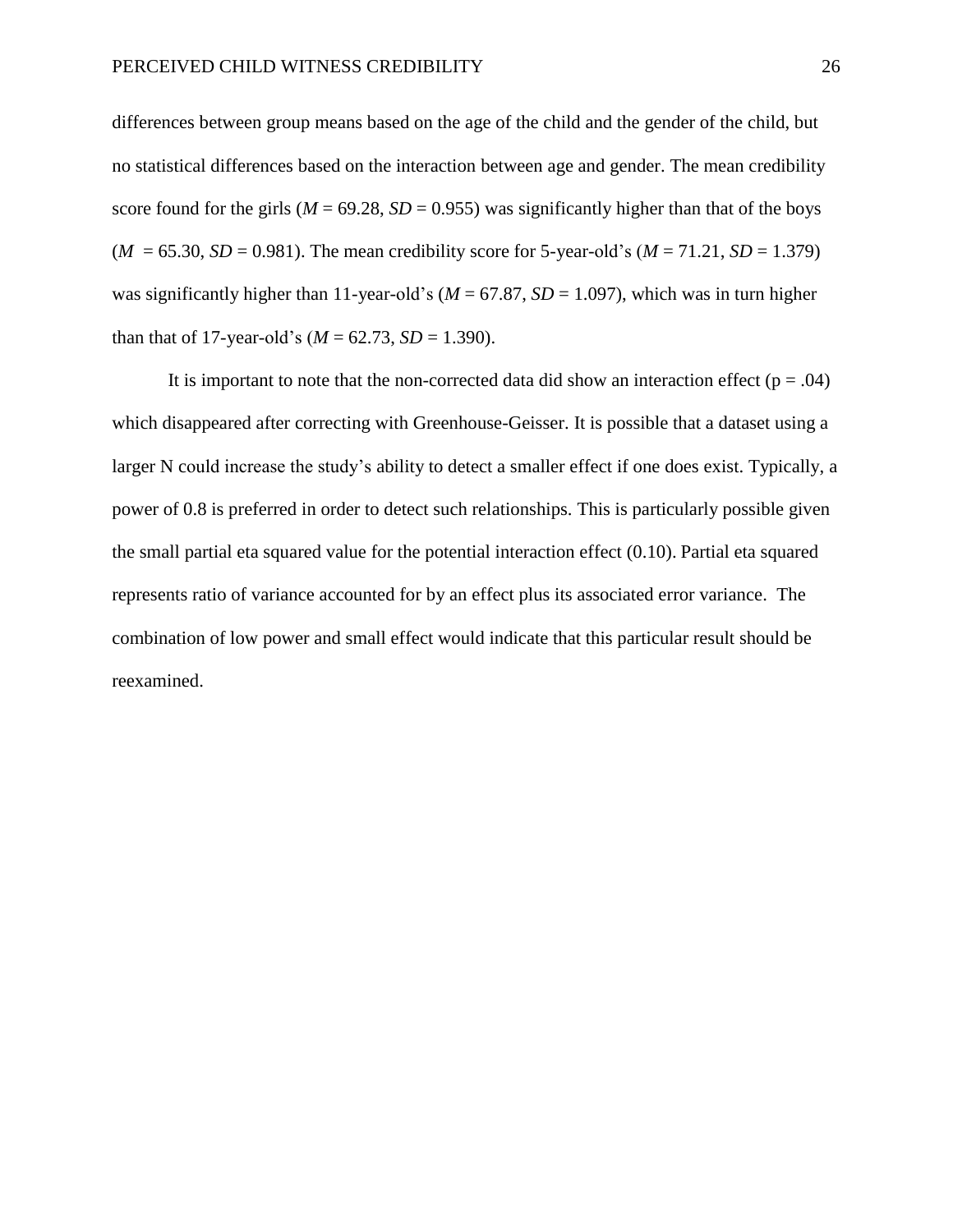#### **Discussion**

<span id="page-32-0"></span>The data reveal several interesting areas of focus relating to the credibility of young speakers. It was hypothesized that the youngest and oldest of the child communicators would be viewed as more credible than the child communicators of other ages. This hypothesis must be rejected. It is true that younger children were more frequently selected over older children at a significant rate. However, in no situation where age was a differentiating factor did participants select the older children at a rate which was not explained by chance. In fact, ANOVA results demonstrated that the youngest age group was rated the most credible, followed by the middle age group, with the oldest children being rated the least credible. These finding seem to reinforce that the younger a child is, the more credible they are rated to be by the observer. This held to be true regardless of the gender of the child. It is true that in the literature there were situations where younger children were viewed as less credible; however, this was likely a reflection of the subject matter in question rather than simply the child's age.

It was also believed that the reported gender of the child communicator would not have an influence on perceived credibility, but this was not the case. First, chi-squared and binomial analyses both indicated significant selection differences in the age matched pairs. This was the first indication that there was a gender effect, given that gender was the only differentiating factor in the age matched pairs. Further analysis through WG-RM-ANOVA showed a significant effect for gender. Although the literature has had mixed results in explorations of gender, no other studies stripped the context from the credibility analysis. This leads to the conclusion that it is the topic addressed in prior studies that may have an impact on which gender is seen as more credible. As it is not practical to study all areas and topics that may arise, it is helpful to know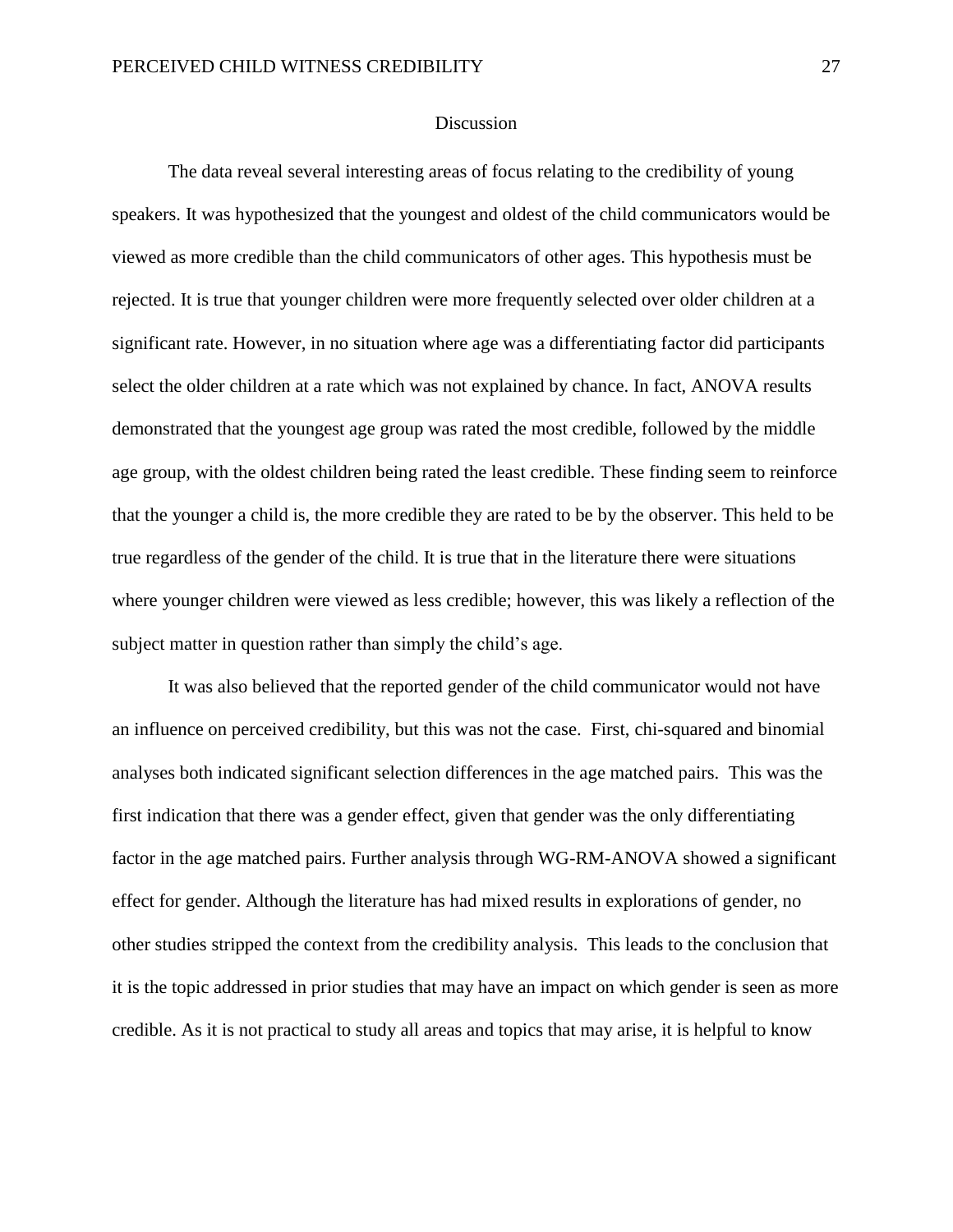that at baseline girls are generally selected as more credible than boys overall at all three age levels explored herein.

Finally, it was thought that there would be no interaction between age and gender of the child influencing perceived credibility. No relationship was reported in this study, although it is possible that this study was not adequately powered to detect an effect of the size that may exist after correcting for sphericity concerns in the data. In this area, additional study would be highly encouraged. In the forced choice questions, which represented mixed age/gender pairs, about half showed preferences that were not explained by chance and probability alone. Initial exploratory ANOVA did show an interaction effect; however, after correction to account for lack of sphericity, this interaction fell below the significance level. The estimated percentage of variance explained by this potential interaction was less than 10%, so it is possible that a larger N would be needed to capture this effect, if it exists. No interaction gender by age interaction effect was detected in this data, and therefore, the hypothesis was not rejected.

Throughout the direct hypothesis testing, the data provided additional information that must be explored in order to more fully understand the picture it paints in this area. One example of this is the trend information provided by the credibility rating matrix item. This item at first blush appears to be inconsistent with the data acquired in the forced choice and confidence rating questions. However, this inconsistency is precisely why this study is so important. When asked to directly rank their preferences, participants tended to say they hold a belief that they do not demonstrate when it is put to the test. For example, participants tended to rank the 17-year-old boy to be highly credible but did not actually prefer this individual when presented against an alternative in the forced choice questions. The 17-year-old boy was also given the lowest confidence percentage ranking in the study when it came to truthfulness. Whether this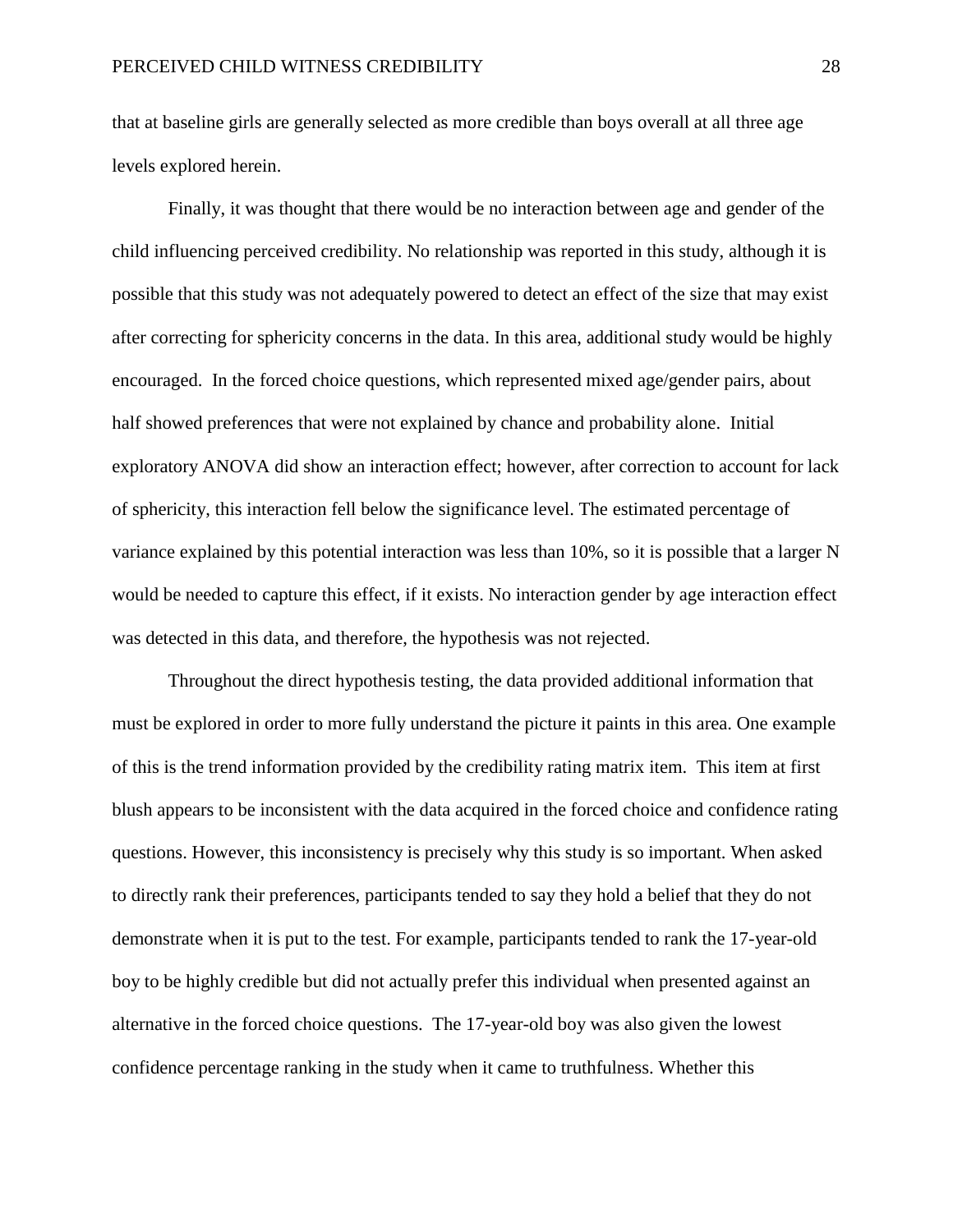inconsistency is due to conscious or unconscious bias, genuine uncertainty, perceived social pressure, or some other factor is yet to be determined. For whatever reason, participants' actual choices did not appear to follow what they reported about their beliefs about children's credibility. This study was not designed to more fully explore this unexpected result. Additional work in this area focused on teasing out these differences would have implications beyond credibility, reaching out into other areas where bias is studied.

The implication of these findings in the legal field are potentially wide reaching. This study was framed as a question about juror perceptions, and it provided a great number of considerations for those in the legal field. The hypotheses were not interested in the reasons for participants' assessments, but on focused on the outcomes of their choices. This is analogous to a juror stepping into the jury box. The juror has a basis in his or her own experience that influence their assessments of child witnesses, but this information is very often not available to jurists and consultants. All such professionals have to work with is the outcome of those judgments. This has several implications for working with both child witnesses and juries.

A primary area of impact is in the selection of witnesses. In many legal cases there is a choice to be made about which available witness is most effective to present to a jury. In this arena, it is beneficial to know that generally, those who are likely to sit on juries tend to assess girls as more credible than boys of the same age. In addition, younger witnesses are assessed as more truthful or credible than older child witnesses. This allows attorneys and similar professionals to make determinations about the likely impact of their potential witnesses. In cases that rely primarily on the believability of witness testimony, it would be appropriate in many cases to select a younger witness or a female witness based on the data gathered herein. This will allow the inherent biases of the jury to be consistent with the presenting witness,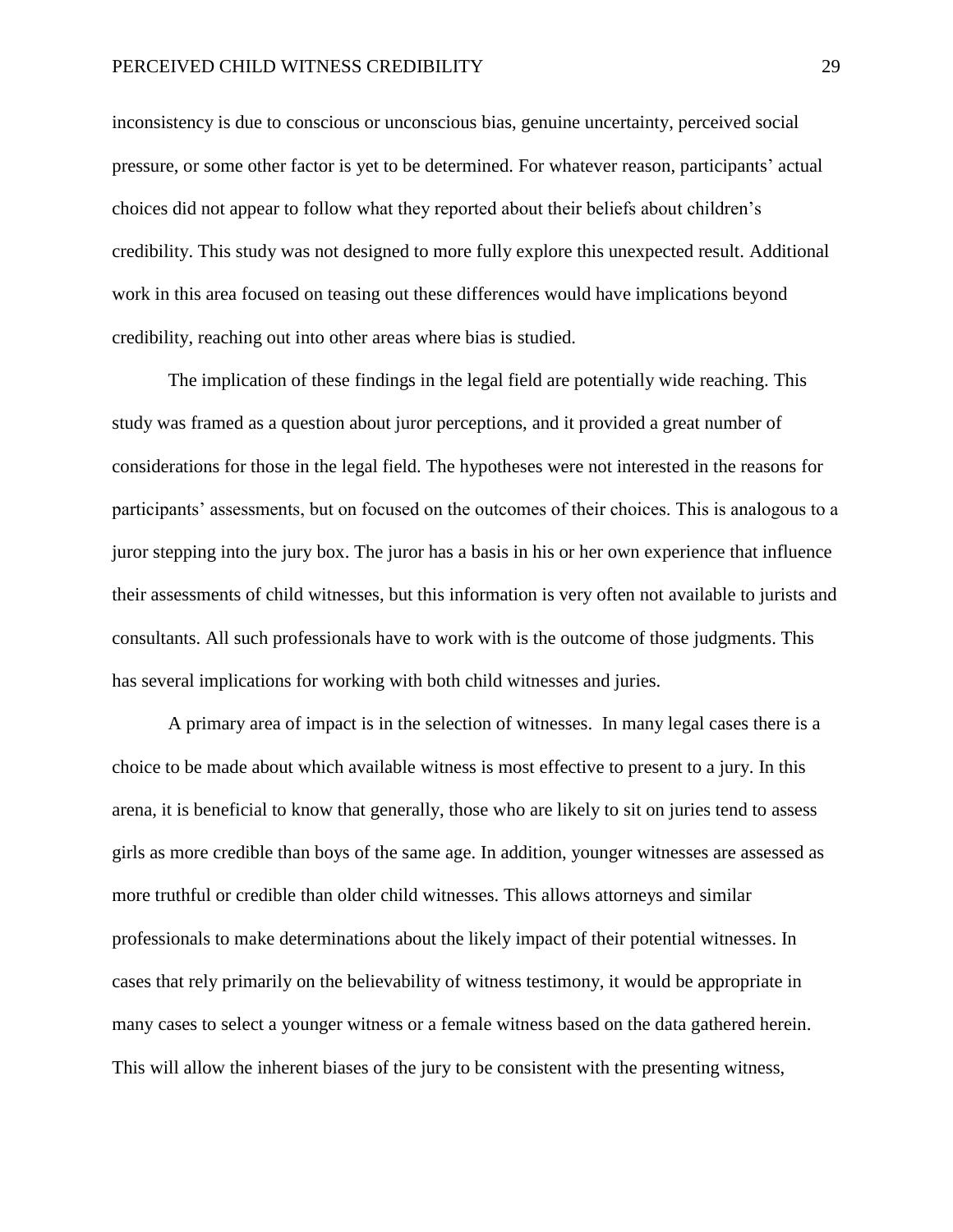increasing the likelihood that the jury will see the child witness presented as truthful, maximizing the credibility of the witness. This finding will also alert the lawyer involved to situations where the inherent biases of potential jurors might be at odds with the witness who is available.

In situations where the available young witness is not a member of a preferred group, lawyers will know they are rowing up stream. This would mean that immediate enhancement of the child witness must begin in Voir Dire, maneuvering to combat potential bias faced by the witness. For example, a 17-year-old witness may need to be presented in a more individualized way than his or her younger counterpart to enhance his or her believability. The general tendency to find such a witness less credible can be combatted by talking to the jury about particular reasons why this individual might be more believable than they might naturally think. Voir Dire questions about juror beliefs surrounding the work or personal history of the child witness would be helpful in such cases. This would tend to encourage the jury to think about this person as an individual rather than as a member of a group about which they may have a preexisting belief.

In contrast, if a more favored child witness is being presented in opposition to a party, the lawyer would want to address this as well. The lawyer opposing the witnesses position may wish to speak with the jury in Voir Dire about identifying their preexisting biases and encourage the jury to see past these biases to the facts of this particular case. If the case was substantial, an expert witness may be used to address these concerns or call out specific knowledge in the field about child truthfulness. As trial progresses, the lawyer may wish to spend more time in cross examination with the child witness presented by the opposing party on specific factors that would impact this individual's credibility. The aim in this situation is, again, to separate the child witness from the preferred group and set him or her up to be evaluated on an individual basis.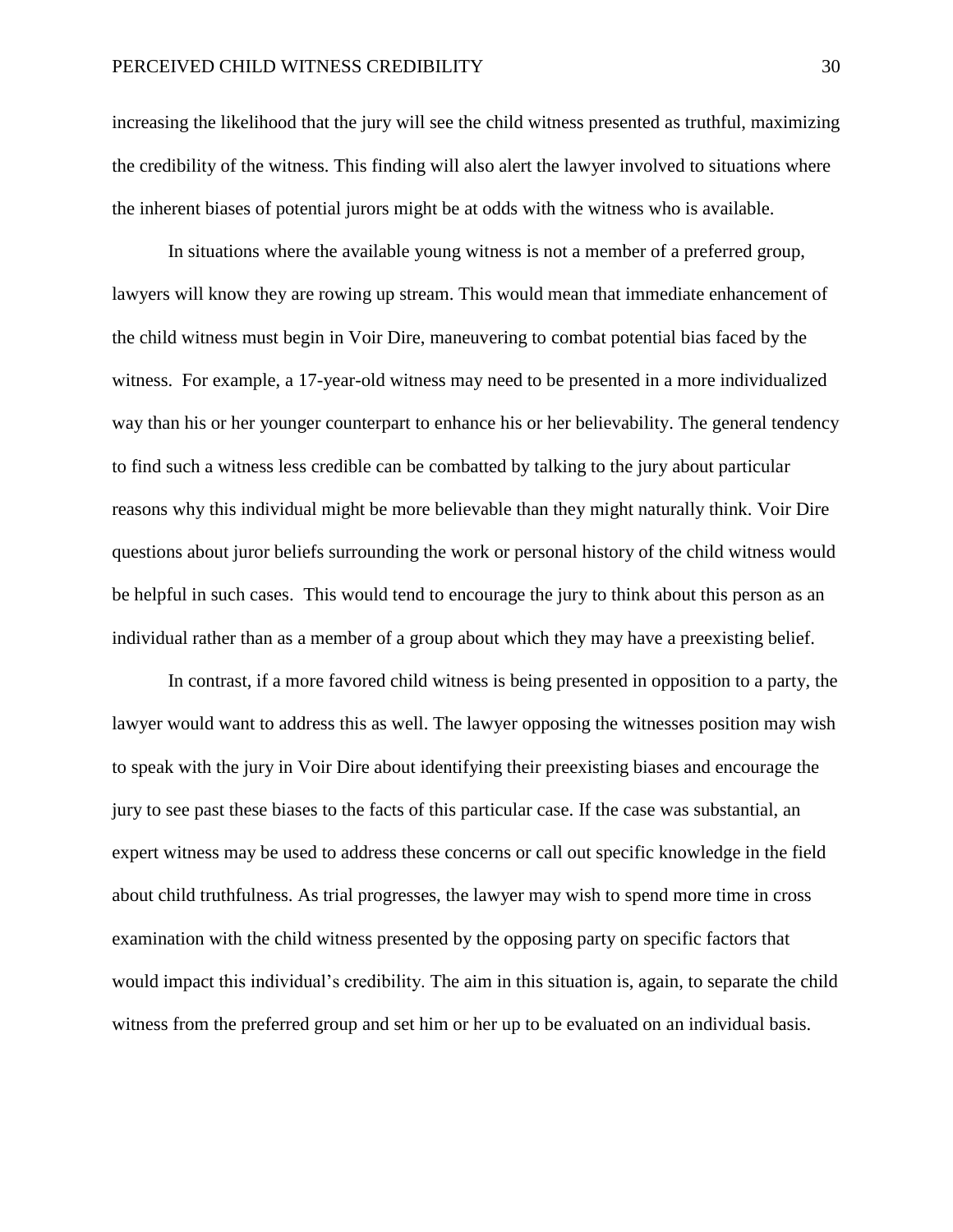Beyond work in the courtroom, there are many situations in forensic evaluation and other assessments where knowing this information about general bias may play a key role. In the context of an evaluation involving a child, the predisposition of those involved to believe or not believe the child may have impact on the perceived credibility of the child's contribution to the evaluation. This is the case even if the evaluator is a judge, teacher, or mental health professional. Attorneys must keep this in mind as they submit documents to the evaluator or court in support of their position. How attorneys present their cases and positions vary widely depending on the legal and credibility challenges they face. These data, at minimum, demonstrates that in many situations there may be credibility questions where none were originally expected. This is especially true in situation of older children, who we often think will be understood as more credible than the data seems to show.

Additional work in this area that would influence courtroom practice would involve seeking out and evaluating potential mediators and moderators of the effects identified herein. Given prior literature, it seems as though the subject matter involved in the assessment may function as a mediator, impacting or explaining a portion of the influence of age on credibility. The child's level education may also be a mediating factor. There may also be demographic moderators involved, which this study was not designed to capture that would warrant further investigation, especially as practicality limited the demographic information that could be gathered in this study.

General studies on bias and perception of children would benefit from the information contained in this study as well. As there is little available in this are on age alone as impacting people's perceptions, this would be an important piece to consider when considering future studies. Building upon this foundation would allow the introduction of various other variable,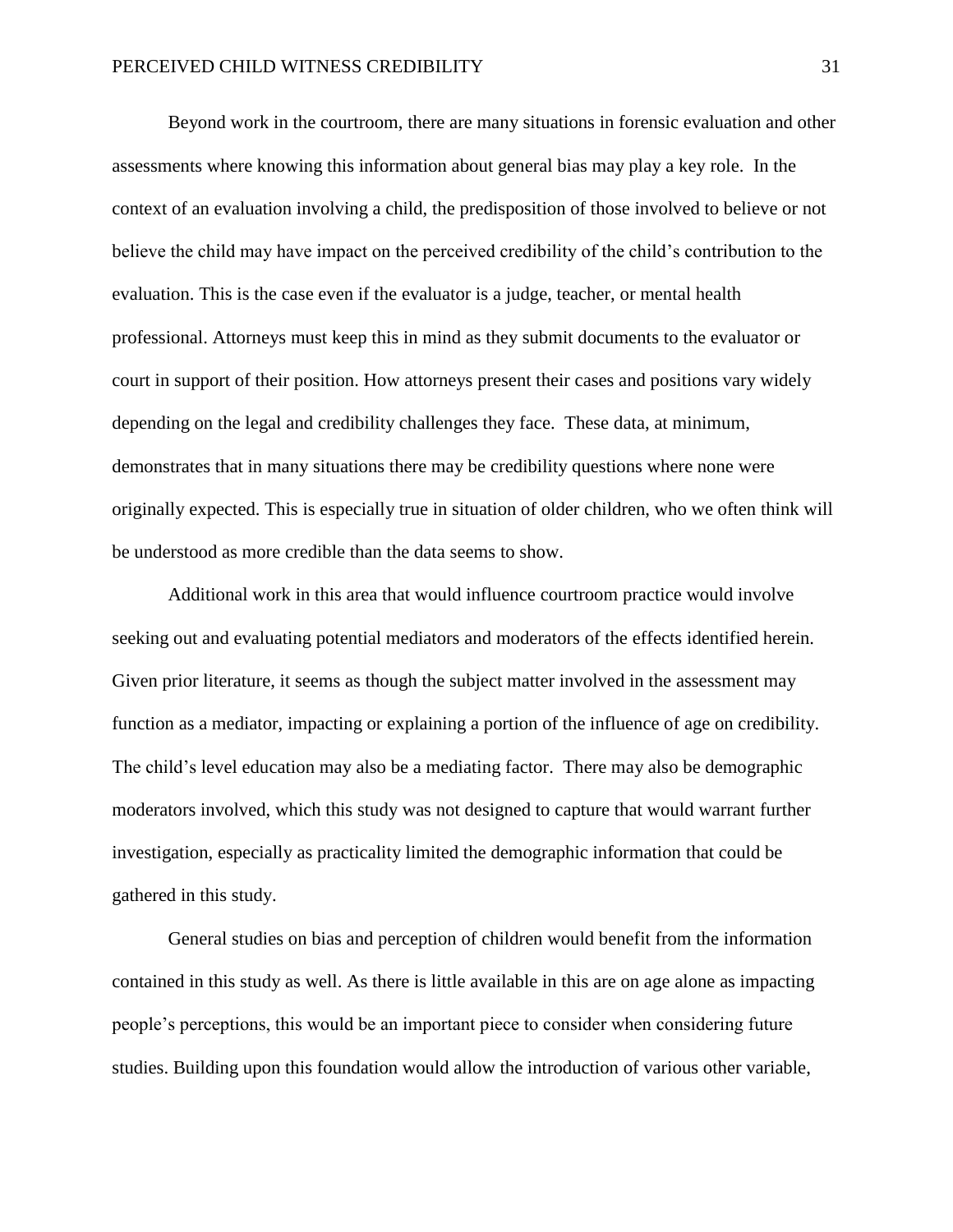layer by layer, to be included and assessed. How does language or situation impact how we view credibility? Is it impacted by location or who else is present? There are ample contextual pieces that could be added to this scenario and evaluated.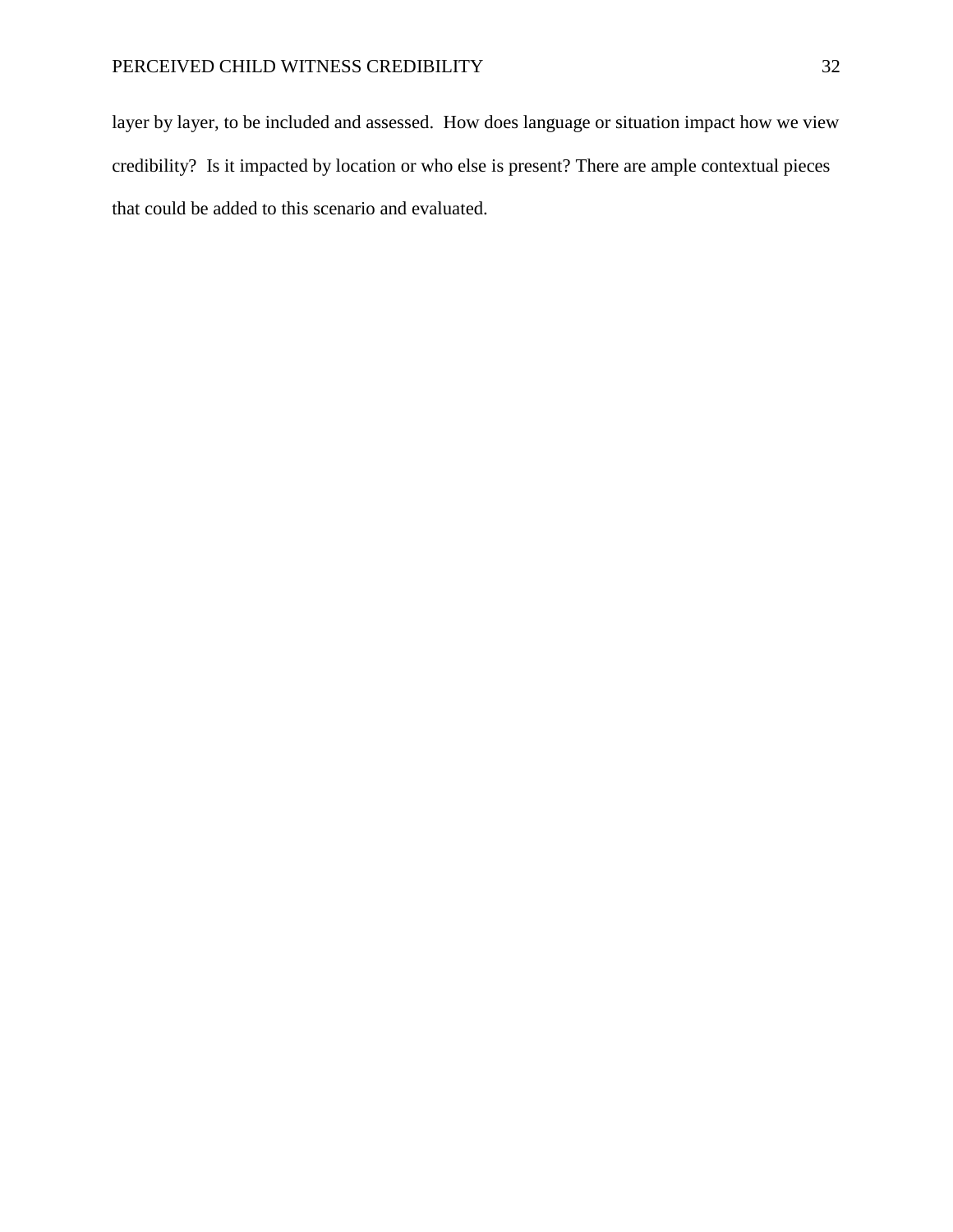#### **Conclusions**

<span id="page-38-0"></span>The area of child credibility has been explored in many ways, but never by removing the context of the assessment and focusing on gender and age alone. This study demonstrated that there is an effect of gender on credibility of children, with girls being seen as more credible than boys. It also found an effect for age on credibility, with younger children being rated as more credible than older children. No interaction effect was found. These findings have implications in the legal field, where jurors step into the jury box with these preconceived notions about child credibility. Being aware of the way these biases present in potential jurors will aid professionals in making decisions in all areas of legal practice involving child witnesses, from witness selection to witness support. While more work must be done to flesh out other factors that may impact these relationships, these findings are an important step in understanding the way people approach and interact with the credibility and truthfulness of children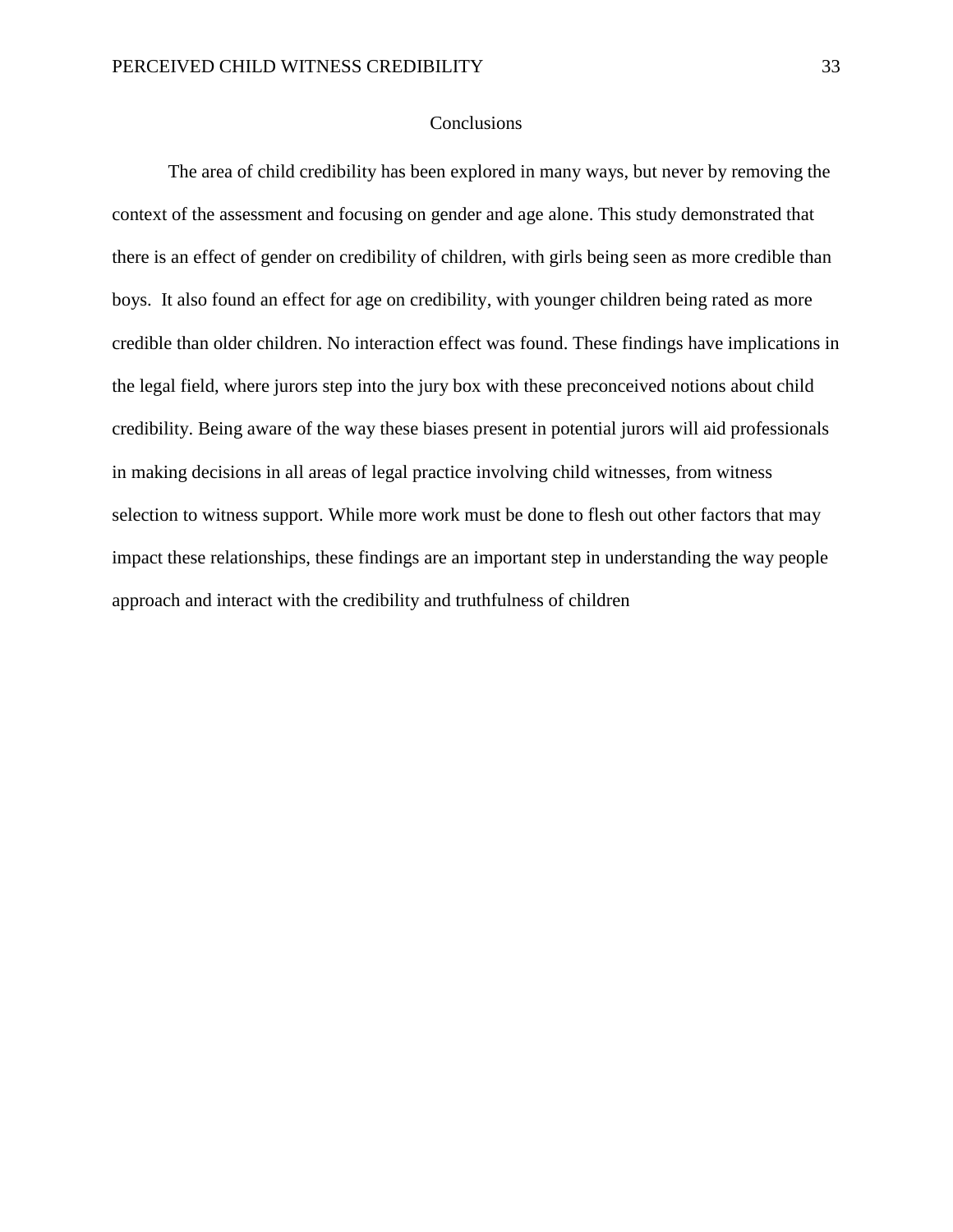#### <span id="page-39-0"></span>References

- Alexander, B. (2009, December 2). Dark shadows loom over "facilitated" talk. *Mental Health on NBCNews.com*.
- Astington, J. W., & Jenkins, J. M. (1999). A longitudinal study of the relation between language and theory-of-mind development. *Developmental psychology, 35*(5), 1311.

Berkshire County District Attorney's Office. (2009, June 09). *D.A. Capeless decides not to continue prosecuting Baran*. Retrieved from https://web.archive.org/web/20100808111332/http://www.mass.gov/?pageID=berpressrel ease&L=1&L0=Home&sid=Dber&b=pressrelease&f=20090609\_baran\_bernard&csid=D ber

- Bruck, J. A., Warren, A. R., & Brigham, J. C. (2004). When does quality count? Perceptions of hearsay testimony about sexual abuse interviews. *Law and Human Behavior, 28*(6), 299- 621.
- Burtt, H., & Gaskill, H. (1932). Suggestibility and the form of the question. *Journal of Applied Psychology, 16*, 358-373.
- Cashmore, J., & Bussey, K. (1996). Judicial perceptions of child witness competence. *Law and Human Behavior, 20*, 313-334.
- Caso, L., Gnisci, A., Vrij, A., & Mann, S. (2005). Processes underlying deception: an empirical analysis of truth and lies when manipulating the stakes. *Journal of Investigative Psychology and Offender Profiling, 2*(3), 195-202.
- Castelli, P., Goodman, G. S., & Ghetti, S. (2005). Effetcs of interview style and witness age on perceptions of children's credibility in sexual abuse cases. *Journal of Appled Social Psychology, 35*(2), 297-317.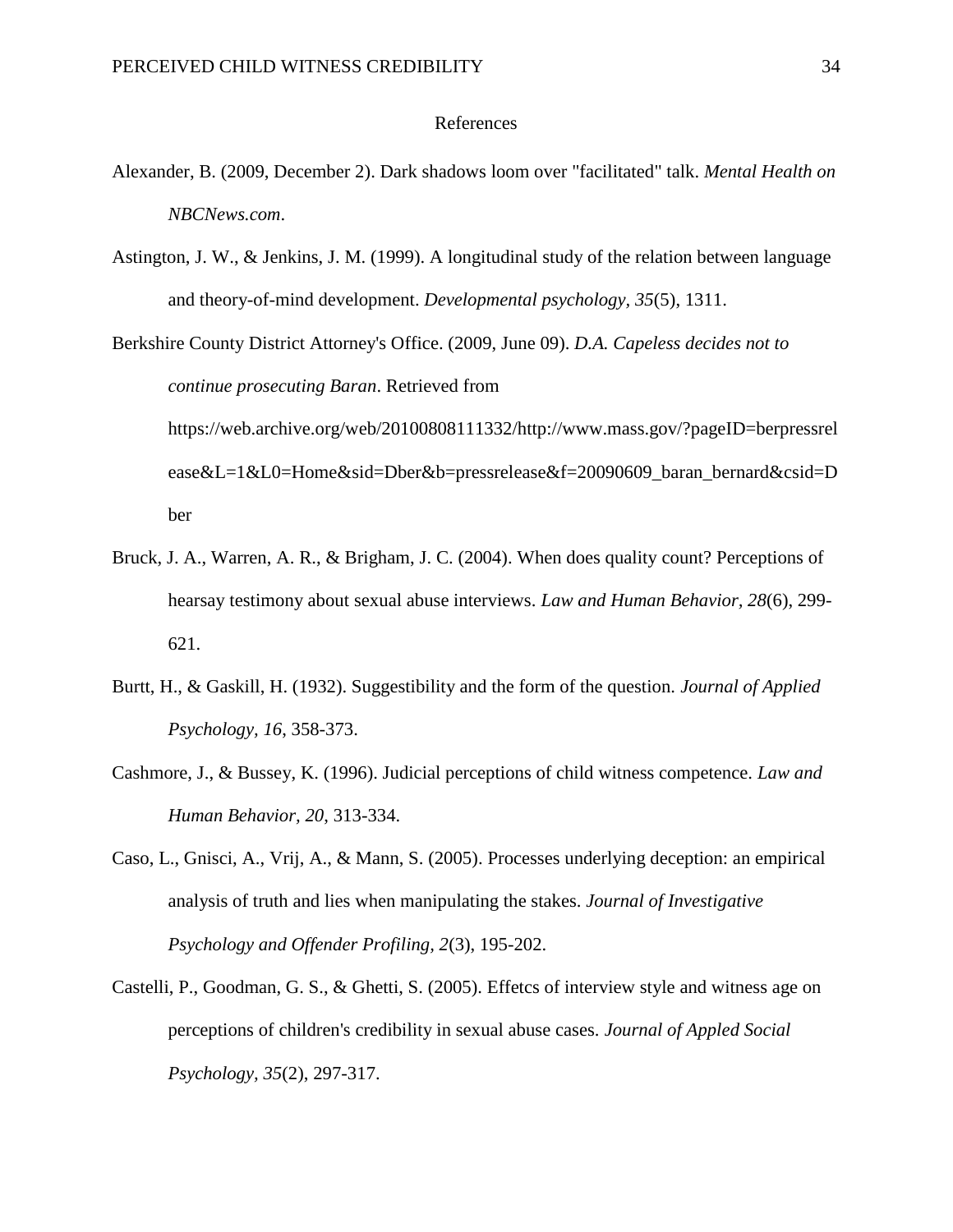- Ceci, S. J., & Bruck, M. (1993). Suggestability of the child witness: A historical review and synthesis. *Psychological Bulletin, 113*(3), 403-139.
- Ceci, S. J., & Friedman, R. D. (2003). The suggestibility of children: Scientific research and legal implications. *Cornell Law Review, 86*(101), 34-114.
- Cooper, A. (2011). *Big kids don't cry….but what happens when they do? The effects of child witness demeanor, age, and gender on jurors' perceptions in a child sexual abuse case.* (Doctoral Dissertation). Retrieved from PsychInfo database UMI number 3457257
- Crossman, A. M., & Caron, D. (2006). Interviewing the child witness: Pitfalls and safeguards. *NYS Psychologist, 8*(4), 14-19.
- Flavell, J. H., Flavell, E. R., & Green, F. L. (1983). Development of the appearance-reality distinction. *Cognitive psychology, 15*(1), 95-120.
- Genyue, F., & Lingfeng, W. (2006). Elementary school children's choices of lying or truthtelling when they face hypothetical moral dilemmas. *Psychological Science, 29*(5), 1049- 1052.
- Goodman, G. S., Golding, J. M., & Haith, M. M. (1984). Jurors' reactions to child witnesses. *Journal of Social Issues, 40*(2), 139-156.
- Goodman‐Delahunty, J., Cossins, A., & O'Brien, K. (2010). Enhancing the credibility of complainants in child sexual assault trials: The effect of expert evidence and judicial directions. *Behavioral Sciences & the Law, 28*(6), 769-783.
- Gore-Felton, C., Koopman, C., Thoresen, C., Arnow, B., Bridges, E., & Spiegel, D. (2000). Psychologists' beliefs and clinical characteristics: Judging the veracity of childhood sexual abuse memories. *Professional Psychology: Research and Practice, 31*(4), 372.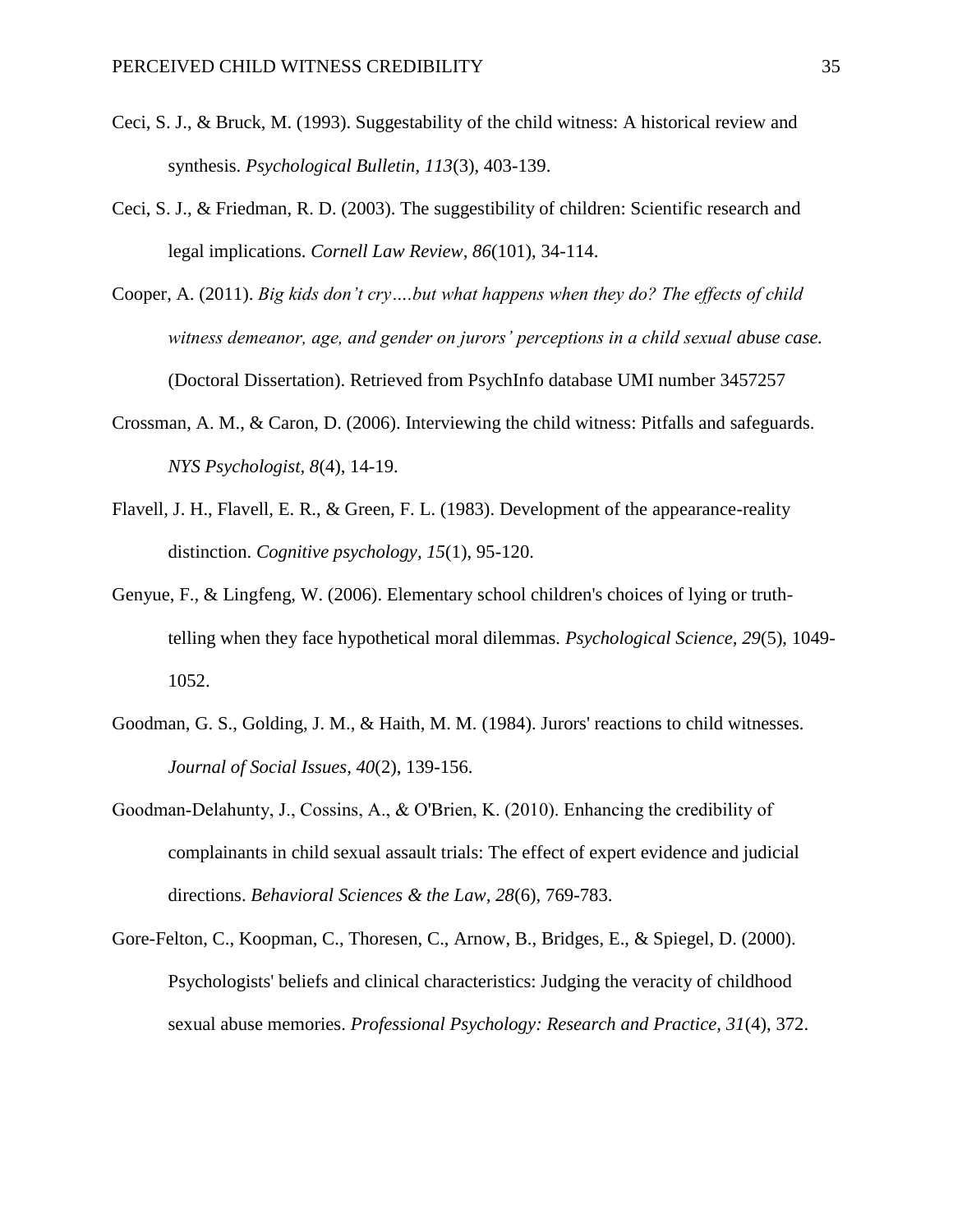- Huffman, M. L., Warren, A. R., & Larson, S. M. (2002). Discussing truth and lies in interviews with children: Whether, why, and how? *Journal of Experimental Psychology, 83*, 131- 147.
- Johnson, M. K. (1991). Reality monitoring: Evidence from confabulation in organic brain disease patients. In G. Prigatano, & D. Schacter (Eds.), *Awareness of deficit after brain injury* (pp. 124-140). New York: Oxford University Press.
- Jones, M. (2004, September 19). Who was abused? *The New York Times*. Retrieved 03 09, 2017, from http://www.nytimes.com/2004/09/19/magazine/who-was-abused.html
- Kane, J. (2007, Spring). Judging credibility. *Litigation, 33*(3), 31-40.
- Kassin, S. M., & Wrightsman, L. S. (1983). The construction and validation of a juror bias scale. *Journal of Research in Personality, 17*(4), 423-442.
- Kaufmann, G., Drevland, G. C., Wessel, E., Overskeid, G., & Magnussen, S. (2003). The importance of being earnest: Displayed emotions and witness credibility. *Applied cognitive psychology, 17*(1), 21-34.
- Kehily, M. (2004). Understanding childhood: An introduction to some key themes and issues. In M. J. Kehily (Ed.), *An introduction to childhood studies* (pp. 1-22).
- Kovera, M., & Austin, J. L. (2016). Identifying juror bias: Moving from assessment and prediction to a new generation of jury selection research. In *The Witness Stand and Lawrence S. Wrightsman, Jr.* (pp. 75-94). Springer.
- Lampinen, J. M., & Smith, V. L. (1995). The Incredible (and sometimes incredulous) child witness: Child eyewitnesses' sensitivity to source credibility cues. *Journal of Applied Psychology, 80*(5), 621-627.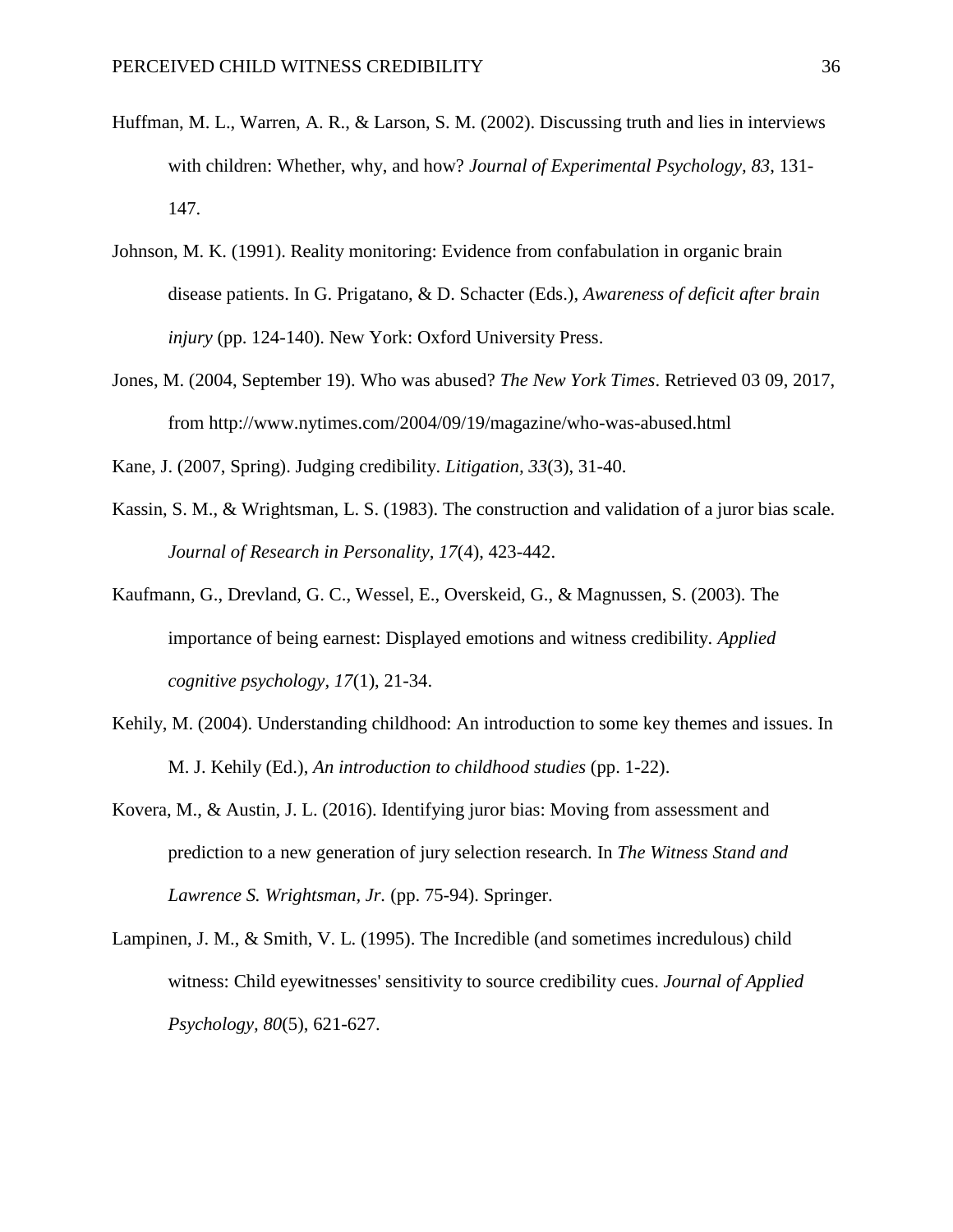- Landstram, S., Granhag, A., & Hartwig, M. (2007). Children's live and videotaped testimonies: How presentation mode affects observers' perception, assessment and memory. *Legal and Criminal Psychology, 12*(2), 333-347.
- Leach, A., V. Talwar, V., Lee, K., Bala, N., & Lindsay, R. C. (2004). "Intuitive" lie detection of children's deception by law enforcement officials and university students. *Law and Human Behavior, 28*(6), 661-685.
- Liu, M., Granhag, P. A., Landström, S., Hjelmsaeter, E. R., Strömwall, L., & Vrij, A. (2010). Can you remember what was in your pocket when you were stung by a bee?': eliciting cues to deception by asking the unanticipated. *Open Criminology Journal, 3*(1), 31-36.
- McCauley, M. R., & Parker, J. F. (2001). When will a child be believed? The impact of the victim's age and juror's gender on children's credibility and verdict in a sexual abuse case. *Child Abuse & Neglact, 25*(4), 523-539.
- Morsanyi, K., & Handley, S. J. (2008). How smart do you need to be to get it wrong? The role of cognitive capacity in the development of heuristic-based judgment. *Journal of Experimental Child Psychology, 99*(1), 18-36.
- Nietzsche, F. (1886). Beyond good and evil. In W. Kaufmann (Ed.), *Basic Writings of Nietzsche* (W. Kaufmann, Trans.). New York: Modern Library, 1966.
- Nunez, N., Kehn, A., & Wright, D. B. (2011). When children are witnesses: The effects of context, age and gender on adults' perceptions of cognitive ability and honesty. *Applied Cognitive Psychology, 25*, 460-468.
- Orcutt, H. K., Goodman, G. S., Tobey, A. E., Batterman-Faunce, J. M., & Thomas, S. (2001). Detecting deception in children's testimony: factfinders' abilities to reach the truth in open court and closed-circuit trials. *Law and Human Behavior, 25*(4), 339-372.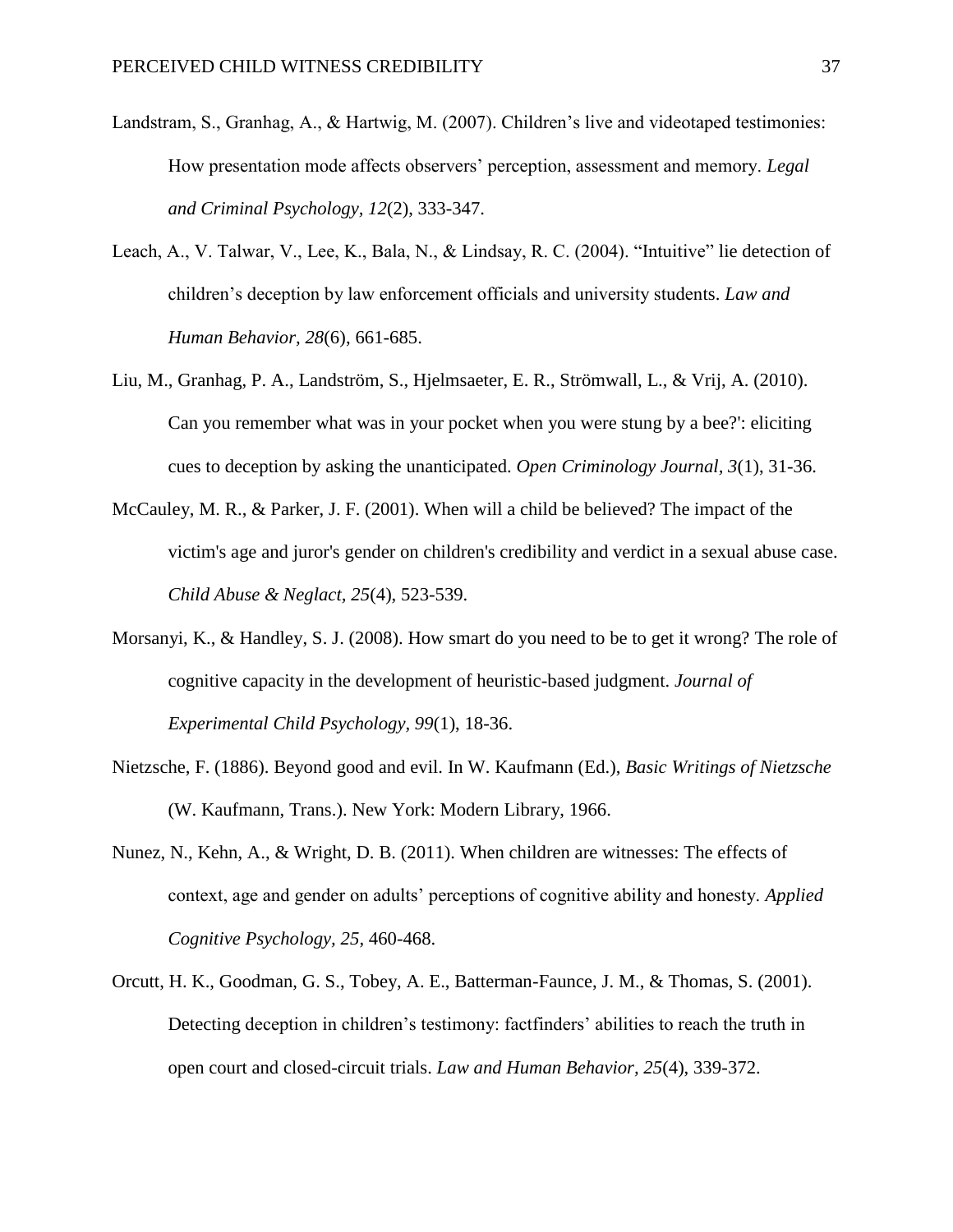Osumami, S., McHugh, R., & Ferran, L. (2010, May 11). *Former Georgia Teacher Acquitted of Child Molestation Charges*. Retrieved from ABC News: http://abcnews.go.com/GMA/TheLaw/georgia-kindergarten-teacher-tonya-craft-accusedchild-molestation/story?id=10610046

- Punch, S. (2002). Research with children the same or different from research with adults? *Childhood, 9*(3), 321-341.
- Quas, J. A., Bottoms, B. L., Haegerich, T. M., & Nysse-Carris, K. L. (2002). Effects of victim, defendant, and juror gender on decision in child sexual assault cases. *Journal of Applied Social Psychology, 32*, pp. 1993-2021.
- Quas, J. A., Thompson, W. C., & Clarke-Stewart, K. A. (2005). Do jurors "know" what isn't so about child witnesses? *Law and Human Behavior, 29*, pp. 425-456.
- Ross, D. F., Jordan, F. H., Lindsay, R. C., & Kenney, J. M. (2003). Replications and limitations of a two-factor model of child witness credibility. *Journal of Applied Social Psychology, 33*(2).
- Ruva, C. L., & Bryant, J. B. (2004). The Impact of age, speech style, and question for on perception of witness credibility and trial outcome. *Journal of Applied Social Psychology, 34*(9), 1919-1944.
- Saywitz, K. J., R., N., & Snyder, L. S. (1993). Credibility of child witnesses: The role of communicative competence. *Topics in Language Disorders, 13*(4), 59-78.
- Sumner-Armstrong, C., & Newcombe, P. A. (2007). The education of jury members: Influences on the determinations of child witnesses. *Psychology, Crime & Law, 13*(3), 229-244.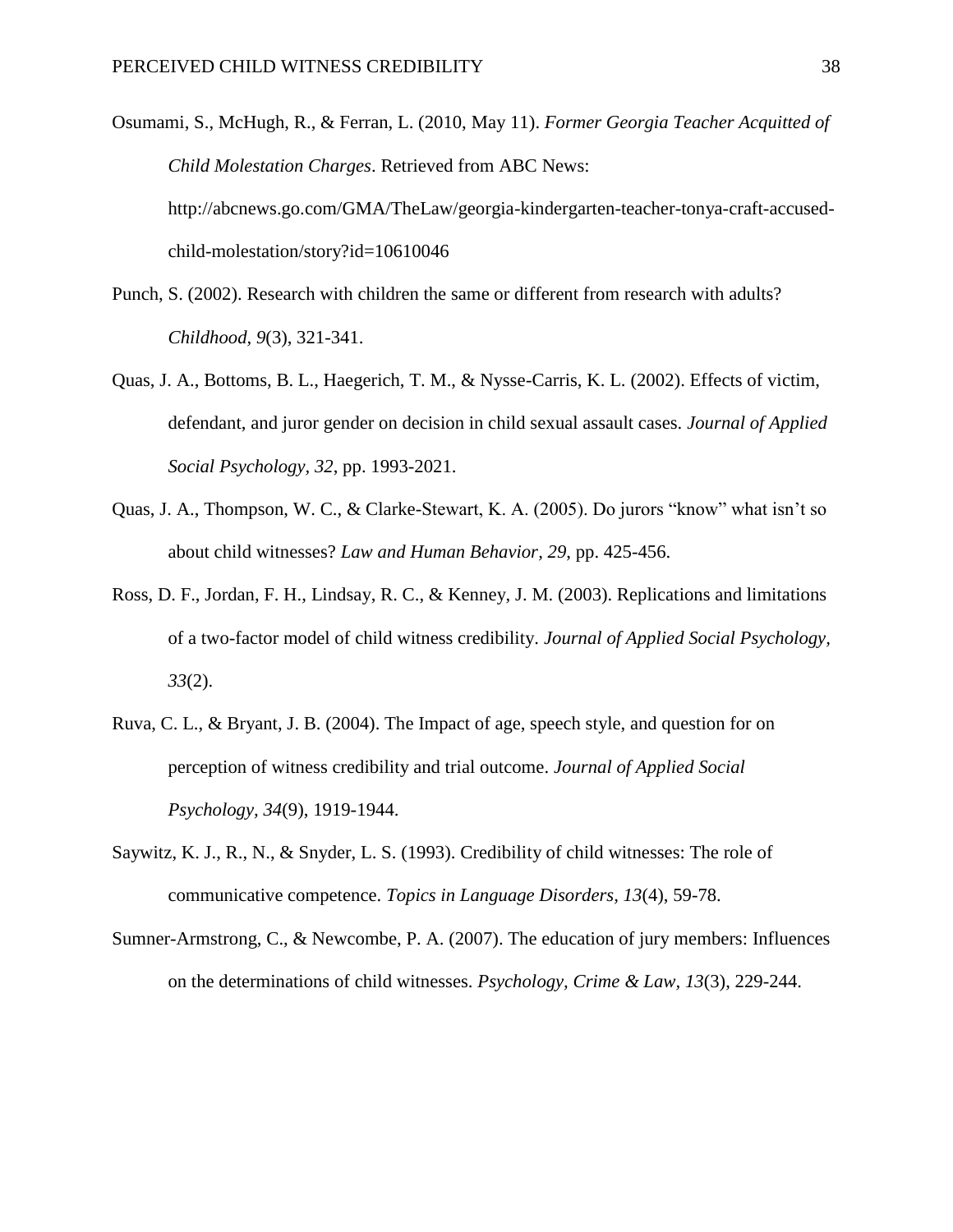- Talwar, V., Lee, K., Bala, N., & Lindsay, R. C. (2002). Children's conceptual knowledge of lying and its relation to their actual behaviors: implications for court competence examinations. *Law and Human Behavior, 26*(4), 395-415.
- Talwar, V., Lee, K., Bala, N., & Lindsay, R. C. (2004). Children's lie-telling to conceal a parent's transgression: legal implications. *Law and human Behavior, 28*(4), 411-435.
- Talwar, V., Lee, K., Bala, N., & Lindsay, R. C. (2006). Adults' judgments of children's coached reports. *Law and human Behavior, 30*(5), 561-570.
- Taylor, B. J., & Howell, R. J. (1972). The ability of three-, four-, and five-year-old children to distinguish fantasy from reality. *The Journal of Genetic Psychology, 121*(2), 315-318.
- Tenney, E. R., MacCoun, R. J., Spellman, B. A., & Hastie, R. (2007). Calibration trumps confidence as a basis for witness credibility. *Psychological Science, 18*(1), 45-50.
- Wang, H., Chen, B., & Chow, S. C. (2003). Sample size determination based on rank tests in clinical trials. *Journal of biopharmaceutical statistics, 13*(4), 735-751.
- Woolley, J. D., & Ghossainy, M. E. (2013). Revisiting the fantasy–reality distinction: Children as naïve skeptics. *Child development, 84*(5), 1496-1510.
- Wright, D. B., Hanoteau, F., Parkinson, C., & Tatham, A. (2010). Perceptions about memory reliability and honesty for children of 3-18 years old. *Legal and Criminological Psychology, 15*, 195-207.